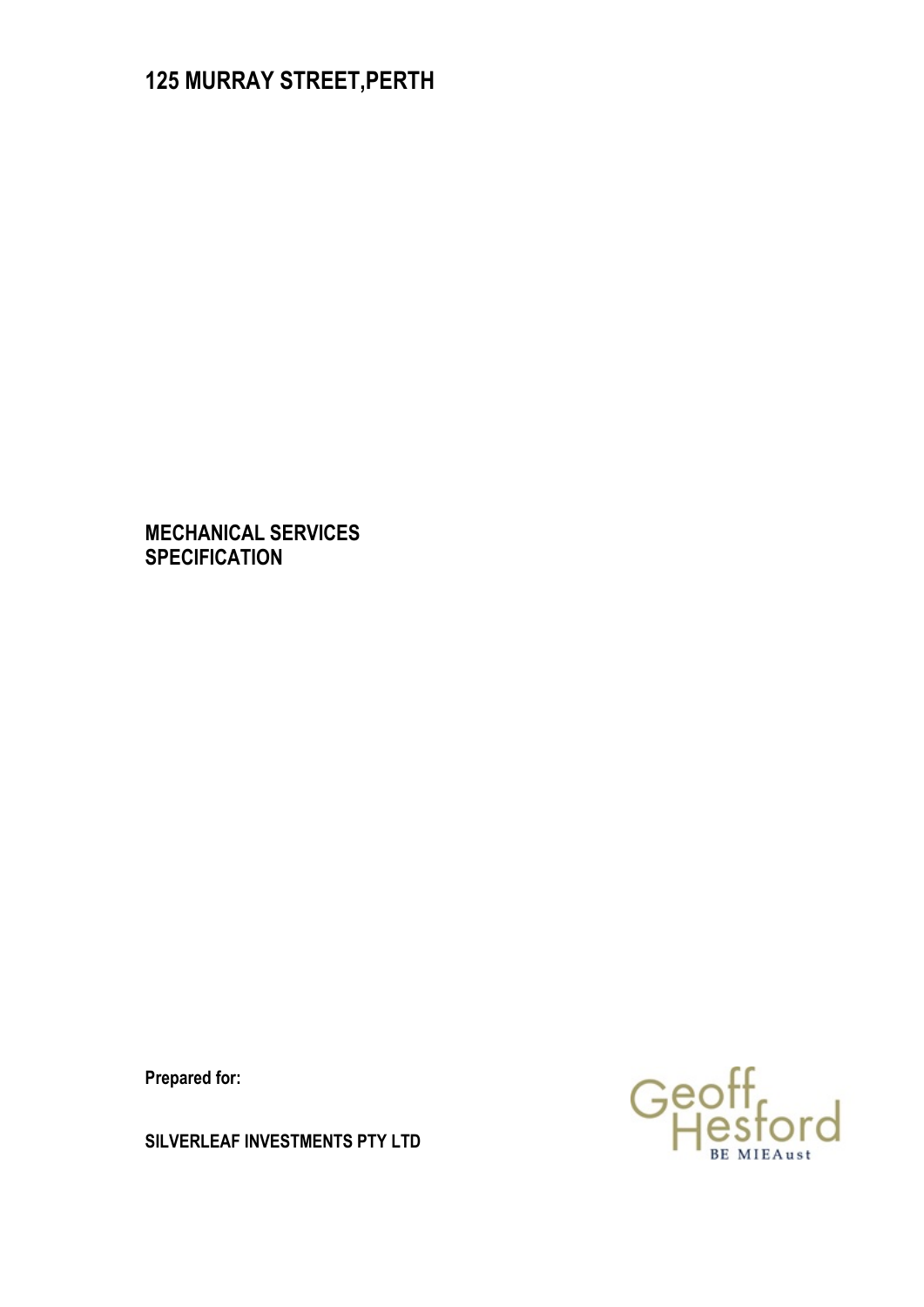# **DOCUMENT HISTORY**

| <b>Revision</b> | Date Issued       | <b>Revision Comment</b> | Author    |
|-----------------|-------------------|-------------------------|-----------|
| -01             | 30 September 2016 | Issue for Tender        | G Hesford |

# **REVISIONS**

| -<br><b>Revision</b> | <b>Section/Clause</b> | <b>Channel</b><br> |
|----------------------|-----------------------|--------------------|
|                      |                       |                    |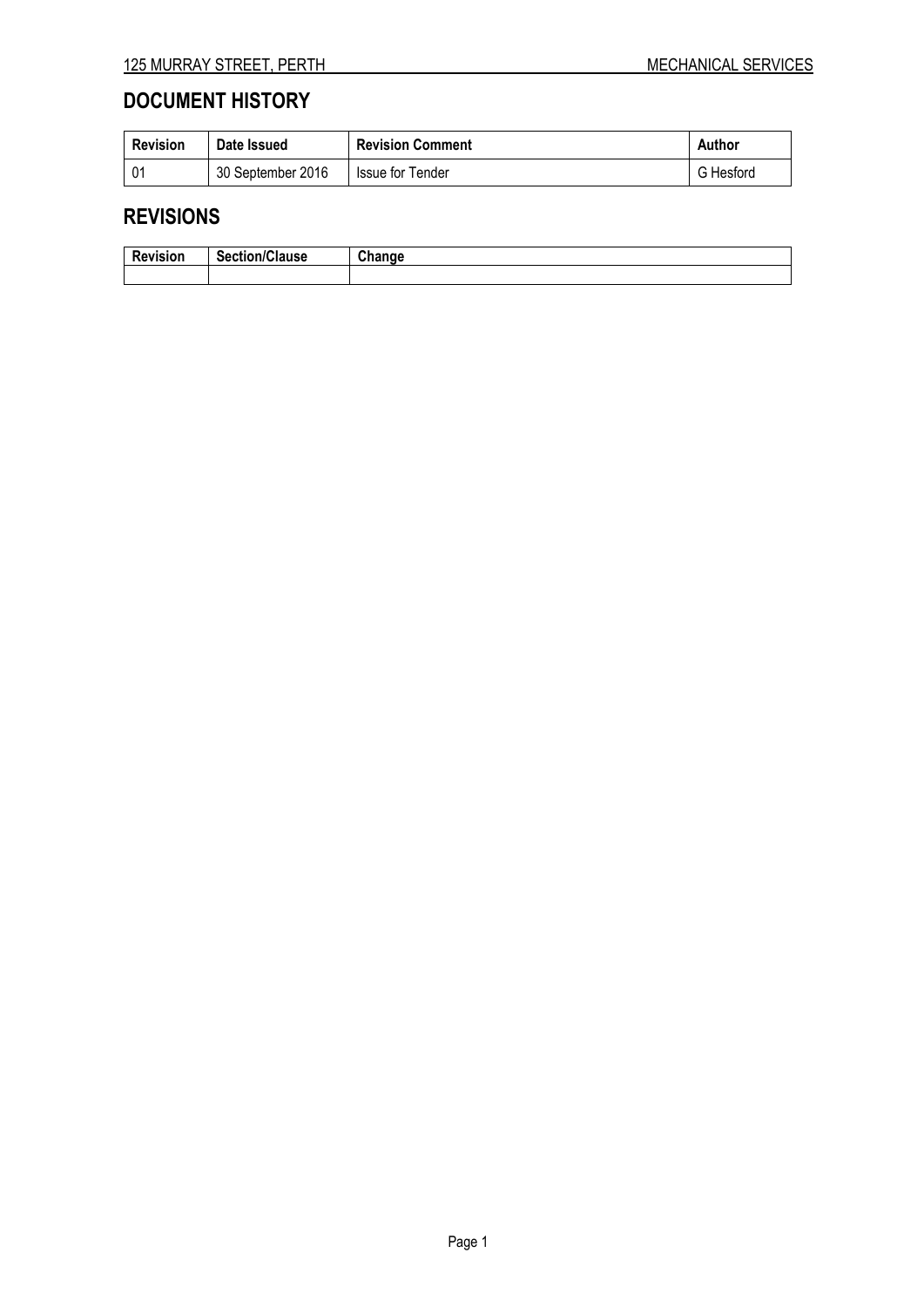# **1.0 SCOPE**

# **1.1 OVERVIEW**

This section of the specification sets out the works expected to be carried out by a suitably experienced mechanical services company as a subcontractor to the Contractor.

Notwithstanding the segregation of the work described in this section, the Contractor retains full responsibility for provision of all work and associated work, specified or obvious required for the satisfactory installation and operation of the mechanical services.

# **1.2 SELECTED MECHANICAL CONTRACTORS**

The mechanical services shall be undertaken by one of the following contractors:

- Jako Industries
- **Envar**
- Engie (formerly WAMS)
- MPM
- Centigrade Mechanical Services
- CMS

Other mechanical contractors may be offered as an alternative selection at time of Tender.

# **1.3 THE EXTENT OF WORK**

# **1.3.1 DEMOLITION**

The mechanical contractor shall be responsible for the demolition and disposal of all existing mechanical services that are not to be retained for ongoing use.

This shall include all:

- **Equipment**
- Ductwork, fittings & air diffusion
- Pipework
- Associated electrical & control work
- Associated hangers, supports, cable trays etc.

The Contractor shall be responsible and provide for:

- Removal & replacement of roof sheeting, insulation, purlins and bracing to facilitate removal of existing chillers and Lift Motor Room equipment
- Cranage of redundant chillers, air cooled condensers, pumps, pipework etc from the roof to ground level

# **1.4 RETAINED EQUIPMENT**

The following equipment shall be retained and incorporated in the works:

- Basement carpark exhaust fan
- Basement Comms Room AC
- Basement substation ventilation system`
- 2 x Heating Water Units
- 2 x Heating Water Pumps
- Roof plantroom ventilation fan
- Roof MSSB
- Lift Motor Room ventilation cowl

The Roof MSSB shall be stripped of any CB's, contactors, overloads, switches, indicator lamps, terminal strips wiring etc associated with demolished equipment and the facia panel be made good.

Alternately the retained equipment currently served from the Roof MSSB may be rewired to the new MSSB R.01 and the existing Roof MSSB may be demolished.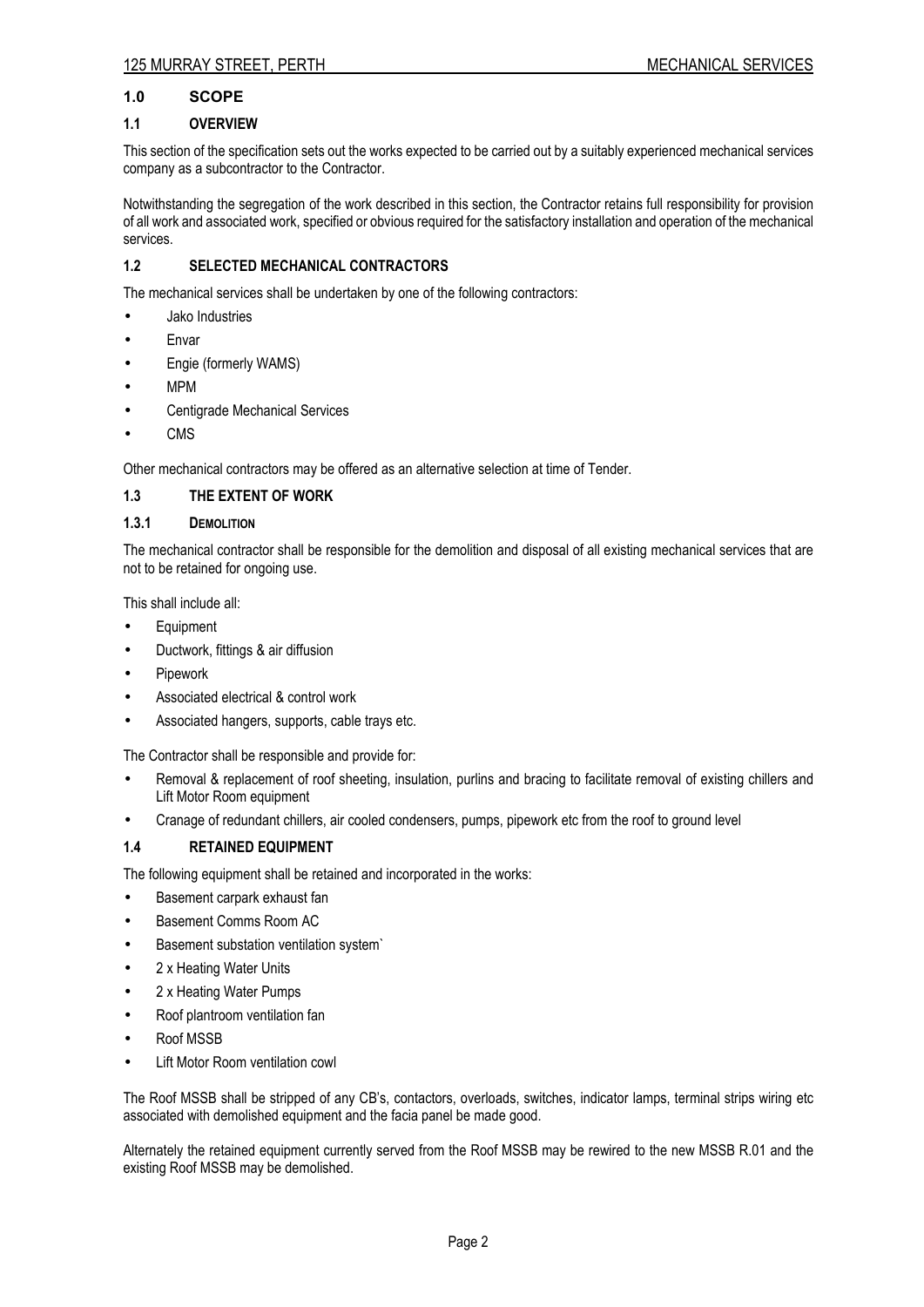# 125 MURRAY STREET, PERTH MECHANICAL SERVICES

It is recognised that no warranty can be given on retained and reused equipment, however upon re-commissioning the mechanical contractor shall provide a dilapidation report which shall identify any recommended repairs or upgrades to ensure a reasonable lifespan  $(5 - 7$  years) will be achieved.

The mechanical contractor shall engage the manufacturer or their designated service agent to recommission the Heating Water Units and to contribute to the dilapidation report.

# **1.5 NEW WORKS**

The mechanical services comprises the following major elements:

- Two (2) variable speed water cooled centrifugal compressor chillers
- Two (2) Chilled Water Pumps serving the chillers
- Three (3) Condenser Water Pumps serving the chillers
- Two (2) Primary Condenser Water Pumps
- Two (2) Secondary Condenser Water Pumps
- Two (2) Cooling Towers
- Two (2) Plate Heat Exchangers
- Three(3) Air Handling Units
- Seven (7) Water Cooled Package Units
- Multiple ventilation systems
- Associated Electrical Works
- Associated Pipework
- Direct Digital Control Systems
- Building Management System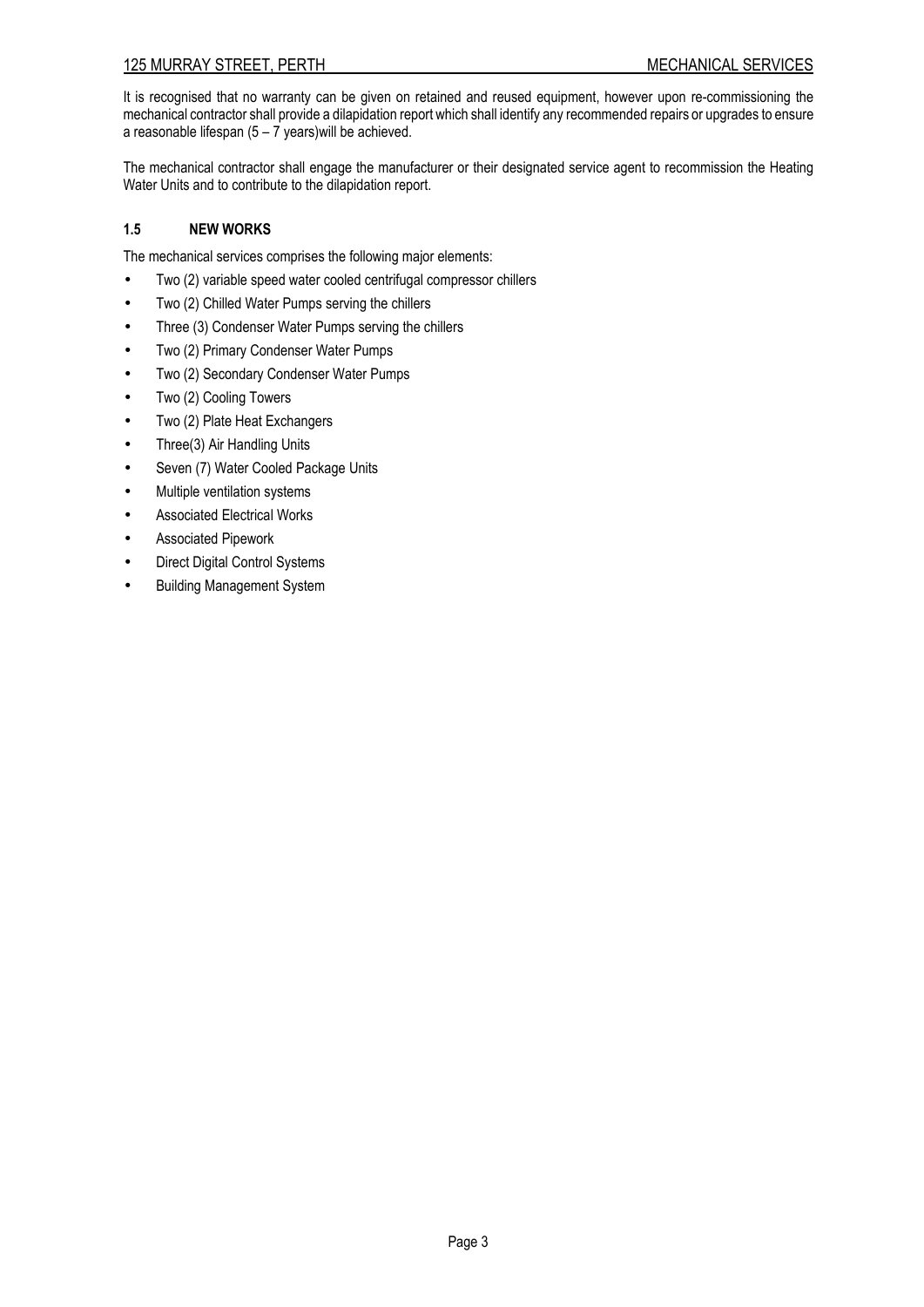# **2.0 ASSOCIATED WORK AND COORDINATION**

# **2.1 SCOPE AND RESPONSIBILITY**

The Contractor shall retain full responsibility for the provision and coordination of the services and associated works. Reference hereunder to various sub-contractor responsibilities is intended only to assist identification of normal coordinated provisions.

# **2.2 BY CONTRACTOR (BUILDER)**

- Plantrooms documented in the Architectural documents
- Safe access to roofs and roof walkways.
- Placing and finishing of plinth concrete to be poured into metal edge forms (supplied and fixed by the mechanical contractor). Plinths to be installed for all floor mounted equipment. No metal edge forms required for external plinths.
- Clear openings through the building structure for passage of ductwork, pipes etc., and openings in doors or walls for the passage of return and relief air.
- Access openings in ceilings, bulkheads, walls and at other positions as required for adjustment and access by mechanical services contractor.
- Cutting, patching, framing up, furring in and making good associated with the building structure for the passage of pipes, ductwork, grilles, etc. Details will be supplied by the mechanical services contractor.
- Installation of door grilles, supplied by mechanical services contractor.
- Supply and installation external louvers complete with bird screens if required.
- All internal grilles nominated "By Builder".
- Sealing airtight of ceilings plenums where used for passage of return air.
- Penetrations through roof and walls, including upstands, flashings, collars, soaker trays etc.
- Provision of temporary lighting, 415/240V power, gas, water and other services required for the installation and testing of the mechanical services.

# **2.3 BY ELECTRICAL SERVICES CONTRACTOR**

- Submains terminated to main switches within MSSB's
- 1 Ph & 3 Ph CB's on GF Retail & Café DB's for power to WCPU's. All wiring thereafter by mechanical contractor
- Smoke detector installation to AS 1668.1 requirements. Mechanical subcontractor to install access panels in ductwork as required for access to duct mounted detectors.
- Fireman's controls on FIP to AS 1668.1 requirements.
- Fire alarm cabling to MSSB's and terminating to terminal strips within
- Plantroom lighting
- HLI to metering network to enable data gathering by the BMS for NABERS reporting

# **2.4 BY HYDRAULIC SERVICES SUBCONTRACTOR**

- Plantroom drainage and AHU tundishes
- Tundishes and condensate drainage for WCPU's
- Valved cold water feed including backflow prevention devices to Cooling Tower enclosure. Mechanical contractor to terminate to cooling towers and expansion tanks from this point
- Hose cocks in plantrooms and on roofs
- Natural gas mains terminating in isolating valve within plantroom. Mechanical contractor to terminate to HWU's including fire solenoid valve
- DDC interfacing via terminal strips within switchboards or pump control panels for all hydraulic equipment to be monitored by the BMS
- Modbus interface for main water and gas meters for connection by the mechanical contractor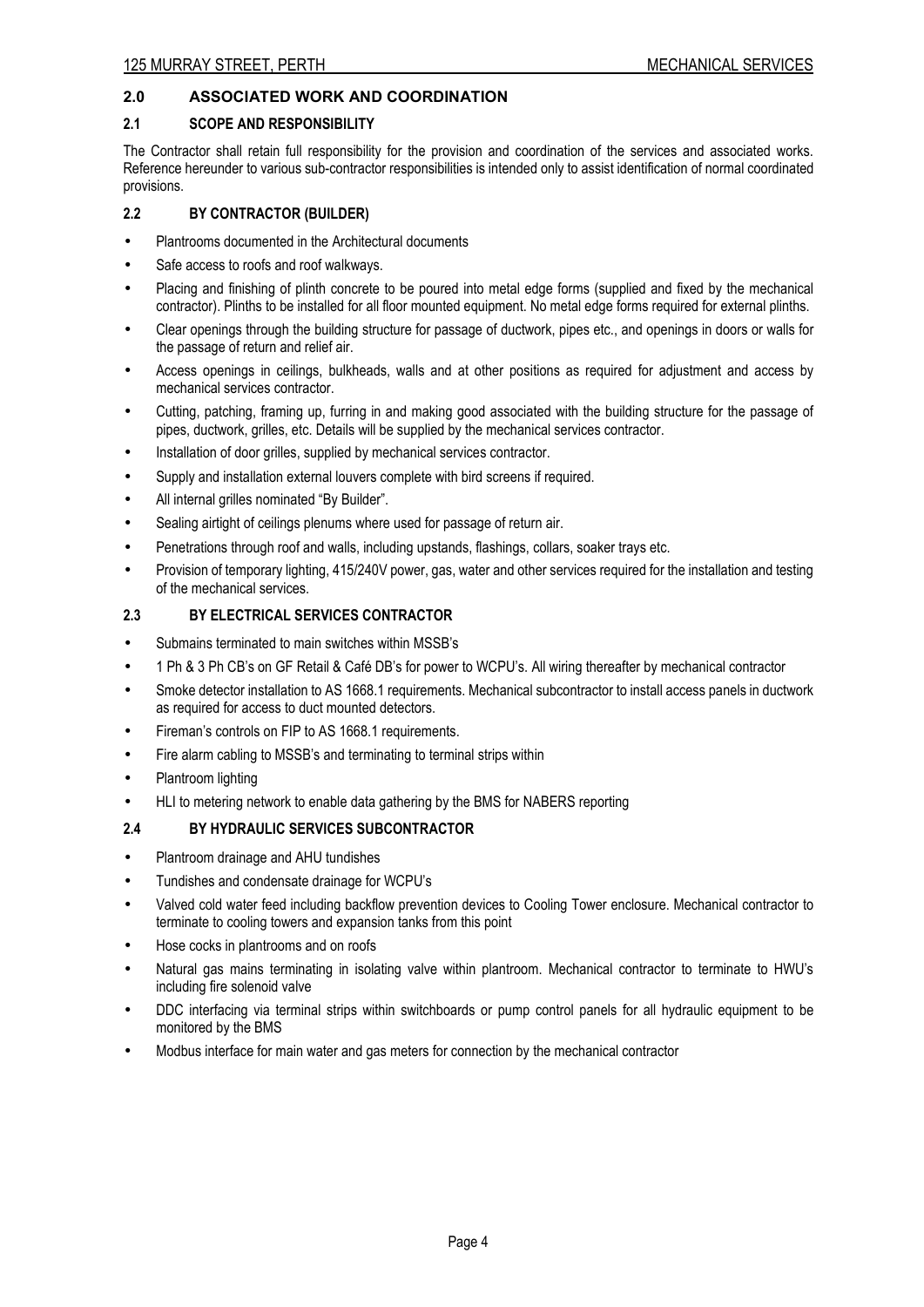# **2.5 PROTECTION**

The mechanical contractor shall at all times provide temporary protection by way of plastic or cloth drop sheets, plywood or similar sheeting etc. to all building surfaces, furniture fittings and equipment.

Works within existing tenancies in particular may require the installation and removal of protection on a daily basis such that works can be executed after hours and normal occupant activities may occur during normal hours.

# **2.6 COORDINATION OF ASSOCIATED WORKS**

The Contractor shall ensure that all associated works required for the installation and operation of the mechanical services is adequately documented by way of shop drawings or specific instructions to the sub-trades.

**Pay early and particular attention to plantroom layouts** to ensure coordination of plinths, floor wastes, and tundishes as the positioning of these items occurs early in the construction sequence.

**Pay early and particular attention to electrical and fire services interfaces** by providing to the Project Manager detailed schedules of all connected loads, MSSB maximum demand calculations and fire signal requirements.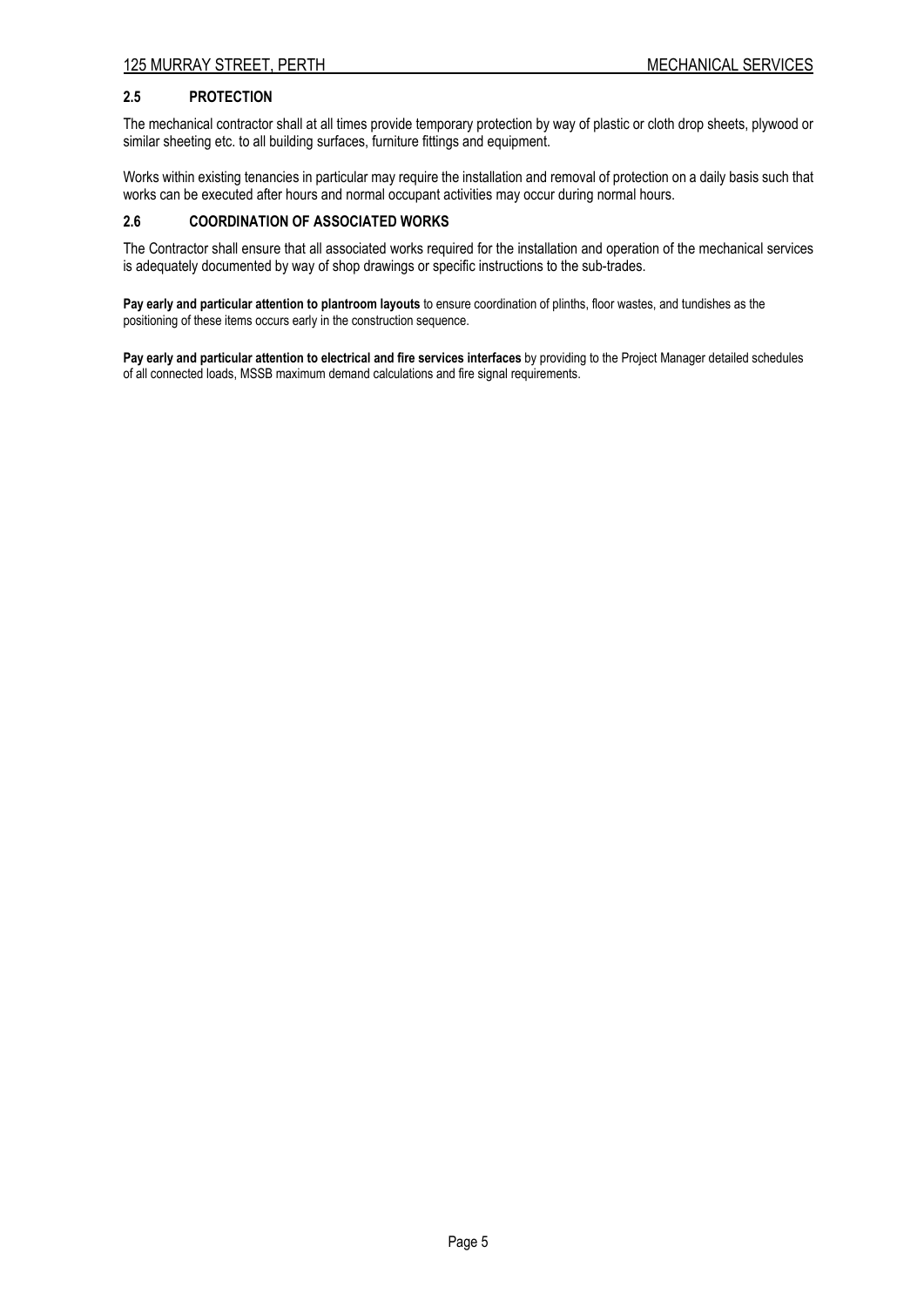# **3.0 GENERAL REQUIREMENTS**

#### **3.1 SCHEDULES OF TECHNICAL DATA**

Prior to ordering, submit for the Superintendent's approval, detailed schedules of technical data for plant or equipment, supported where requested, by manufacturer's literature.

# **3.2 CODES & AUTHORITIES**

Comply with all requirements of Codes or Authorities having jurisdiction over the works. Allow for payment of all associated Authority fees and charges.

# **3.3 MANUFACTURER'S REQUIREMENTS**

Install all equipment and systems to the specific requirements of manufacturers, including provision of ancillary or safety devices deemed necessary.

# **3.4 SAMPLES**

Submit samples of the following for approval prior to finalisation of ordering.

- All types of air diffusion
- VAV diffusers
- Room temperature sensors
- After hours switches
- Modulating dampers
- Circular flexible ductwork
- Flexible duct connections
- All insulation materials and installation samples
- Refrigeration pipework and silver solder
- Fire rated sealants/materials

# **3.5 WORKMANSHIP**

Employ suitably qualified tradespersons to carry out the works, including licensed tradespersons required by Authorities having jurisdiction.

Workmanship not consistent with good trade practice or standards or any plant deemed of inferior quality or quantity to that specified will be rejected and further replaced without cost to the Principal.

#### **3.6 COORDINATION**

Thoroughly coordinate the mechanical services with all other trades, particularly allowing adequate time and resource for the full and proper testing, commissioning and handover of these services.

#### **3.7 PROTECTION**

Cover up and protect all parts of the works during installation to prevent injury, ingress of dust and moisture, exposure to weather and to prevent accidental damage.

#### **3.8 LEAD SERVICES COORDINATOR**

The mechanical contractor shall provide a Lead Services Coordination whilst developing their REVIT model.

This role shall include producing a fortnightly coordinated Model to be distributed via Aconex in REVIT and Navisworks formats.

#### **3.9 WORKSHOP DRAWINGS**

Provide comprehensive drawings with all relevant information sufficient for review and to be used as the basis of commissioning records and as constructed drawings.

Drawings shall be prepared in REVIT 2016 and shall be submitted in 2D PDF format for approval.

#### **3.10 ALTERNATIVES AND SUBSTITUTIONS**

Alternatives and substitutions that enable the works to be executed more quickly, economically or effectively than specified may be suggested at any time.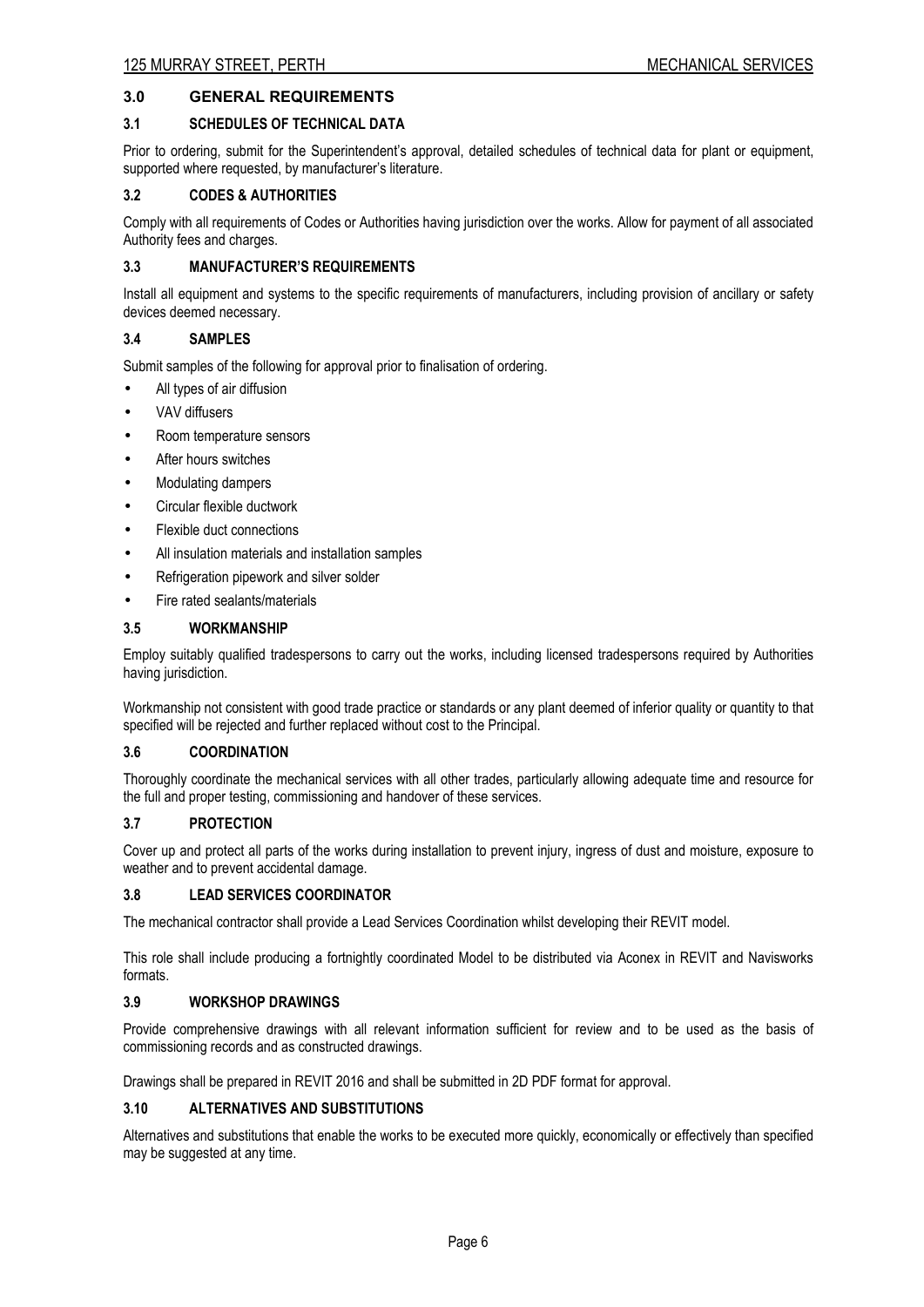Where the words "equal approved" are used in this Specification, the Contractor may request permission to substitute what is specified, providing certification is provided that the substitute is equal or better than that specified.

Acceptance of the substitute shall be entirely at the Superintendent's discretion.

# **3.11 PROGRESS CLAIMS**

Submit with each progress claim a spreadsheet providing the following detail for the mechanical services sub-contract.

| Item | <b>Tender</b><br>Amount | Complete | <b>Previous</b> |    | <b>This Claim</b> |
|------|-------------------------|----------|-----------------|----|-------------------|
|      |                         | %        | %               | ۰U | Ψ                 |
|      |                         |          |                 |    |                   |
|      |                         |          |                 |    |                   |

Breakdown shall be to the Superintendent's approval.

Identify variations separately.

# **3.12 FIRE & ACOUSTIC RATING OF PENETRATIONS**

The mechanical services contractor shall assume full responsibility for sealing of all penetrations through fire and acoustically rated construction, including cosmetic flashings as required.

Submit intended methodology and samples of materials for Superintendent's approval.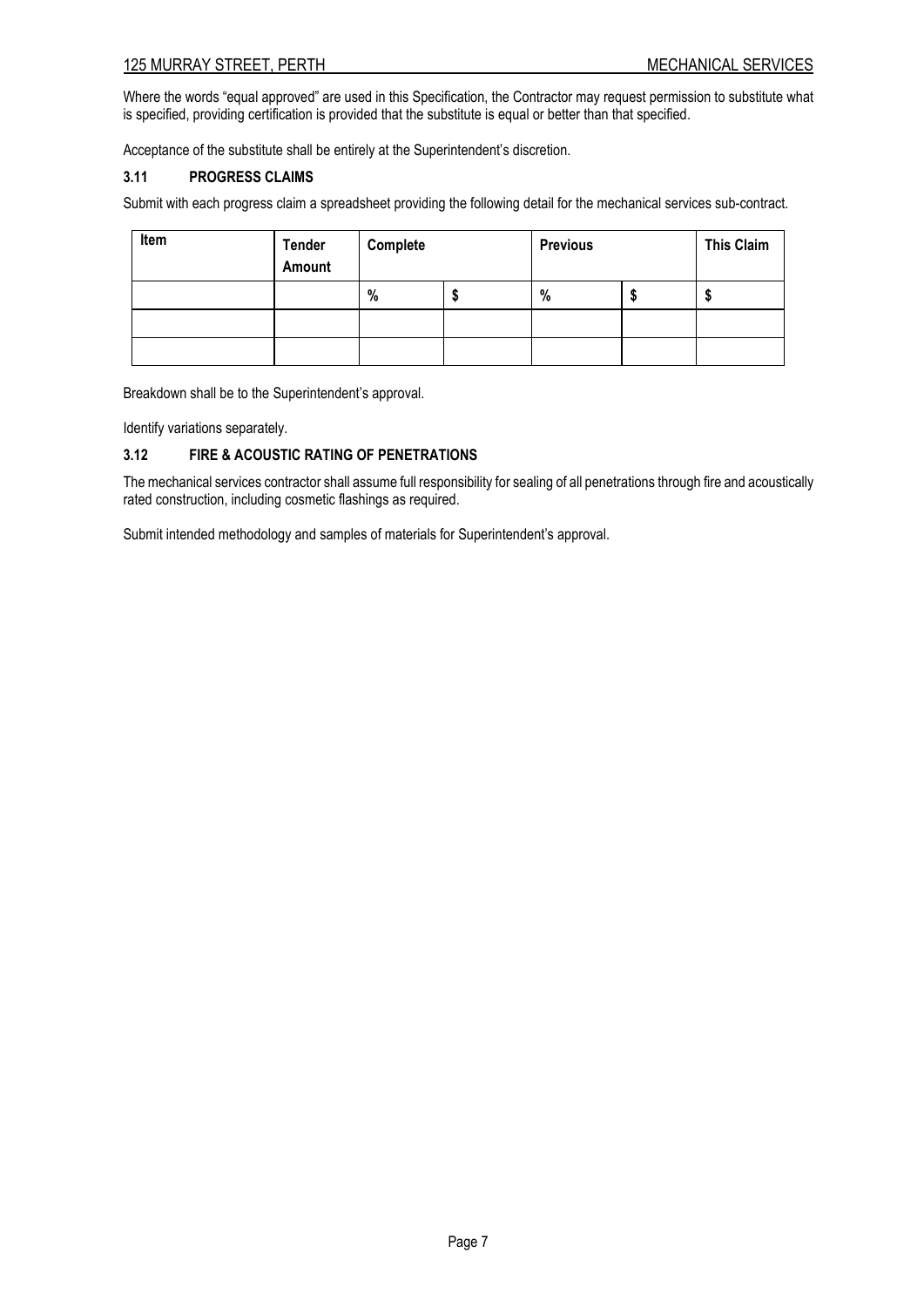# **4.0 DESIGN CRITERIA**

# **4.1 AIRCONDITIONING**

| <b>Ambient Conditions</b>    | Summer                         | 36.7°CDB / 22.1°CWB                                                                                                |
|------------------------------|--------------------------------|--------------------------------------------------------------------------------------------------------------------|
|                              | Winter                         | 3.8°CDB / 80%RH                                                                                                    |
| <b>Internal Conditions</b>   | Summer (Offices)               | 24.0°CDB/50%RH with space conditions controlled to<br>maintain comfort levels and ABGR objectives                  |
|                              | Winter (Offices)               | 21.0°CDB/45%RH                                                                                                     |
|                              | Summer (Retail Tenancies)      | 24.0°CDB/50%RH                                                                                                     |
|                              | Winter (Retail Tenancies)      | 20.0°CDB/40%RH                                                                                                     |
| <b>Control Tolerance</b>     | Temperature (Offices)          | $\pm$ 1.0°C DB about set point.                                                                                    |
|                              | Temperature (Retail Tenancies) | $\pm$ 1.5 <sup>o</sup> C DB about set point.                                                                       |
|                              | Humidity                       | No specific humidity controls; Resultant humidity<br>levels are achieved by virtue of cooling coil<br>performance. |
| <b>Comfort Level Indices</b> | Office Area Targets            | $-0.5 \le PMV \ge +0.5$<br>PPD ≤10%                                                                                |
| Occupancy                    | General office areas           | 1 person/5.0 $m2$                                                                                                  |
|                              | Retail                         | 1 person/6.0 $m2$                                                                                                  |
|                              | GF Cafe                        | 10 people                                                                                                          |
|                              | GF Lobby                       | 20 people                                                                                                          |
| Minimum<br>$\bullet$         | Offices                        | 7.5 l/s per person                                                                                                 |
| Ventilation<br>Rate          | Retail                         | 7.5 l/s per person                                                                                                 |
| Lighting                     | Office Areas                   | 15 W/m <sup>2</sup>                                                                                                |
|                              | Retail                         | 15 W/m <sup>2</sup>                                                                                                |
| Equipment                    | Office Areas                   | 25 W/m <sup>2</sup>                                                                                                |
|                              | Retail                         | 30 W/m <sup>2</sup>                                                                                                |
|                              | Lobbies, Foyers                | 5 W/m <sup>2</sup>                                                                                                 |
| Zone Control                 | VAV Zones                      | Perimeter @ 60 m <sup>2</sup> max                                                                                  |
|                              |                                | Interior @ 100 m <sup>2</sup> max                                                                                  |
|                              | After Hours                    | 1/3rd Floor                                                                                                        |
| Noise Criteria               | All Internal Areas             | To AS 2107 recommended levels                                                                                      |
|                              | <b>Property Boundaries</b>     | To local Council requirements                                                                                      |

# **4.2 VENTILATION SYSTEMS**

The design of the ventilation systems has been based upon AS1668 Pt2.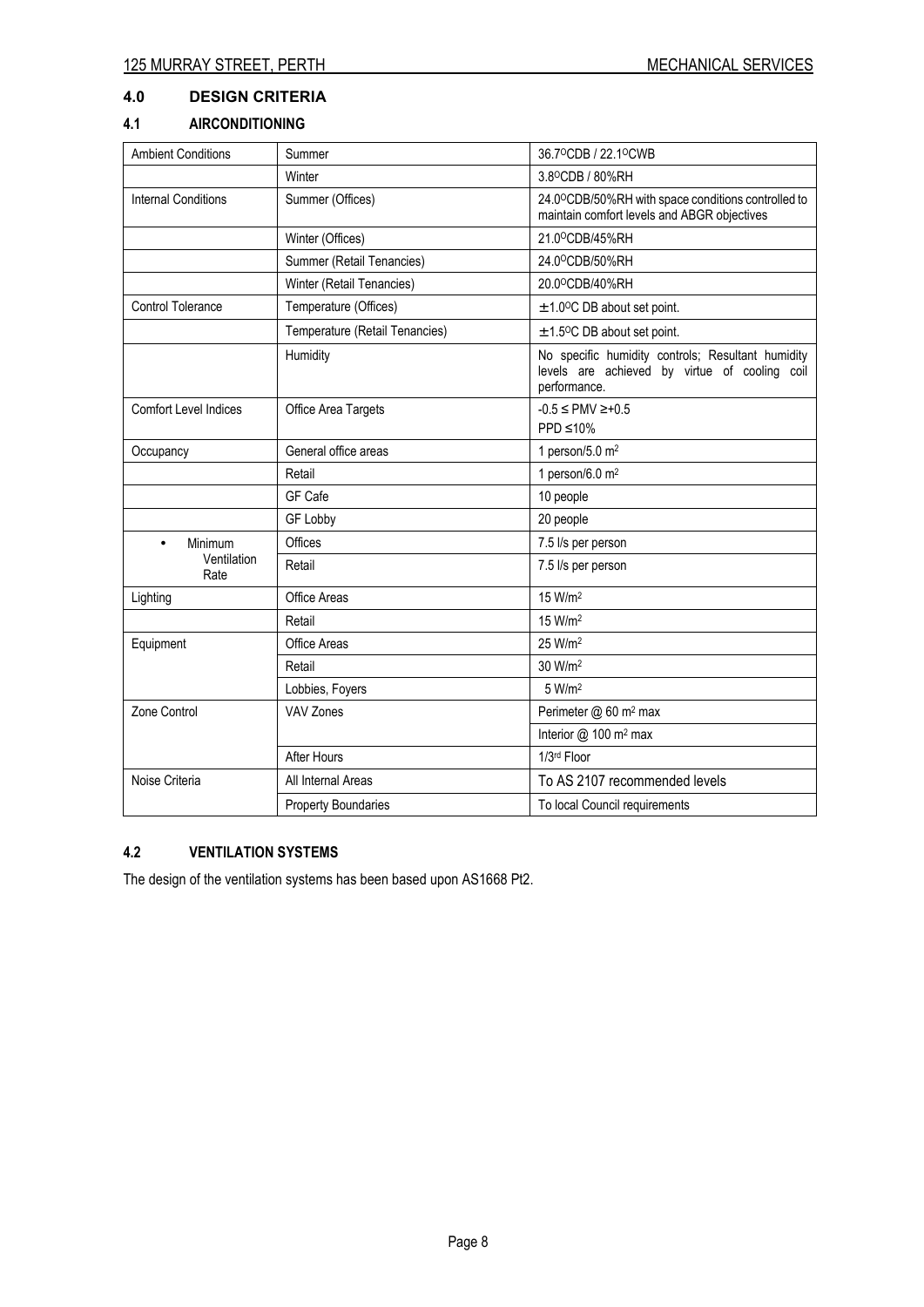# **5.0 EQUIPMENT**

#### **5.1 GENERAL**

Provide equipment to minimum capacities and performance stated in the schedules.

Equipment shall be new, of proven design, installed and commissioned to the requirements of the manufacturer.

Install all equipment to ensure safe, efficient and reliable service fitted with safety guards and ancillary devices and so located to provide safe and ready access for servicing.

Provide nameplates indicating model and serial numbers plus essential operating data and capacities.

# **5.2 NOMINATED MANUFACTURE**

Where a specific manufacture has been nominated and the words "equal approved" **are omitted**, the tender and shall be based on the inclusion of equipment of the nominated manufacture.

At time of tender, **the base tender shall include the nominated manufacturer(s)**, however, alternative manufacturers may be offered provided that:

- Cost differences are clearly identified
- Technical differences are clearly identified

#### **5.3 EQUIPMENT SCHEDULES AND ORDERING**

Capacity and performance data specified in schedules hereafter are the minimum requirements.

Prior to ordering, provide for approval detailed engineering calculations substantiating proposed ordering details. Calculations shall be accompanied by such items as:

- Statement as to methodology of calculation
- Capacity/duty curves, clearly marked with system curves and duty points
- Manufacturer's literature
- Any further data considered essential to support equipment selection/orders

#### **5.4 CHILLERS**

Chillers shall be a YORK or SMARDT chillers incorporating the following features:

- VSD driven mag bearing compressor(s)
- 316 SS condenser tube sheets
- 316 SS condenser water boxes
- Accessible anode pockets in condenser headers including Magnesium elements
- Factory applied evaporator and suction pipework insulation (ARMAFLEX) to BCA Part J requirements
- High level (BACnet) interfacing capabilities for interface with BMS

The chiller controls shall initiate its respective CCW pump and drive its speed to maintain optimum refrigeration performance.

The chiller shall be factory tested with certified results signed off by the Superintendent prior to shipping (witness testing not required).

The chiller manufacturer/supplier shall be employed to site test, charge and commission the chiller and. shall be retained during the defects liability period to provide labour warranty and routine service.

#### **5.5 COOLING TOWERS**

Cooling towers shall be BAC PCT series fully conforming to the requirements of AS 3666.

Except for the fan and fan motor, construction shall be completely non-ferrous.

Tower structure shall be manufactured from fabricated/moulded high grade, high thermal resistance FRP. Internal and external surfaces shall be finished in a smooth gel coat to facilitate easy cleaning.

Drift eliminators shall be manufactured from PVC to provide a maximum drift loss of 0.02%.

Inlet louvers shall be manufactured from PVC and be designed to prevent splash out **with full water flow and no airflow**.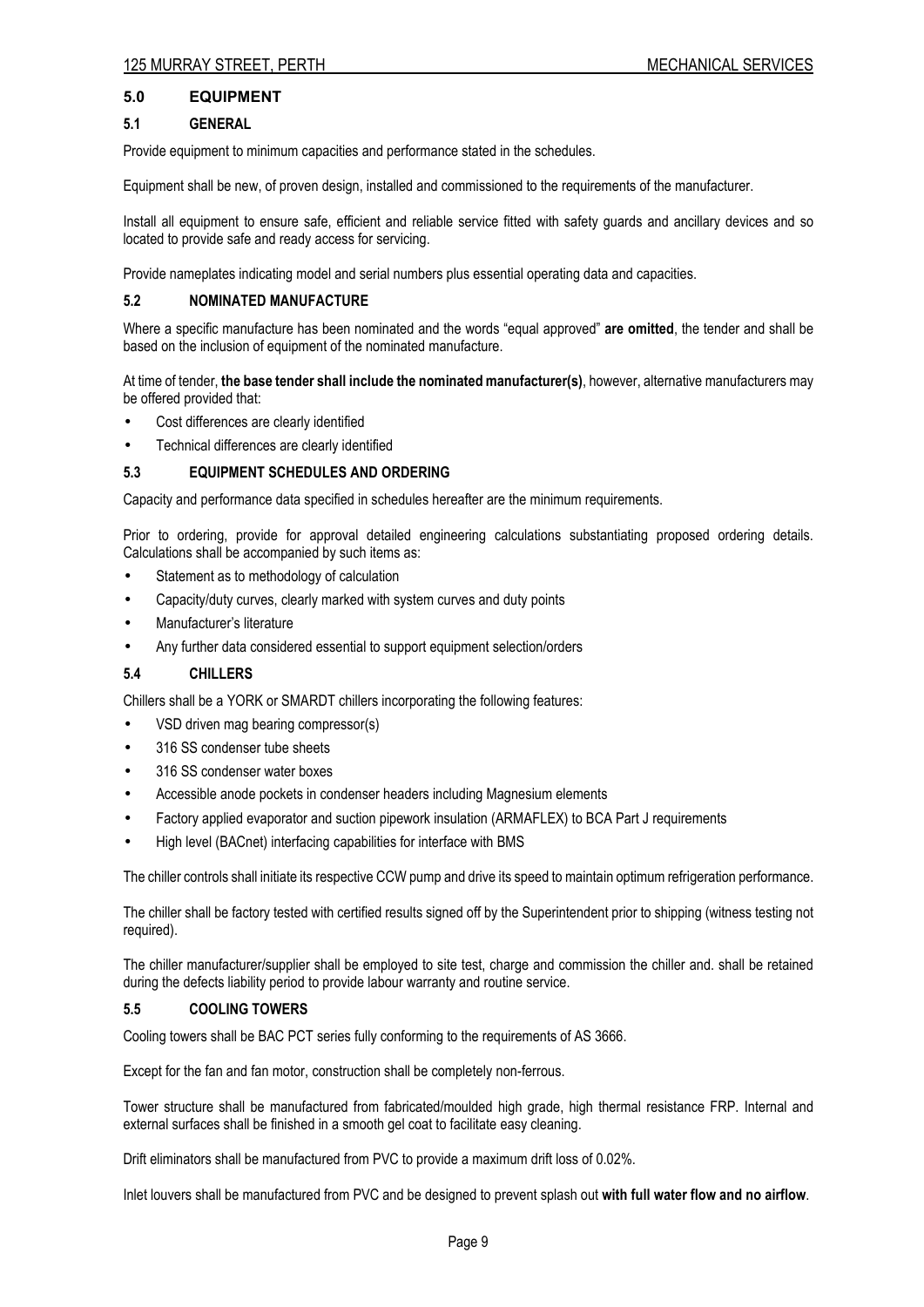Water distribution system shall be constructed of PVC and incorporate clog resistant spray nozzles.

Wet deck shall be constructed of corrugated PVC material which shall be tightly packed and adequately restrained.

Basin shall be constructed of a single piece of moulded FRP with all surfaces sloping to the outlet/drain.

Basin fittings shall include stainless steel strainer basket, ball float valve, quick fill point and overflow drain.

Fan motor shall have IP56 protection with external surfaces painted to minimise corrosion.

Fan shall be CONFIMCO series, high efficiency low noise axial type, fitted to the motor via a Taperlock hub which shall restrain adjustable FRP blades.

Towers shall be provided with a galvanised ladder/access platform for accessing fan components.

Additional concrete strip plinths and/or HDG structure shall be provided to elevate the towers to ensure flooded pump suction and to bridge existing support provisions where required.

Provide fully galvanised access ladders, walkways, platforms and handrails to provide safe access to motors fans ad drives.

Submit full drawings from manufacturer of proposed installation for Superintendent's review and approval

#### **5.6 WATER SERVICE PUMPS**

Pumps shall be AJAX or GRUNDFOS horizontal, vertically split, end suction configuration pumps or equal approved.

Construction shall comprise:

- Cast iron casing
- Tempered C45 steel shaft
- Chrome nickel molybdenum steel shaft sleeve
- Bronze impeller
- Crane mechanical seal

Pump and motor shall be coupled via a spacer type flexible coupling and mounted on a rigid **hot dip galvanised** formed steel base.

Pump shall be selected to provide maximum efficiency at duty point with motor and impeller/casing size of adequate margin to permit 110% flow at corresponding system resistance.

Chilled water pump casings shall not be insulated.

Chilled water pumps shall incorporate a copper or 316 SS drip tray between the pump casing and mounting frame to collect and drain any condensate.

#### **5.7 AIR HANDLING UNITS – MODULAR**

#### **5.7.1 GENERAL**

Modular air handling units shall be SAIVER, DAIKIN, GJ WALKER or SKILLED AIR series modular units or equal approved.

Modules shall comprise fan, coil, filters and mixing section. Fan sections shall contain a backward inclined DWDI laminar section fan independently sprung inside casing.

An accessible "spacer" section shall be provided between cooling and heating coils to provide a minimum 450 mm clearance.

Note that the manufacturer shall provide all upstream filter and mixing modules. These components shall not be manufactured as ductwork items.

Modulating dampers shall be as specified hereunder.

#### **5.7.2 CASINGS**

Casings shall comprise a proprietary extruded aluminium perimeter frame mounted on a galvanised steel base.

Infill panels shall be of 50 mm thick sandwich panel construction comprising 0.6 mm inner and outer "Colorbond" skins with 50 mm expanded polyurethane core factory laminated to the skins.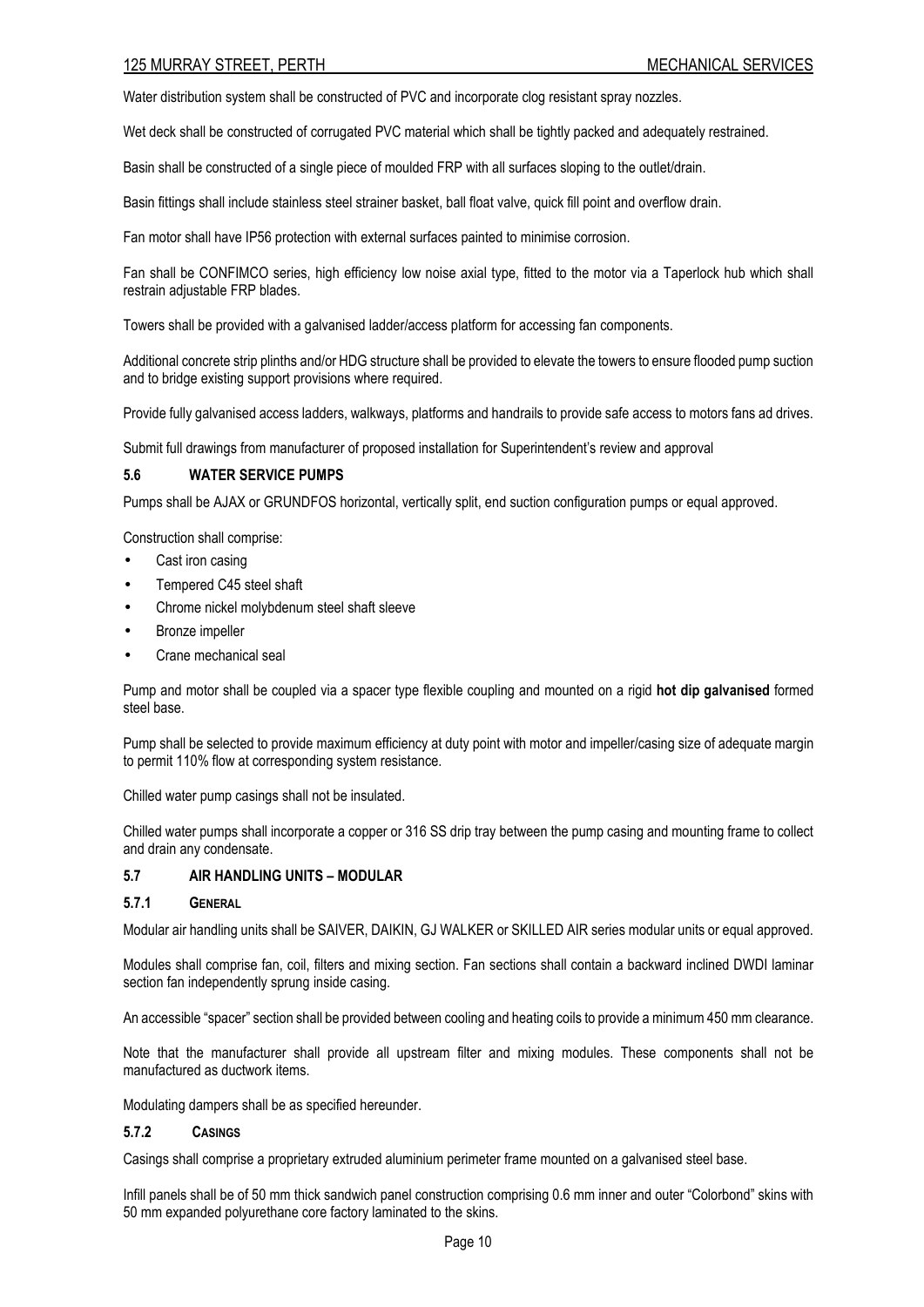Unit casing "K" value shall not exceed a value of 0.02 W/mK.

Panels shall be fixed to the perimeter frame through a self-locking mechanism such that removal will not affect the structural rigidity of the unit.

The casing shall incorporate a thermal break in the frame and panel design and shall have a Thermal Break Ratio of at least 0.75.

Hinged, lockable access doors (minimum 500 mm wide) shall be provided for regular service access into the fan, coil, filter and mixing sections as required by ASNZS3666.1

Where externally located, the unit shall be protected by a sloping roof constructed of COLORBOND ULTRASTEEL securely attached to the top of the unit.

Where heating and cooling coils are to be provided, the heating coil shall be located downstream of the cooling coil and the coils shall be separated by a minimum of 450 mm with this casing section fitted with a door to enable cleaning of all coil surfaces and drip trays.

#### **5.7.3 FANS**

Fans shall be double width double inlet centrifugal backward inclined type, constructed of galvanised steel. The fan impeller shall be statically and dynamically balanced. Fan bearings shall be plumber block mounted, self-aligning ball bearings hermetically sealed and designed for an operating life of 100,000 hours. Bearings shall be installed in grease relief housings with grease nipples and dust seals.

The fan motor shall be a four pole, three phase single speed motor protected to IP54 with class B insulation and rated for 415 VAC/50Hz and sized with sufficient capacity for 110% air volume at the corresponding system static pressure beyond the final design duty point.

The fan/motor drive shall have a minimum of two vee belt pulleys and. shall be secured to the shaft with Taperlock bushes and shaft keys.

Fan shaft shall be manufactured from mild steel.

The motor shall be mounted on a quick fit motor base to permit ease of belt and pulley adjustment and or changes without altering the alignment of either fan or motor.

The complete fan and motor combination shall be assembled on a galvanised steel sub frame which is supported by antivibration mounts fitted to tea unit caning.

The fan discharge is to be connected to the casing wall by a heavy duty vinyl flexible connection.

#### **Fans shall be selected to provide a minimum total efficiency of 75%. This may require the selection of larger than standard casings to achieve these efficiencies.**

Fans for variable air volume duty shall be selected to the following criteria.

- Maximum efficiency at 80% volume and corresponding system resistance
- Non surge operation from 30% to 110% volume at corresponding system resistances

#### **5.7.4 CHILLED WATER COILS**

Chilled water coils shall be constructed from 1.6 mm Galvabond steel tame and 1.6 mm 0D copper tubes expanded into die formed corrugated aluminium fin p1ates. Coils shall be factory tested to a pressure of2100 kPa.

Coils shall be selected for a maximum face velocity **less than 2.25 m/s** with a fin density not greater than 472 fins/m an air pressure drop not exceeding 120 Pa, and a water pressure drop not exceeding 40 kPa.

Coil headers shall be arranged for counter flow circuiting.

Condensate trays shall be Grade 304 stainless steel and designed to incorporate a 1:50 slope in both transverse and longitudinal directions to prevent stagnation as required by AS/NZS 3666.1.

Condensate drain connection shall be a minimum of 30 mm diameter stainless steel tube. Coils shall be supported above the drip fray to permit cleaning of both the underside of the coil and the water collection surface of the trav.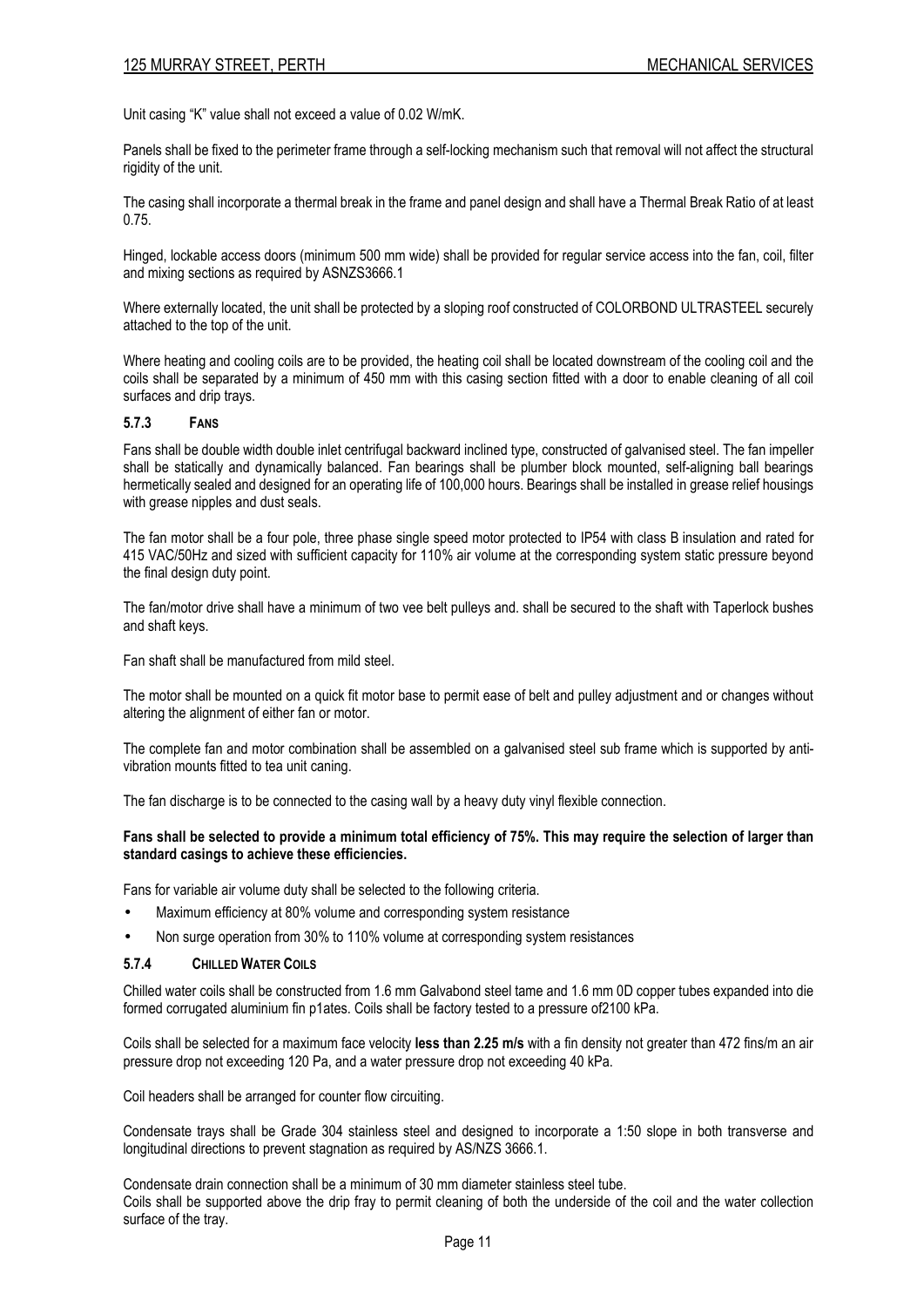Underside of drip trays is to be insulated with melamine foam to provide extra protection against condensation.

Where coils are double stacked a stainless steel intermediate condensate tray shall be provided and shall drain into the lower tray.

#### **5.7.5 HEATING WATER COILS**

Heating water coils shall be constructed as described for chilled water coils.

Coils shall be selected for a maximum face velocity **less than 3.0 m/s** with a fin density not greater than 394 fins/m and a water pressure drop not exceeding 20 kPa.

# **5.7.6 FILTER SECTION**

Filter sections shall be constructed from the same materials and in the same fashion as the fan and coil sections.

Filters shall incorporate a 1.6 mm galvanised steel outer support frame with quick release clips to allow filter replacement.

Refer later hereunder for filter specifications.

Access doors shall be fully hinged and provided with lever action closers.

# **5.8 WATER COOLED PACKAGE UNITS**

Water Cooled Package Units (WCPU's) shall be reverse cycle TEMPERZONE KY (Eco) series or equal approved with the following features:

- EC fan motors
- Removeable, powder coated and insulated condensate tray
- Acoustically lined compressor and fan compartments
- High & low pressure safeties which can be reset by isolating and re-establishing power to the unit
- Supplied with a TZT-100 networkable controller
- Fitted with electric heaters as scheduled hereinafter

# **5.9 PLATE HEAT EXCHANGERS**

Plate Heat Exchangers shall be ALFA LAVAL model AQ4P having the following features:

- Mild Steel end plates
- 0.5 mm thick 316 stainless steel plates
- 10 bar design pressure
- 150 NB flanged connections

Plate heat exchangers shall be AHRI certified.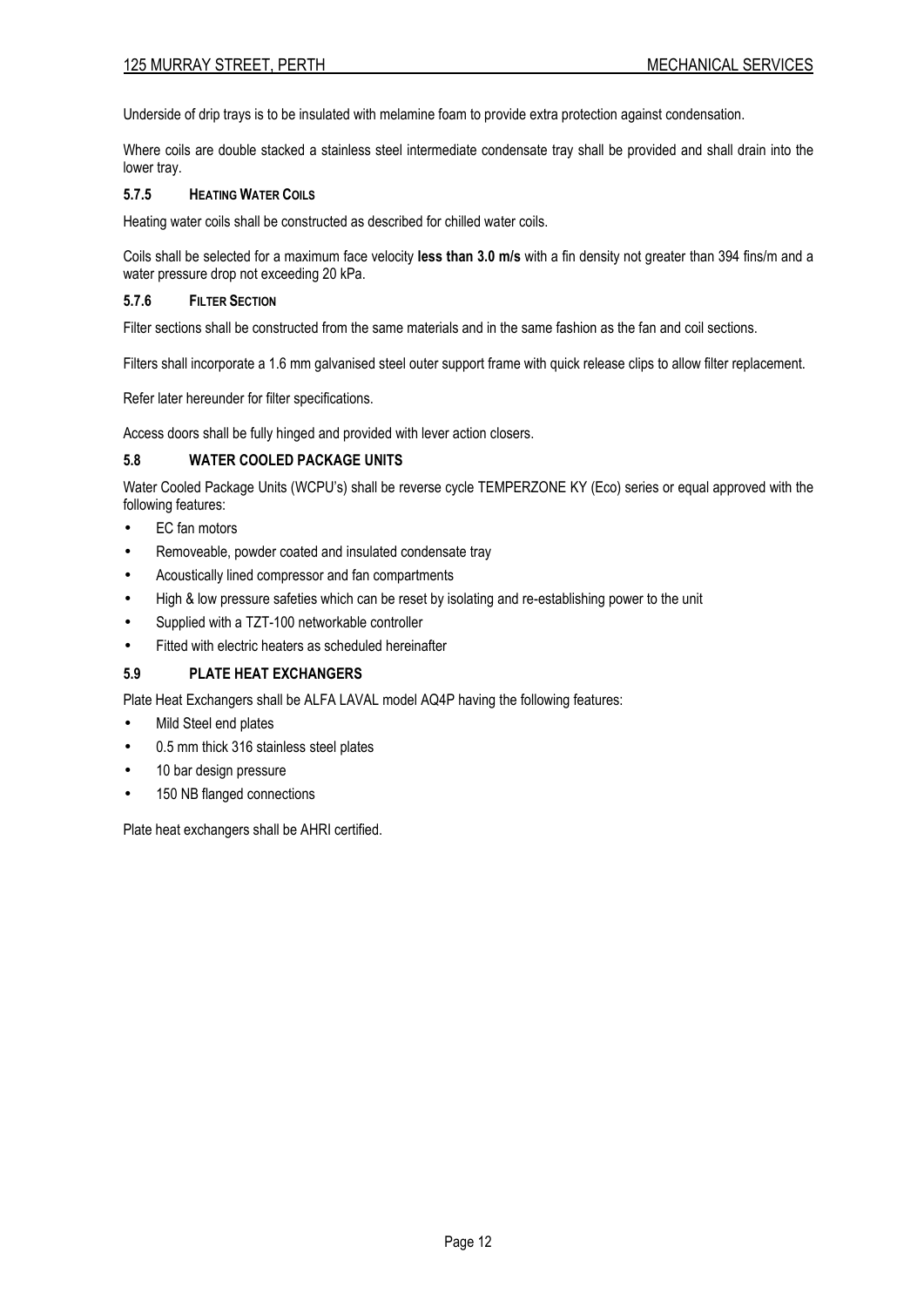# **5.10 FANS**

# **5.10.1 FAN TYPES**

Fans shall be FANTECH or equal approved as follows:

| <b>Type</b>                                         | <b>Model/Series</b><br>$\bullet$ |
|-----------------------------------------------------|----------------------------------|
| Axial (A)                                           | AP                               |
| Plate Axial (AP)                                    | <b>CP</b>                        |
| Ring Plate Axial (RPA)                              | <b>RP</b>                        |
| Roof Mounted Centrifugal (RMC)                      | C                                |
| Centrifugal (C)                                     | AL                               |
| Roof Mounted Centrifugal - Kitchen Exhaust (RMC-KE) | <b>CHD</b>                       |
| Roof Mounted Smoke Spill (Axial) (RSS)              | <b>RSS</b>                       |
| In line Mixed Flow (ILM)                            | TD                               |
| In Line Multi Mixed Flow (ILMM)                     | МM                               |
| In Line Centrifugal (ILC)                           | PC                               |
| Minivent Axial Supply (MVS)                         | MV                               |
| Mini Tube Axial (MTA)                               | <b>MTA</b>                       |
| Mixed Flow Fan (MMF)                                | <b>MMD</b>                       |
| Window Mounted Fans (WM)                            | EV                               |
| Ceiling Mounted Fans (CM)                           | ED                               |

# **5.10.2 GENERAL REQUIREMENTS**

Materials of construction, motor insulation category and special finishes shall be provided to suit the nature of air handled.

Motor size shall be capable of handling 110% air volume at the corresponding system static pressure beyond the final design duty point.

Due allowance shall be made in sizing motors where dual drives are fitted.

All single phase fans shall be supplied with either a wall mounted or remote electronic speed controller.

# **5.11 FILTERS**

# **5.11.1 HIGH EFFICIENCY – DEEP BED**

These filters shall be installed in all AHU's.

Filters shall be CAMFIL HI-FLO M or HART type D70 incorporating synthetic disposable media having the following performance for a 610 x610 x 600 panel.

| Capacity (I/s)                               | 903            |
|----------------------------------------------|----------------|
| Clean Resistance (Pa)                        | 50             |
| Minimum Efficiency - AS1324 No.1 (%)         | 70.0           |
| Average Arrestance - AS1324 No 4 Dust (%)    | 98.0           |
| Dust Holding Capacity - AS1324 No 4 Dust (g) | 654            |
| Final resistance (Pa)                        | 250            |
| EU Rating                                    | F <sub>6</sub> |

Filter face velocity shall not exceed 2.5m/s.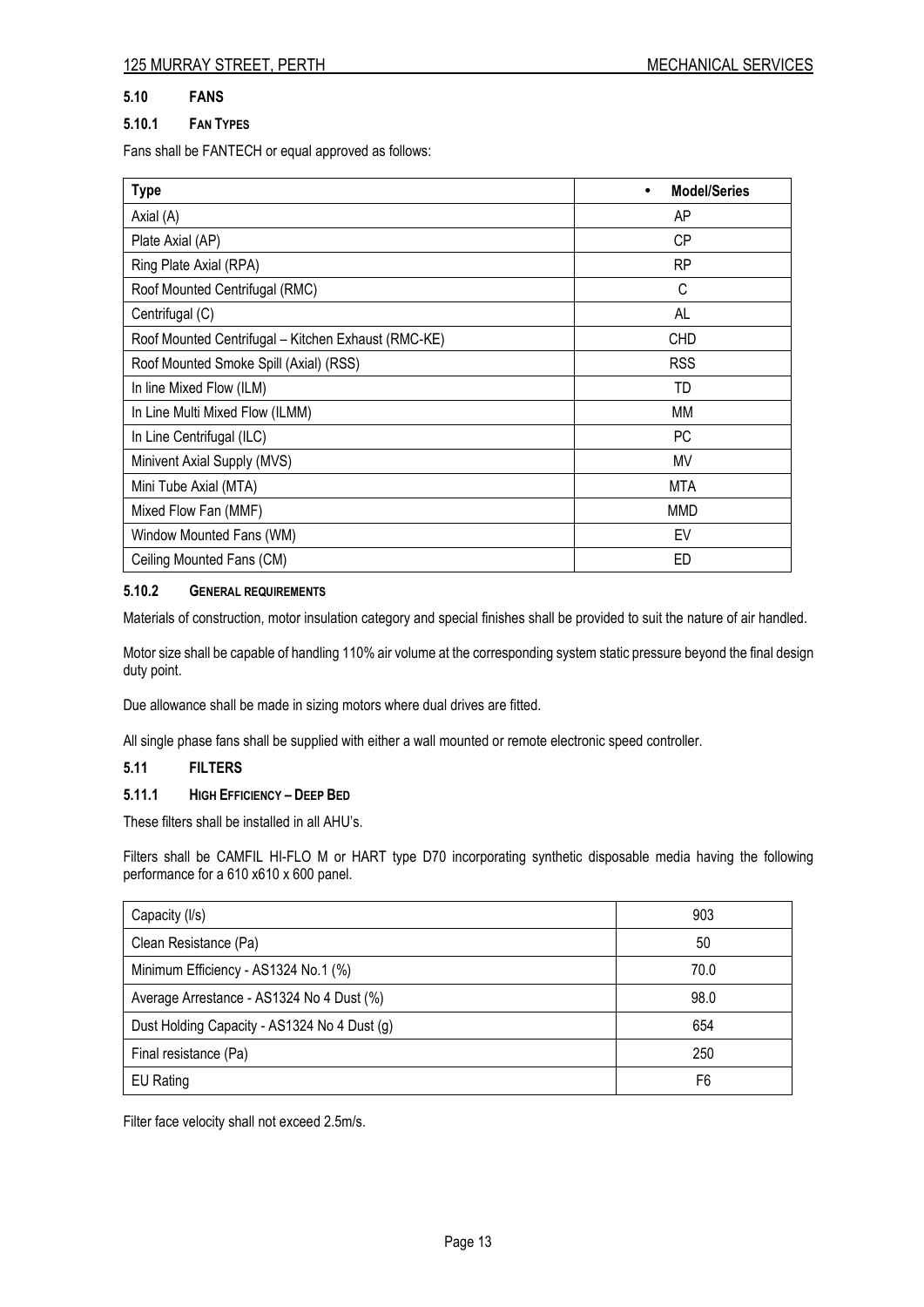# **5.11.2 FILTERS – HIGH EFFICIENCY PANEL**

These filters shall be installed on all WCPU's.

Filters shall be HART MK80D or equal approved 50mm thick units having the following performance for a 610x610 panel.

| Clean Resistance (Pa)                        | 55   |
|----------------------------------------------|------|
| Minimum Efficiency - AS1324 No.1 (%)         | 37.0 |
| Average Arrestance - AS1324 No 4 Dust (%)    | 93.1 |
| Dust Holding Capacity - AS1324 No 4 Dust (g) | 160  |
| Final resistance (Pa)                        | 250  |
| EU Rating                                    | F4   |

Filter face velocity shall not exceed 1.75m/s.

# **5.12 ATTENUATORS**

Attenuators shall be ADAMSSON, FANTECH or equal approved of the configuration shown and performance scheduled.

Where fitted in supply or return air streams or in conditions where casings are likely to promote condensation, externally insulate with thermal insulation as specified later herein.

Where handling grease laden or corrosive vapours, internal surfaces shall be lined with MELLINEX or equal approved.

#### **5.13 VARIABLE SPEED DRIVES**

Variable speed drives shall be DANFOSS or equal approved.

Drives shall not emit EMI, cause harmonic disturbance to building supplies or interference to data/communication or other electronic/electrical systems within the building.

Drives shall form part of the controls subcontract package such that the controls subcontractor retains full responsibility for compatibility with their controls system and for their programming.

#### **5.1 VAV BOXES**

#### **5.1.1 OVERVIEW**

Variable Air Volume (VAV) Boxes shall consist of a damper, calibrated DDC controllers, temperature sensor (connected and provided with 10M of cable for future installation), electric duct heater elements and associated electronic control circuitry inclusive of solid-state relays.

Terminals shall be selected to provide the nominated design air quantity at an inlet velocity not exceeding 8.5 m/s. and a pressure drop of 40 Pa.

Airflow velocity sensors shall accurately measure airflows less than 2 m/s.

VAV boxes are to have a nominal maximum depth of 400mm (inclusive of mounting fittings). A label with the VAV box number, box size, and minimum/maximum airflow parameters shall be fitted to each VAV box.

Each VAV Box shall come with a dedicated DDC (BACnet or LON) controller and will be factory tested and calibrated. Each VAV controller will be pre-programmed with all settings required to operate independently, inclusive of specific minimum and maximum airflow setting for each box size and location.

Factory tests will include the following tasks:

- Damper operation
- Airflow calibration (Minimum and Maximum airflow for each box)
- Heater operation (if fitted)
- Auxiliary Fan operation (if fitted)
- Safety circuit operation (s)

Factory witness testing by the Superintendent or Commissioning Manager will be required.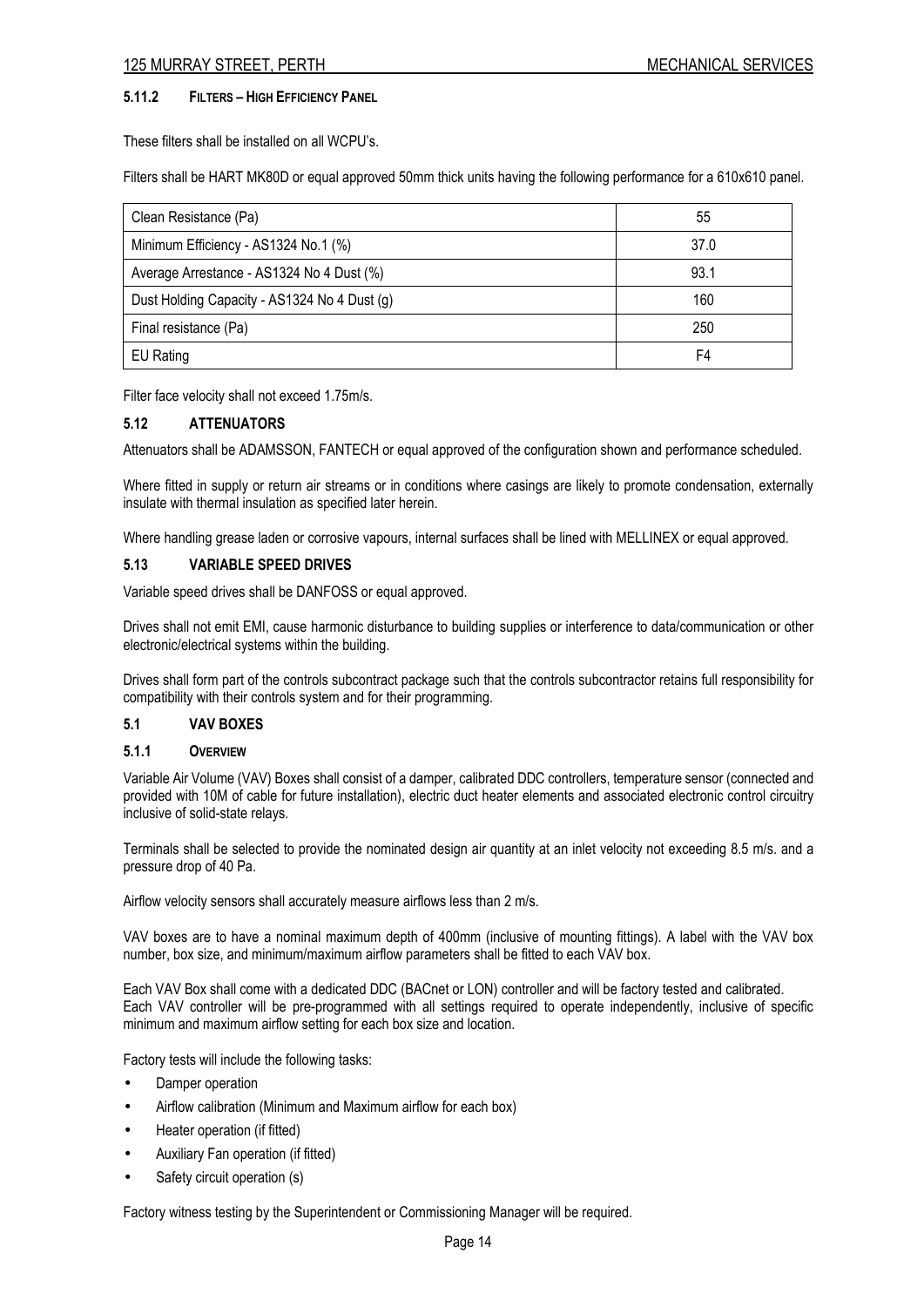Suppliers that choose to manufacture outside the Perth metropolitan area will be required to pay the travelling costs of the owner's representatives in order for them to carry out witness testing.

#### **5.1.2 CONSTRUCTION**

VAV boxes shall have a rigid steel casing and be constructed from 1.00mm Galva bond steel (minimum) with a leak rate not greater than 2% at test pressure of 250Pa across the box. Boxes will be selected to operate satisfactorily at 100pa max design inlet total pressure. Inlet pressures of 250 Pa will not cause excessive noise.

Hanger holes shall be provided on four corners for installation.

Interior surfaces shall be acoustically and thermally lined with (a minimum) 25mm thick glass fibre, with high density facing to comply with AS1530.4-2005. Insulating material shall be surface treated to prevent insulation erosion and shall have all cut edges securely clamped and covered against exposure to the air stream.

The volume control damper shall be 1.2mm thickness (galvanised or aluminium) blade and shall be positively fixed to a continuous stainless steel or aluminium shaft. Damper shafts shall turn in nylon bushes or bearings. Provide slotted end shafts to indicate damper position.

Each box shall be fitted with rigid inlet duct equal to at least four times the inlet diameter.

# **5.1.3 ELECTRIC HEATERS**

Electric heater elements shall be factory fitted, boxes shall incorporate fire rated linings, safety cut out thermostats and cutout switches in accordance with all relevant standards. Heater controls shall utilise solid-state relays fitted with suitable sized heat sinks. Installation and construction shall comply with AS/NZS3102-2002. Heater status monitoring shall be provided for a DDC controller.

# **5.2 WATER TREATMENT SYSTEMS**

#### **5.2.1 CLOSED CIRCUITS CLEANING**

Provide adequate quantities of a mild phosphate based detergent for cleaning by recirculation using the system water pumps.

Continuously operate system for 24 hrs then drain down whilst continuously recirculating and making up until all residual detergent is expelled.

Open all high point vents and drain down through drain provisions.

Note that the cost of labour required for the cleaning and flushing processes has been included in the base contract sum.

#### **5.2.2 CLOSED CIRCUITS CHEMICAL DOSING**

Provide a nitrate based inhibitor for corrosion control and control of microbiological activity.

Inject chemicals via dosing pot to maintain correct concentration.

#### **5.2.3 CONDENSER WATER SYSTEM CLEANING**

Provide adequate quantities of a mild phosphate based detergent for cleaning by recirculation using the condenser water pump.

Continuously operate system for 24 hrs then drain down whilst continuously recirculating and making up until all residual detergent is expelled.

Note that the cost of labour required for the cleaning and flushing processes has been included in the base contract sum.

#### **5.2.4 MONITORING AND CONTROL EQUIPMENT**

Install a cooling tower controller to monitor and control TDS, and to control biocide and corrosion inhibitor injection.

This controller shall be BACnet/Modbus enabled to provide connectivity with field devices and the main DDC

Integrate Modbus output of the cooling tower make up water meter to the injection rate of both biocide and inhibitor pumps.

Provide lock out facility via condenser water flow switch.

Provide CCW pump outputs to operate the CCW pump during scheduled injection of biocide outside normal operating hours.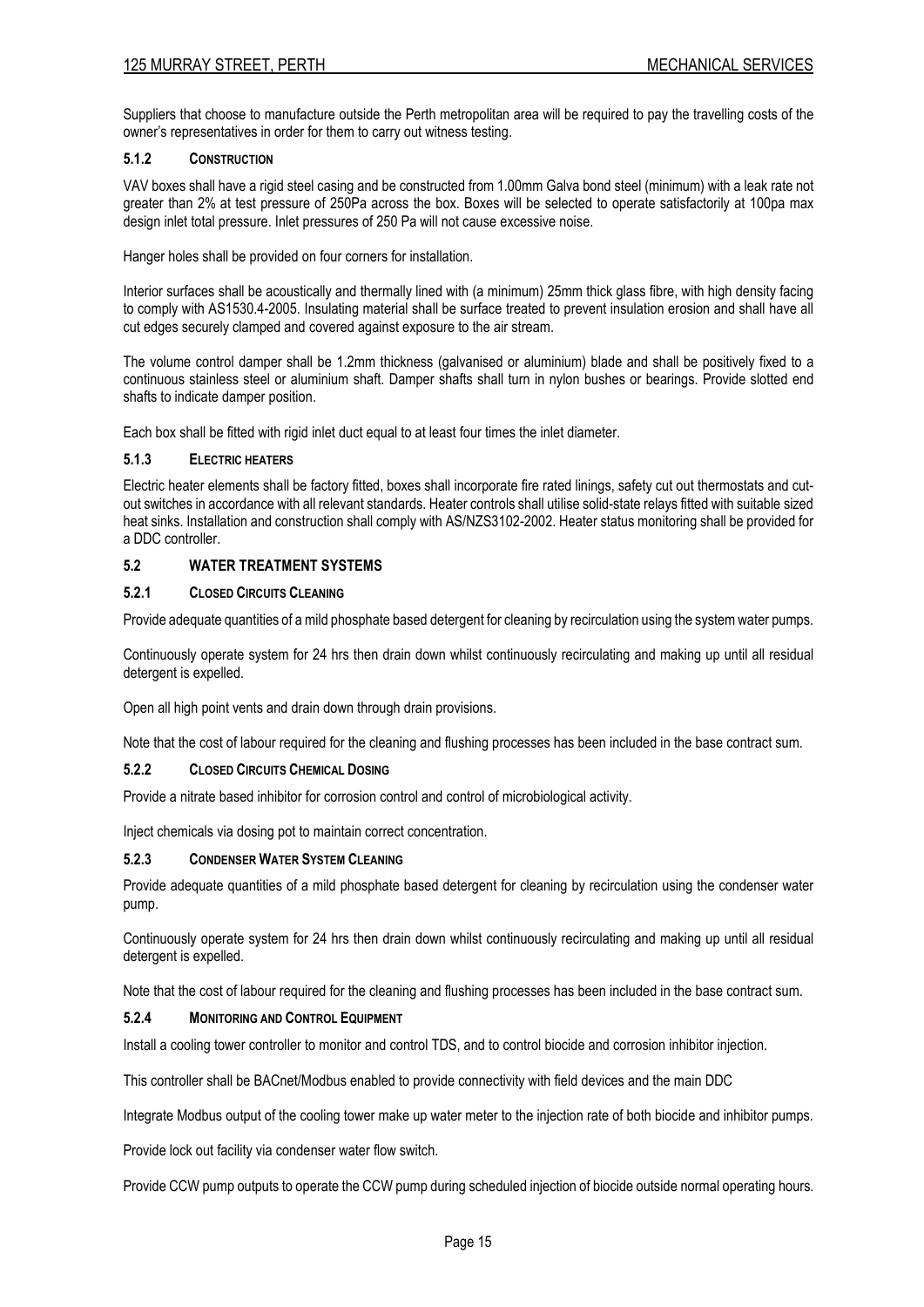The controller shall be mounted on a PVC panel with a prefabricated manifold containing the conductivity electrode, bleed solenoid, non-return valve, chemical injection dosing points and a sample valve.

Note that the chemical injection shall be to the CCW pump suction header and not into the tower basin or return line to the tower.

# **5.2.5 DOSING EQUIPMENT**

For each of the inhibitor and biocide systems install a positive displacement pump and a nominal 150 litre storage container from which the pumps shall draw their respective chemicals.

Wall mount the pumps at a height to ensure positive suction at all times.

Pump mounting brackets shall be of moulded/fabricated PVC.

Pumps or their piping circuits shall provide a method of monitoring flow.

# **5.2.6 CHEMICALS-NON OXIDIZING BIOCIDE**

Provide an Isothiazolone based broad spectrum biocide in sufficient quantities to maintain the required concentrations for the duration of the contract.

#### **5.2.7 CHEMICALS-OXIDIZING BIOCIDE**

Provide sufficient quantities of a Bromine based biocide for regular dosing.

# **5.2.8 CHEMICALS-INHIBITOR**

Provide sufficient quantities of either a Molybdate or Zinc based scale and corrosion inhibitor that a**t all times is compatible with the biocides and system materials of construction**.

# **5.2.9 WATER METERS**

Water meters shall be WAWA approved and have MODBUS not pulsed outputs.

# **5.2.10 ELECTRICAL**

Provide all required electrical interfacing including:

- CCW pump interlock for out of normal hours dosing of biocide
- CCW flow switch interlock for operation of dosing pumps
- GPO for controller
- Wiring of solenoid valve, conductivity cell and dosing pumps (if not included by specialist contractor)
- Interface between pulse head cooling tower make up meter and water treatment controller

# **5.2.11 BMS INTERFACE AND MONITORING**

The following interfaces and monitoring shall be achieved.

- Cooling tower make up water consumption (with assigned high rate alarm)
- Chilled water make up consumption (with assigned high rate alarm)
- Biocide injection operation with logic alarm
- Inhibitor injection operation with logic alarm
- TDS with high limit alarm

# **5.2.12 ATTENDANCE-MONTHLY**

- Sample and test all circuits for pH, TDS, temperature, alkalinity, corrosion, scale build up and suspended solids using approved and calibrated instruments.
- Conduct pore plate tests for total bacterial count to AS 4276.3.1
- Conduct Legionella analysis to AS 3896
- Check condition and operation of all equipment
- Replenish materials
- Adjust dosing rates as required
- Inspect all wetted surfaces and report presence of algae, slime or bacterial growth

#### **5.2.13 ATTENDANCE-QUARTERLY**

At minimum clean towers to AS 3666.3.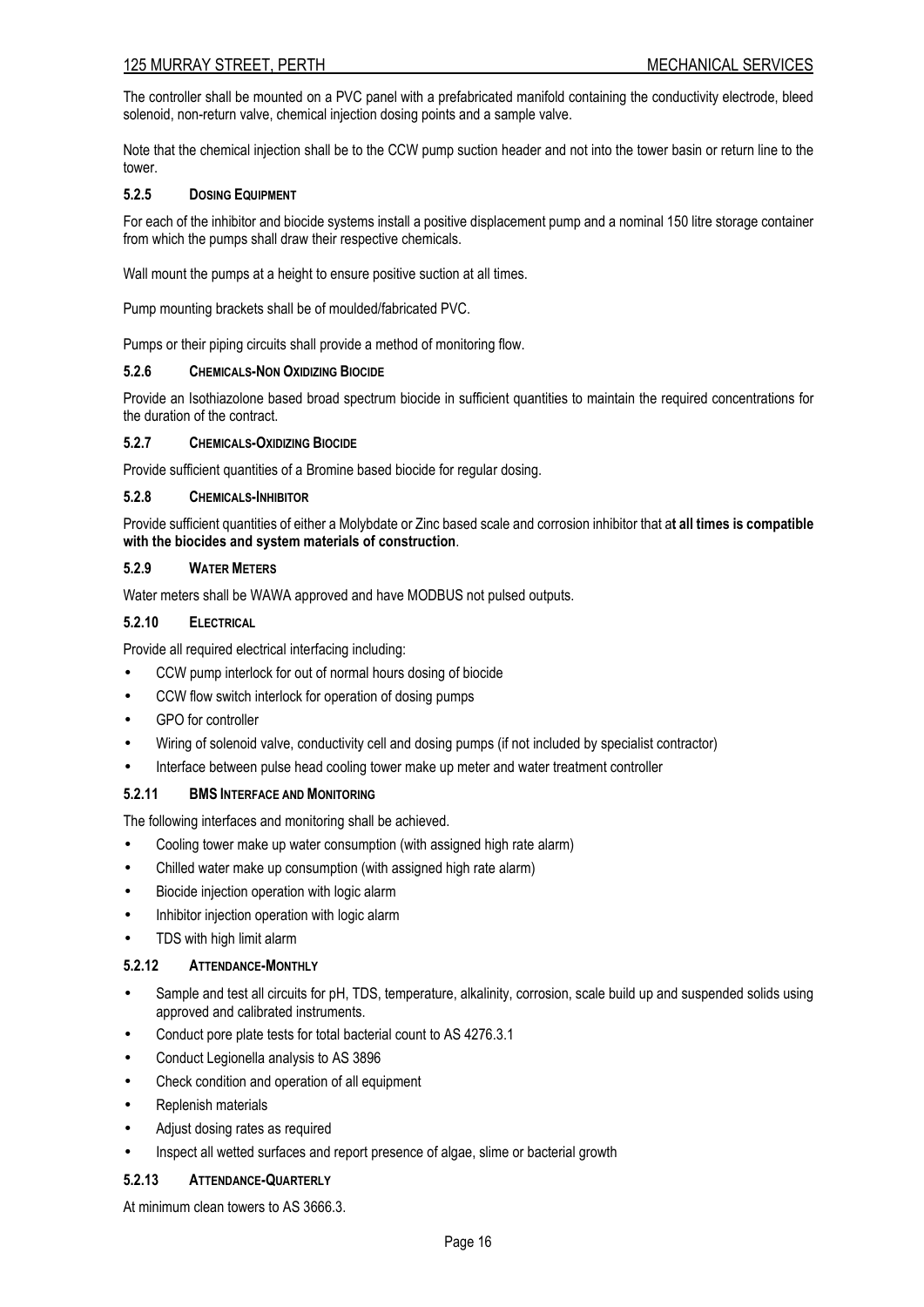# **5.2.14 SERVICE REPORTS**

Provide detailed service reports after each visit.

Copies shall be forwarded to the Proprietor and the Superintendent.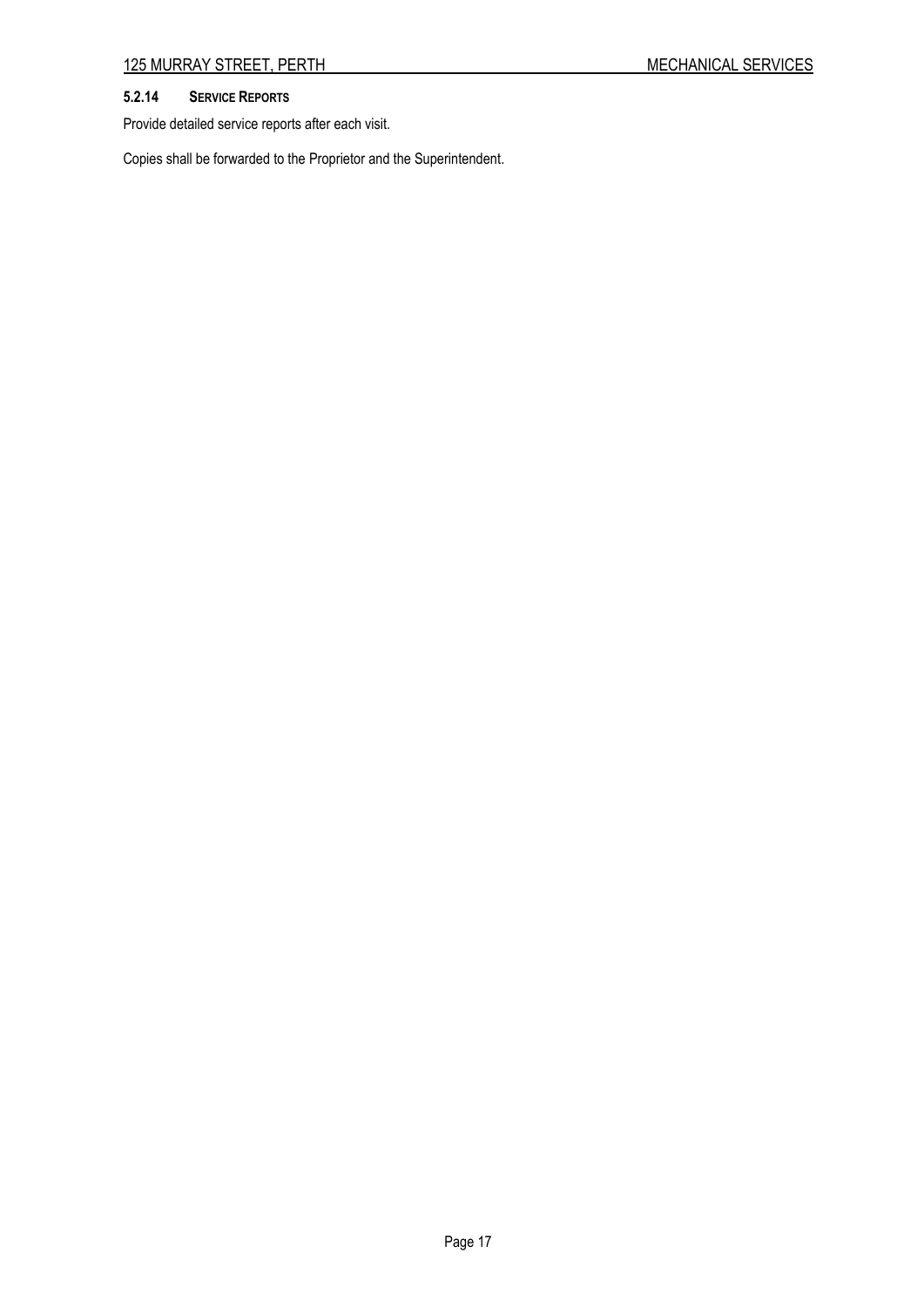# **6.0 DUCTWORK, METALWORK AND FITTINGS**

#### **6.1 CONSTRUCTION, INSTALLATION & TESTING**

Construct, install and test all airconditioning and ventilation ductwork to fully comply with AS4254-1995.

No deviation from this standard will be accepted without written approval of the Superintendent.

#### **6.2 STATIC PRESSURE CLASSIFICATION**

| Location/duty          | <b>Pressure Class</b> |
|------------------------|-----------------------|
| All AC system ductwork | 500                   |
| All other ductwork     | 250                   |

Pressure Class 500 duct systems serving as supply air from fans to VAV box inlets shall be fully pressure tested to the requirements of SMACNA HVAC Air Duct Leakage Test Manual, Class 12.

All other duct systems shall be checked for audible leaks and sealed as required.

#### **6.3 RIGID DUCTWORK**

Construct rectangular ductwork as follows:

- Material shall be galvanised steel sheet
- Bends shall be radius (with vanes as required) in preference to square
- Square bends and any form of turning vanes shall not be used on exhaust systems

Construct all hangers and supports of galvanised materials, cold primed where cut on site.

#### **6.4 CIRCULAR FLEXIBLE DUCTWORK**

Circular flexible ductwork shall be BJC ENTERPRISES C5M or approved equivalent.

Insulated flexible duct runs shall not exceed three metres. Non insulated duct runs shall not exceed six metres.

Insulation shall comply with the requirements of BCA Part J.

Ducting shall be installed without restriction to airflow and be supported with Gutter Guard + 20mm wide straps at regular intervals to prevent sagging.

Connection to rigid elements shall be made using Norton Silverseal or Berh Manning EC800 mastic and non-slip PVC strapping.

#### **6.5 CUSHION HEADS**

Cushion heads shall be manufactured from GSS and incorporate internally adjustable split spigot dampers where serving diffusion located in plasterboard, mini-strip or generally inaccessible ceilings.

All cushion heads shall be internally insulated with 48kg/m<sup>3</sup>, 38 mm thick fibreglass duct liner finished with matt faced duct liner.

#### **6.6 DUCTWORK SPIGOTS**

Take off spigots shall be of proprietary manufacture and incorporate a circular balancing damper. A robust, metal based locking mechanism shall be securely fixed to the side of the spigot with the damper rod keyed to the lever which in turn shall be locked to the body by a wingnut/bolt arrangement.

#### **6.7 MODULATING DAMPERS**

Modulating dampers shall be, manufactured by BULLOCK, or approved equal, constructed of aluminium and having "inflatable" blade seals and stainless steel edge slips.

#### **6.8 DIFFUSERS, REGISTERS & GRILLES**

#### **6.8.1 GENERAL**

Provide diffusers, registers and grilles manufactured from aluminium extrusions, powder coat finished to an approved colour.

Where balancing devices are not provided in connecting ductwork, provide lightweight opposed blade dampers finished matt black.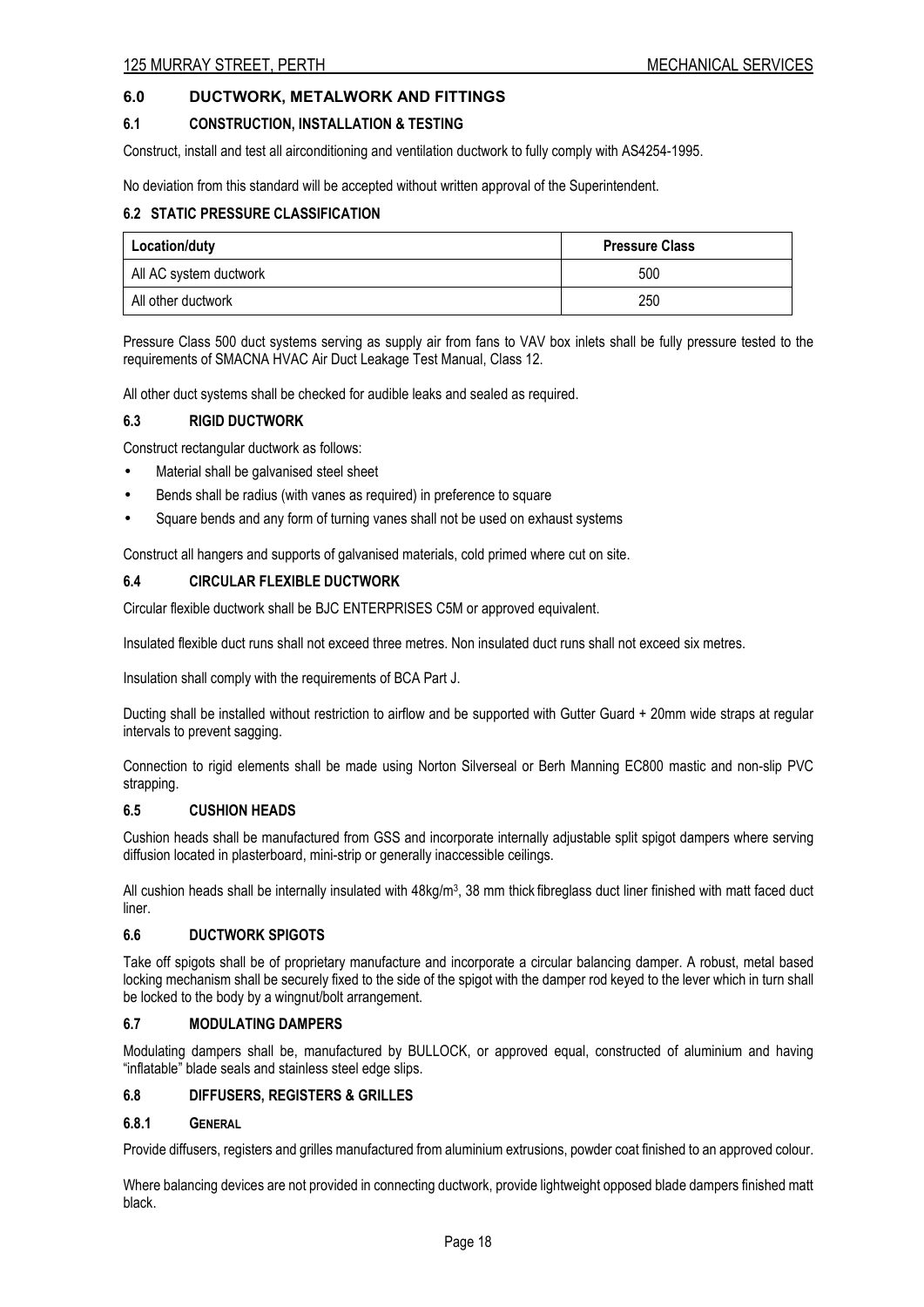# 125 MURRAY STREET, PERTH MECHANICAL SERVICES

Provide cores that are removable, but securely fixed. Secure equipment to ductwork by removing cores and using concealed fixings. Exposed fixings will be rejected.

Equipment shall be manufactured by HOLYOAKE, VARIFLOW or HART with NATA certified (or equivalent) performance data supplied.

#### **6.8.2 SWIRL DIFFUSERS**

Swirl diffusers shall be used where shown on the drawings for both Constant Volume and VAV applications.

Diffusers shall be TROX, HOLYOAKE or equal approved.

# **6.8.3 HIGH CAPACITY BARREL DIFFUSERS**

High Capacity Barrel Diffusers shall be HOLYOAKE BRC series finished matt black.

#### **6.8.4 LOUVRE FACED CEILING DIFFUSERS**

Provide one, two, three or four way directional cores as shown. Fit insulated cushion heads to all diffusers and support independently of the ceiling grid.

Control volume by butterfly dampers at the cushion head.

#### **6.8.5 LINEAR DIFFUSERS**

Provide linear diffusers capable of diffusing air at an angle between 15 0 & 90 0 to the horizontal.

Diffusers shall be manufactured from extruded aluminium sections powder coated to selected colours.

Diffuser plenums shall be internally insulated as for ductwork specified hereafter.

Control volume by butterfly dampers at VAV box discharge ductwork/plenum.

Install mat black blanking strips in non-active slots.

Set all directional vanes to direct air away from facade.

# **6.8.6 LINEAR BAR GRILLES**

Linear Bar Grilles shall be HOLYOAKE LDH 1215 series or equal approved incorporating:

- 15 mm flange to the frame
- 3.15 mm blades with a  $15^{\circ}$  downward facing lip/edge
- 12.5 mm spacing to blades
- Powder coat finish to Superintendent's direction

#### **6.8.7 REGISTERS**

Install supply and exhaust air registers incorporating double deflection blades.

Attach registers to circular ductwork via short rectangular necks fixed to the circular duct by pop riveted internally concealed flanges.

Install SSD's to supply registers and OBD's to exhaust registers.

Utilise VARIFLOW metering plates to obviate air noise where required.

#### **6.8.8 EXHAUST GRILLES**

Provide oblique egg crate cores or single chevron for all exhaust grilles. Install cores to point blades to adjacent wall to obscure sighting of internal components.

#### **6.8.9 RETURN AIR GRILLES**

Provide single chevron crate cores for all return air grilles. Install cores to point blades to obscure sighting of internal components.

# **6.8.10 DOOR GRILLES**

Install door grilles incorporating adjustable frames and double chevron cores.

Do not fix with exposed fixings. Replace loose or rattling grilles.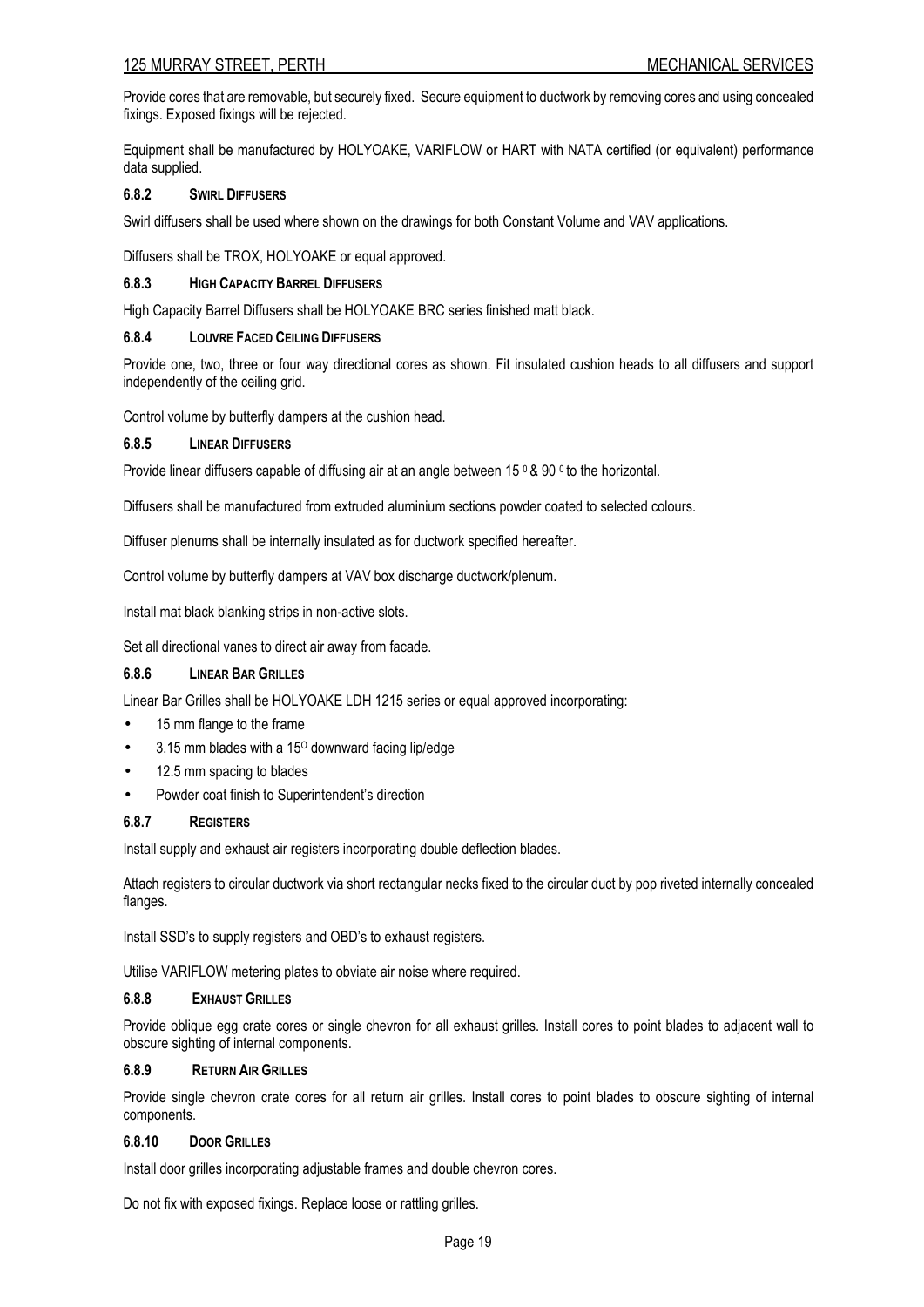Finish in anodised aluminium or powder coat enamel to selected colour.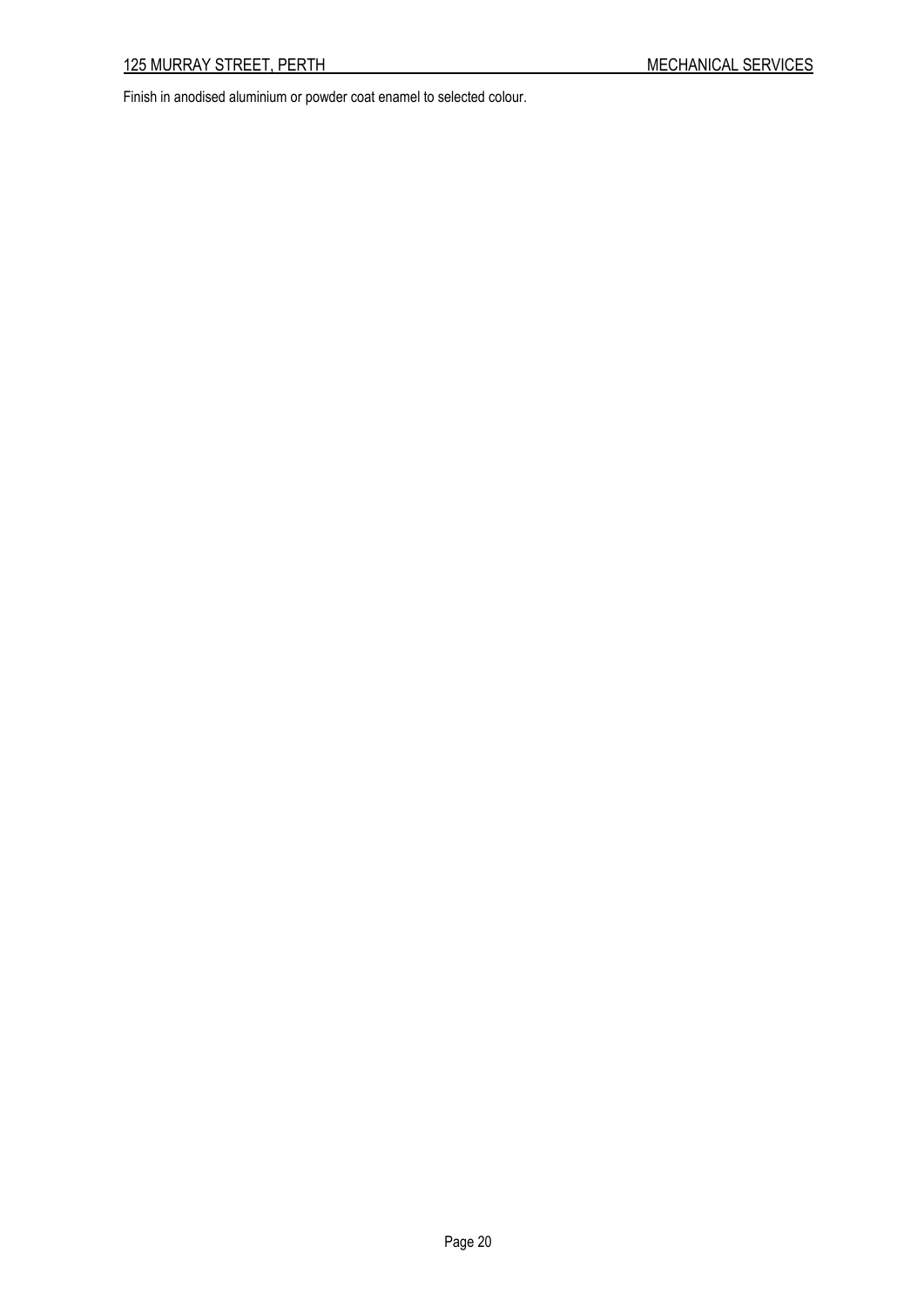# **7.0 PIPEWORK VALVES & FITTINGS**

#### **7.1 GENERAL**

Erect piping with due regard to the requirements for control, operation, maintenance and safety of systems.

Place valves and fittings to permit easy operation and access. Provide adequate numbers of bends to promote sufficient flexibility to absorb vibration, expansion and contraction without causing stress within pipework or connecting equipment.

Install anchors and flexible connections where necessary to control or assist movement.

Submit detailed layouts, schematics and pipe sizing calculations prior to fabrication or installation. Use only SBA 115 (15% silver) brazing alloy for all welded joints in copper pipework.

# **7.2 PIPEWORK MATERIAL**

| <b>Service</b>                | <b>Material</b>                         |  |
|-------------------------------|-----------------------------------------|--|
| <b>CHW</b>                    | Schedule 40 Mild Steel or Type B Copper |  |
| <b>CCW Water</b>              | Type B Copper or Schedule 20 316 SS     |  |
| <b>Refrigeration Pipework</b> | Copper complying with AS1677 and AS1571 |  |
| Drains Plantroom              | Type D Copper                           |  |
| Drains Roof                   | <b>UPVC</b>                             |  |

# **7.3 SUPPORTS**

Support all pipework with galvanised supports using where possible UNISTRUT or approved equal systems components.

Fix supports to the structure so as not to cause overloading or damage to the structure or adjacent surfaces. Use spreaders to achieve acceptable loadings.

Grade all pipework for easy drainage and venting.

Provide dielectric isolation of dissimilar hanging and pipe materials.

For insulated pipework, provide wooden spacer blocks or half round thick galvanised steel cladding to prevent crushing of insulation.

Provide spring hangers to supports within 3m of all spring mounted or vibrating equipment.

Use hanging rods and spacings as follows:

| <b>Nominal Size</b><br>of Pipe (mm) | <b>Steel</b><br>Pipe | Copper<br>Pipe | <b>Minimum Hanger</b><br><b>Rod Diameter</b> |
|-------------------------------------|----------------------|----------------|----------------------------------------------|
| 6                                   | 1000                 | 600            | 6                                            |
| 10                                  | 1000                 | 900            | 6                                            |
| 15                                  | 2000                 | 1200           | 8                                            |
| 20                                  | 2500                 | 1500           | 8                                            |
| 25                                  | 250                  | 1500           | 10                                           |
| 32                                  | 3000                 | 1800           | 10                                           |
| 40                                  | 3000                 | 1800           | 10                                           |
| 50                                  | 3000                 | 2400           | 10                                           |
| 65                                  | 3000                 | 2400           | 15                                           |
| 80                                  | 4000                 | 3000           | 15                                           |
| 100                                 | 4000                 | 3600           | 20                                           |
| 150 to 300 dia                      | 5000                 | 3600           | 20                                           |
| over 300 dia                        |                      |                | to BS 3974                                   |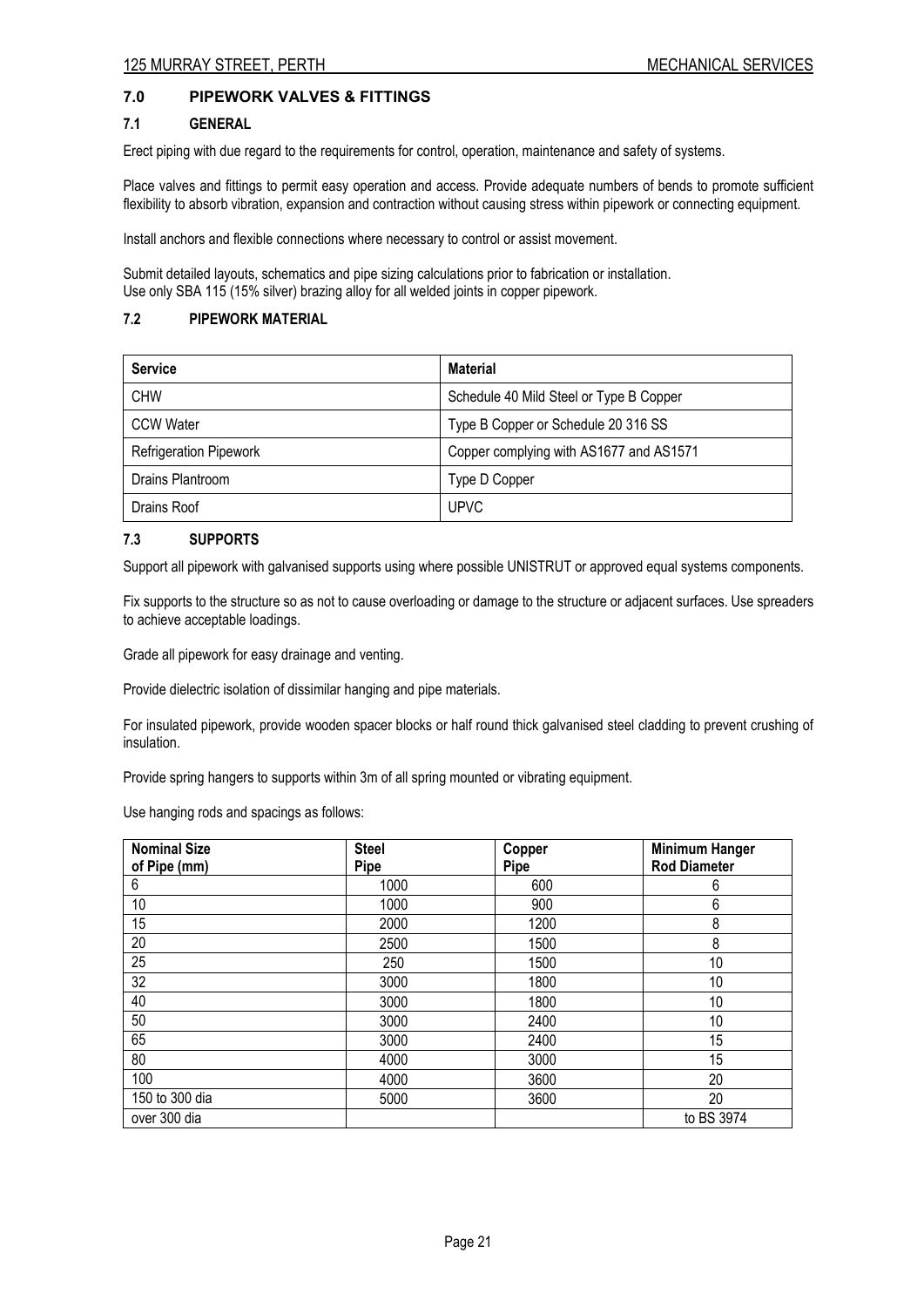#### **7.4 PIPEWORK EXPANSION AND CONTRACTION PROVISIONS**

Install anchors, changes of direction and flexible pipe connections to cater for pipework expansion and contraction.

Submit detailed calculations for the Superintendent's approval of the expansion and contraction of the pipework systems, together with technical data of all fittings intended to be used.

Provide structural loads for the Superintendent's approval.

# **7.5 DRAINS**

Provide 20mm drain down valves and all low points, coils and equipment.

#### **7.6 AIR VENTS**

Install in line accumulators at all high points to the following requirements:

- Up to 90 dia pipe dia x 150 high
- 100 dia and greater 100 dia x 2 pipe dia high

Fit accumulators with 10mm gate valve, with bleed line piped to a 10mm ball valve, 1500mm above floor level, visibly discharging to a tundish.

#### **7.7 TESTING & CLEANING**

During delivery and construction, maintain capped ends and take precautions to prevent ingress of foreign material.

Hydrostatically test pipework during construction and after completion at 1000kpa. Maintain test pressure for 24 hours.

Test drains and overflow pipework for leaks and unobstructed drainage.

When testing, add corrosion inhibitors and at all times maintain inhibitor levels.

Before placing into service, thoroughly flush systems with scouring agents. Clean strainers, empty all dirt pockets and drains. Repeat procedure until thoroughly clean. Refill with clean fluid and inhibitors.

#### **7.8 VALVES & FITTINGS**

#### **7.8.1 VALVES – WATER SERVICES**

Valves shall be DURA, HYFLOW, JOHN or approved equal manufactured to relevant standards and accredited for compliance with AS3902.

| Duty      | <b>Type</b>          | <b>Size</b>  | <b>Make/Model</b>                                 |
|-----------|----------------------|--------------|---------------------------------------------------|
| Isolating | Ball                 | to 50 mm     | Dura Eagle                                        |
|           | Ball or<br>Gate      | to 80mm      | <b>Hyflow Brass</b><br>AGA<br><b>Hyflow Brass</b> |
|           | <b>Butterfly</b>     | 65mm upwards | Dura lugged<br>butterfly                          |
| Balancing | Double<br>Regulating | All sizes    | Tour &<br>Anderson S-<br><b>TAT</b>               |
| Check     | Swing                | to 50mm      | <b>Hyflow</b><br><b>Bronze</b>                    |
|           | Dual Flap            | above 50mm   | John 404a                                         |

#### **7.8.2 TEST POINTS – WATER SERVICES**

Provide BINDER fittings for all pressure and temperature test points.

# **7.8.3 FLEXIBLE CONNECTIONS – WATER SERVICES**

Provide neoprene body spherical, non-metallic flexible connections at pump suction and discharge.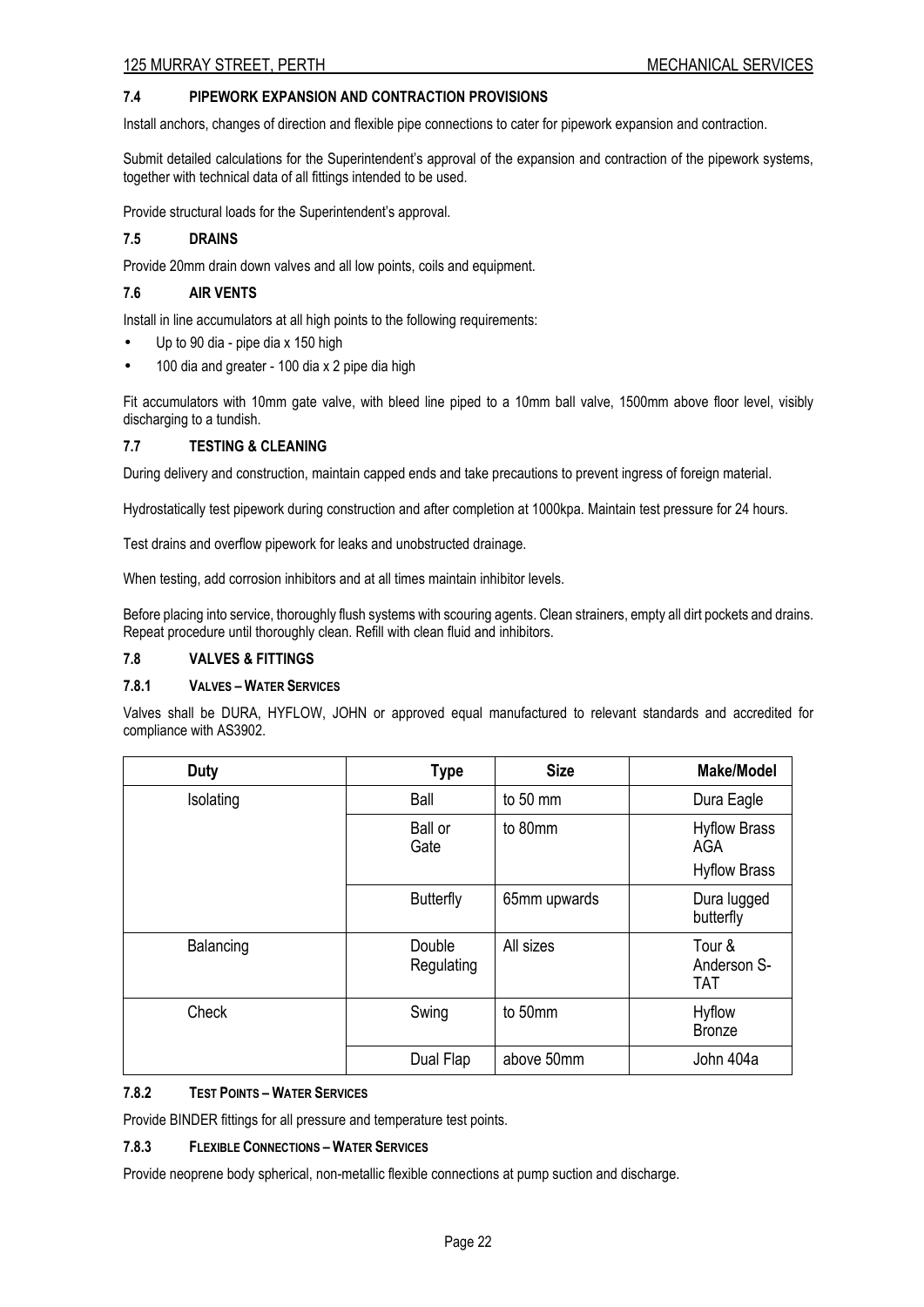#### **8.0 INSULATION**

#### **8.1 GENERAL**

Utilise appropriately skilled tradesmen for the application of insulation materials to high standards of neatness and workmanship.

Use materials that fully comply with AS1530 and the BCA. Provide prototypes of all insulation materials and installation techniques for approval, prior to construction.

Selection, installation and finishes of all insulation materials shall comply with AS4426-1997.

#### **8.2 RECTANGULAR DUCTWORK INSULATION**

Internally insulate all rectangular ductwork where shown on drawings with  $48$ kg/m<sup>3</sup> fibreglass duct liner finished with perforated Sisalation 450.

Thickness shall be as detailed on the drawings.

#### **8.3 CHILLED WATER PIPEWORK INSULATION**

Insulate chilled water pipework with THERMOBREAK or SE Grade sectional polystyrene incorporating factory bonded Sizal 450 or equal approved vapour barrier.

Thicknesses shall be that required to achieve the requirements of BCA Part J.

Use aluminium sheet or **painted** GSS to clad all pipework, valves and fittings in the main plantroom only up to a height of 2 m.

Protect insulation exposed to elements with fully sealed aluminium cladding.

#### **8.4 HEATING WATER PIPEWORK INSULATION**

Insulate heating water pipework with sectional mineral wool or fibreglass bonded externally with aluminium foil laminate. Thermal conductivity of the insulation material shall be less than 0.043 W/mK.

Thicknesses shall be that required to achieve the requirements of BCA Part J.

Lap and seal external laminate with compatible adhesive.

Apply aluminium fixing bands at 450 mm centres.

Use aluminium sheet to clad all pipework, valves and fittings in the main plantroom within 2 m of floor level.

Protect insulation exposed to elements with fully sealed aluminium cladding.

#### **8.5 REFRIGERATION PIPEWORK INSULATION**

Refrigeration pipework insulation shall be AEROFLEX or ENSOLEX closed cell insulation applied in accordance with the manufacturer's requirements.

Alternatively it may be as specified for Chilled Water Pipework

Thickness shall be to the requirements of BCA Part J

Insulation shall be applied during the installation/construction of the piping systems and shall not be applied afterwards by splitting then subsequently gluing and taping. Circumferential butt joints shall be fully glued using a compatible adhesive.

Ensure that insulation is not stretched leading to opening of circumferential joints.

Where exposed to the elements or likely to be subjected to mechanical damage install aluminium folded chequer plate covers suitably reinforced where subject to foot traffic.

#### **8.6 RETURN AIR PLENUM**

The main return air plenum at roof level shall be acoustically lined with 50 mm thick, 48kg/m<sup>3</sup> fibreglass duct liner finished with perforated Sisalation 450.

Install 20# perforated zinc anneal sheeting to the floor of the plenum.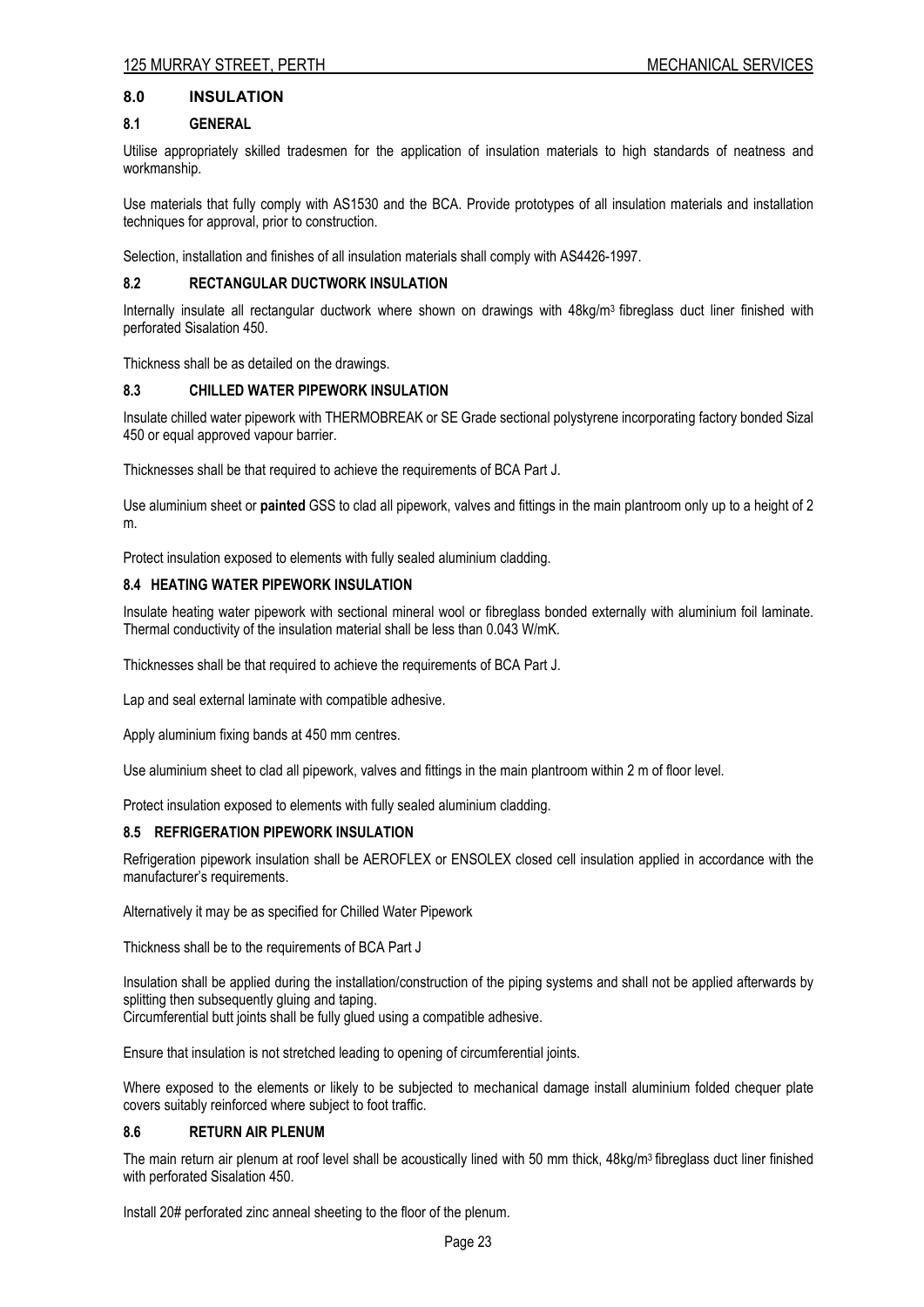# **9.0 ELECTRICAL**

#### **9.1 GENERAL**

Provide all necessary electrical equipment and wiring to ensure the correct and safe operation of the works.

Comply in every respect with AS3000 and the requirements of Western Power.

Specifically comply with the Principal's standard requirements with respect to labelling, signage, wire numbering, documentation and drawings (in this matter, the mechanical services electrical installation is to follow normal, high quality commercial standards, e.g. switchboard construction, cable sizing, conduiting. The Principal's requirements are to be incorporated principally in areas of identification, documentation and ongoing maintenance aspects).

Obtain and lodge all necessary notices and permits. Pay all associated fees and charges.

#### **9.2 OBVIOUS WORK**

Provide electrical systems complete in all respects, including materials, fittings and work obviously necessary for the satisfactory functioning of the work even though such items may not be specifically detailed herein or on drawings.

#### **9.3 DRAWINGS**

Provide fully detailed drawings of the proposed electrical installation.

Prepare functional schematic drawings to illustrate electrical relationship, sequence of operation, control and protective functions.

Drawings shall show the following:

- Manufacturer's name and catalogue number of any standard equipment
- The general arrangement of equipment
- Full details of cabinet construction and dimensions
- The method of supporting busbars and protection/control equipment
- A description of all materials to be used
- Clearances between live parts and live parts to earth
- The wording of labels
- Busbar dimensions and cable ratings
- Wiring diagrams and schematics of instruments, protection and control circuits detailing wire and terminal numbers

On completion, revise drawings to "as installed" status. Provide a rolled laminated copy in the base of each switchboard.

#### **9.4 MANDATORY FEATURES MSSB'S**

Provide on switchboard fascia panel

- A-O-T or A-O switch for all connected devices
- Run & Fault light for all connected devices
- Lamp test switch

Provide phase failure relay protection.

Provide 20% spare capacity for future expansion.

DDC panels shall be incorporated into MSSB's.

#### **9.5 MSSB CONSTRUCTION**

MSSB's shall be Form 2B or 3BIH construction according to current rating.

All external MSSB's shall:

- Be manufactured from marine grade aluminium to minimum IP55 rating
- Contain control switches within
- Utilise a conventional LOCKWOOD keyed door lock to, not handle locks

#### **9.6 KWHR METERS**

kWhr meters shall be EDMI Mk10H DIN rail mounted meters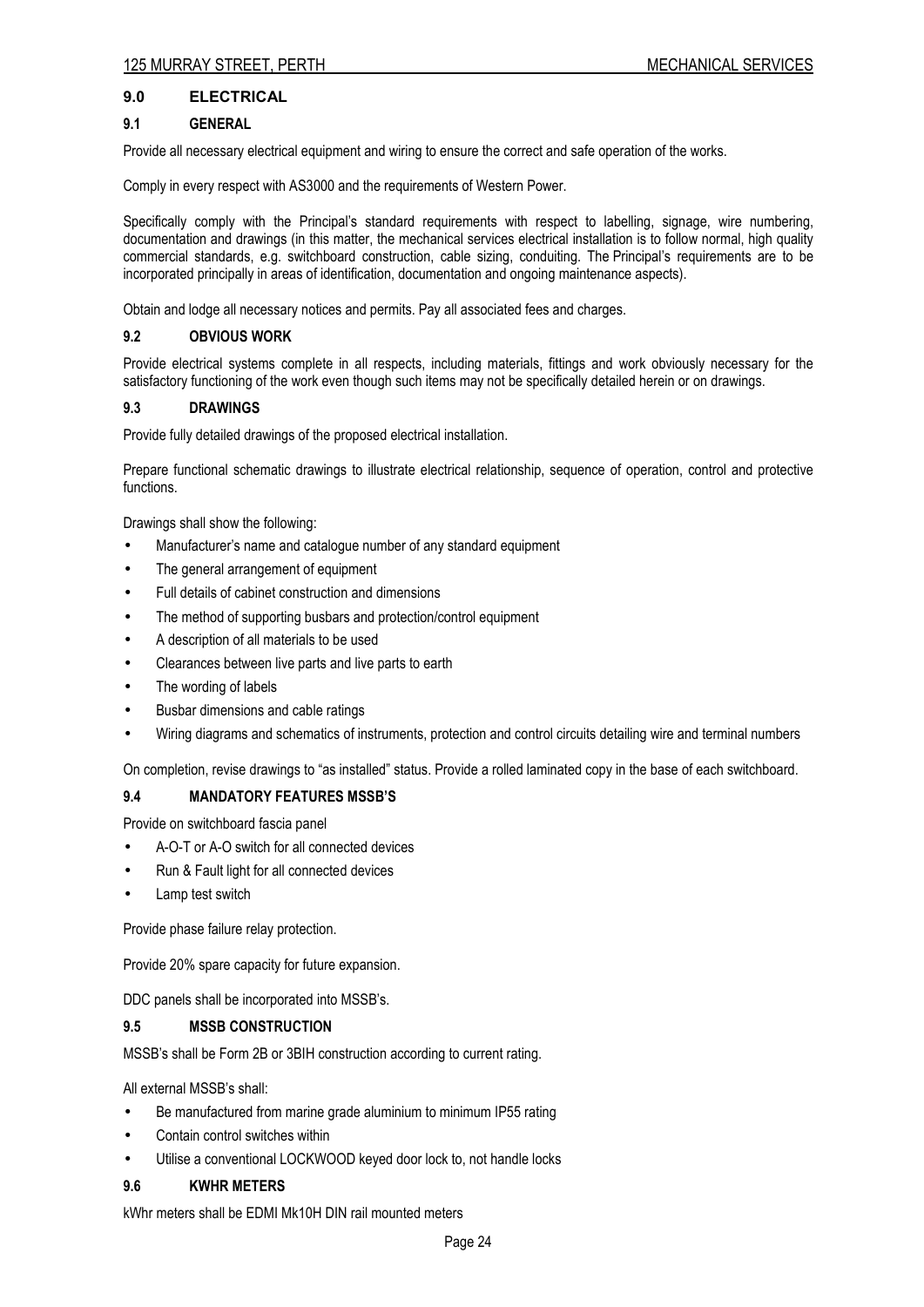kWhr meters shall be installed to measure power consumed by:

- Central cooling plant items as a group
- Central heating plant items as a group
- Central SCCW plant as a group
- Air Handling units as a group
- Fans as a group

Refer MSSB Schedules for specific details.

# **9.7 EQUIPMENT CONNECTED TO TENANCY DB'S**

The mechanical contractor shall wire the following equipment from CB's within the respective tenancy DB's.

- WCPU's G.01 G.04 inclusive from the Retail Tenancy DB
- WCPU G.05 from the Cafe Tenancy DB
- •

Appropriately rated CB's within the tenancy DB's shall be installed by the electrical contractor.

# **9.8 INTEGRATION WITH CONTROLS SYSTEM**

Fully coordinate and integrate the electrical installation with the controls system, ensuring that all auxiliary contactors relay outputs, terminal strips, etc. are provided.

# **9.9 AS61000 COMPLIANCE**

Ensure that all mechanical equipment that will be supplied and installed to the site shall conform to the emission limits stipulated by AS/NZS 61000 "Electromagnetic Compatibility (EMC)".

Note that any motors/compressors that are being controlled/driven by variable speed drives (VSD's) are a source of harmonics. Given this, all variable speed drives must incorporate Dual DC link choke harmonic filters, RFI filters or similar suppression devices to ensure that the harmonics generated by the complete drive mechanism shall not exceed the maximum current and voltage distortion as defined by AS/NZS 61000 on the low voltage system at the point of common coupling.

The equipment manufacturer shall be responsible to carry out all necessary calculations to confirm that the installation complies with this requirement.

A power quality audit will be carried out by the Electrical Services Trade prior to occupation and six (6) months after Practical Completion to confirm that the installation conforms to AS61000 requirement. If the mechanical system is found to be noncompliant, the installing Trade shall be responsible to carry out all necessary rectification without additional cost.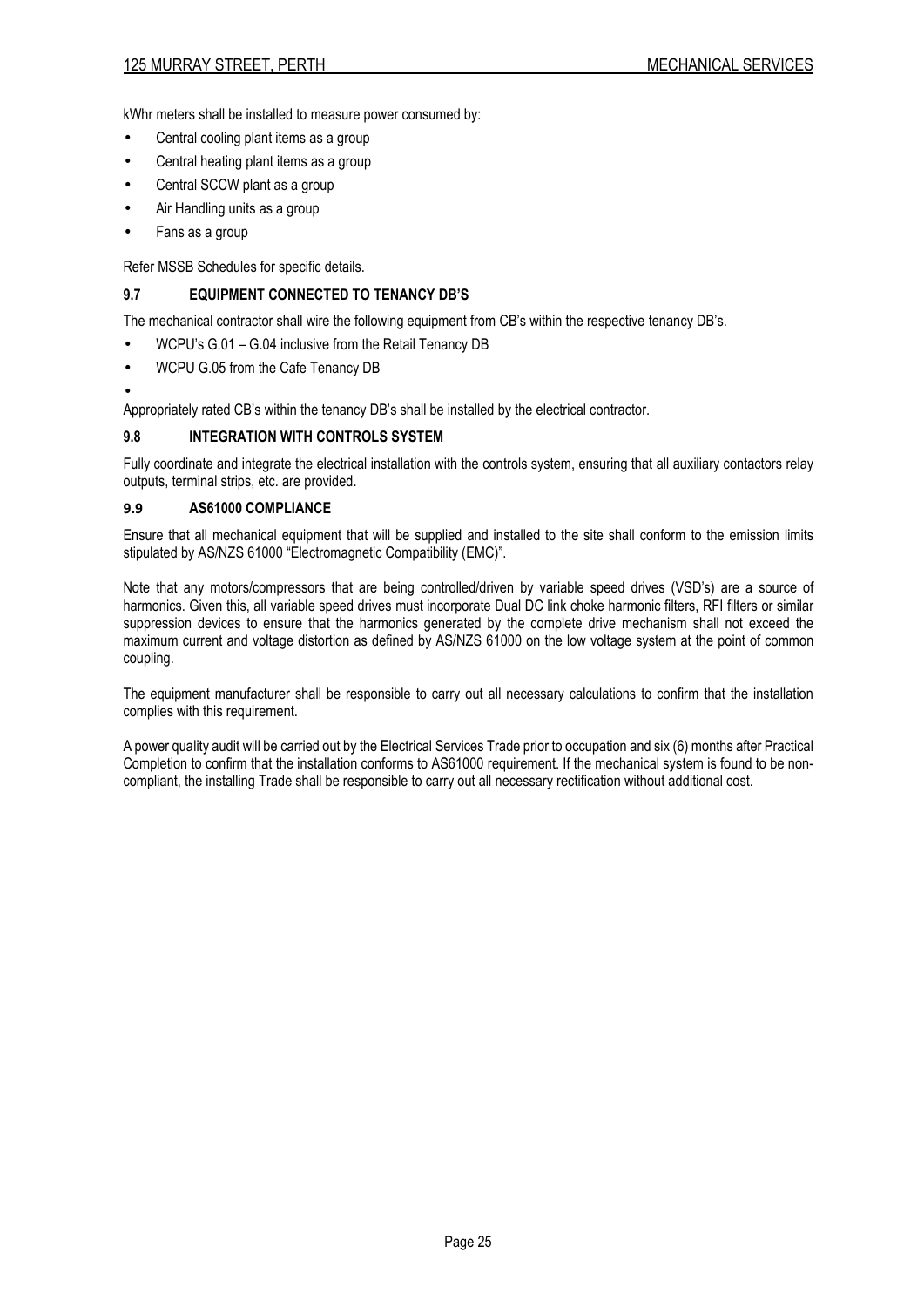# **10.0 CONTROLS**

#### **10.1 GENERAL ARRANGEMENT**

The control systems shall be a fully configured Direct Digital Control (DDC) arrangement to integrate the entire control functions of the works.

Small point controllers shall be linked on a LAN to DDC panel(s) located adjacent the MSSB's. DDC panels to have **15%** spare point capacity.

The chiller Chillers shall be provided with a self-contained microprocessor based control module arranged to provide input/output signals compatible with the DDC/ICT system.

Master Controllers shall be provided for each AHU and FCU. Minor systems may utilise common Mater Controllers sensibly geographically arranged.

#### **10.2 CONTROLS EQUIPMENT**

#### **10.2.1 ACCEPTABLE MANUFACTURER**

Controls equipment shall be supplied by one of the following companies:

- Johnson
- Innotech
- Delta
- **Leopard**
- **Honeywell**
- **Sauter**
- **Siemens**

As noted in Section 5, VSD's shall form part of the controls subcontract.

The controls subcontractor shall procure and program all VSD's and deliver to the mechanical electrical subcontractor FIS for installation thereof.

#### **10.3 FUNCTIONAL DESCRIPTIONS – BASE BUILDING**

#### **10.3.1 OVERVIEW**

Generally the existing control logic shall be retained with the exception of the following specific requirements

#### **10.3.2 MASTER SET POINT (MSP)**

Arrange all temperature controls to accept MSP functionality.

#### **10.3.3 CHILLER THERMAL OUTPUT & COP CALCULATION**

If the chiller HLI does not provide chiller thermal output a COP output then these performance parameters shall be calculated by the DDC using evaporator PD to calculate flow, evaporator flow and return temperatures from the chiller HLI and compressor input kW form the chiller HLI

#### **10.3.4 CHILLER SEQUENCING**

At 70% (adjustable) valve opening, initiate lead chilled water pump. Upon making of flow switch, initiate chiller control sequence.

Chiller to sequence internal components through self-contained controls to maintain leaving chilled water temperature.

Once lead chiller has reached optimum load point using compressor input kW (nominally 80%) and supply water temperature set point has been exceed constantly for a determined margin and time, initiate the lag chilled water pump and subsequently the lag chiller start sequence.

In parallel with chiller load point, if the evaporator flow exceeds 120% for 5 minutes (adjustable) the next machine shall be sequenced to start.

All sequencing points point shall be determined by optimised COP calculation.

At 5% valve position shut down the chilled water pump provided chiller is not operational.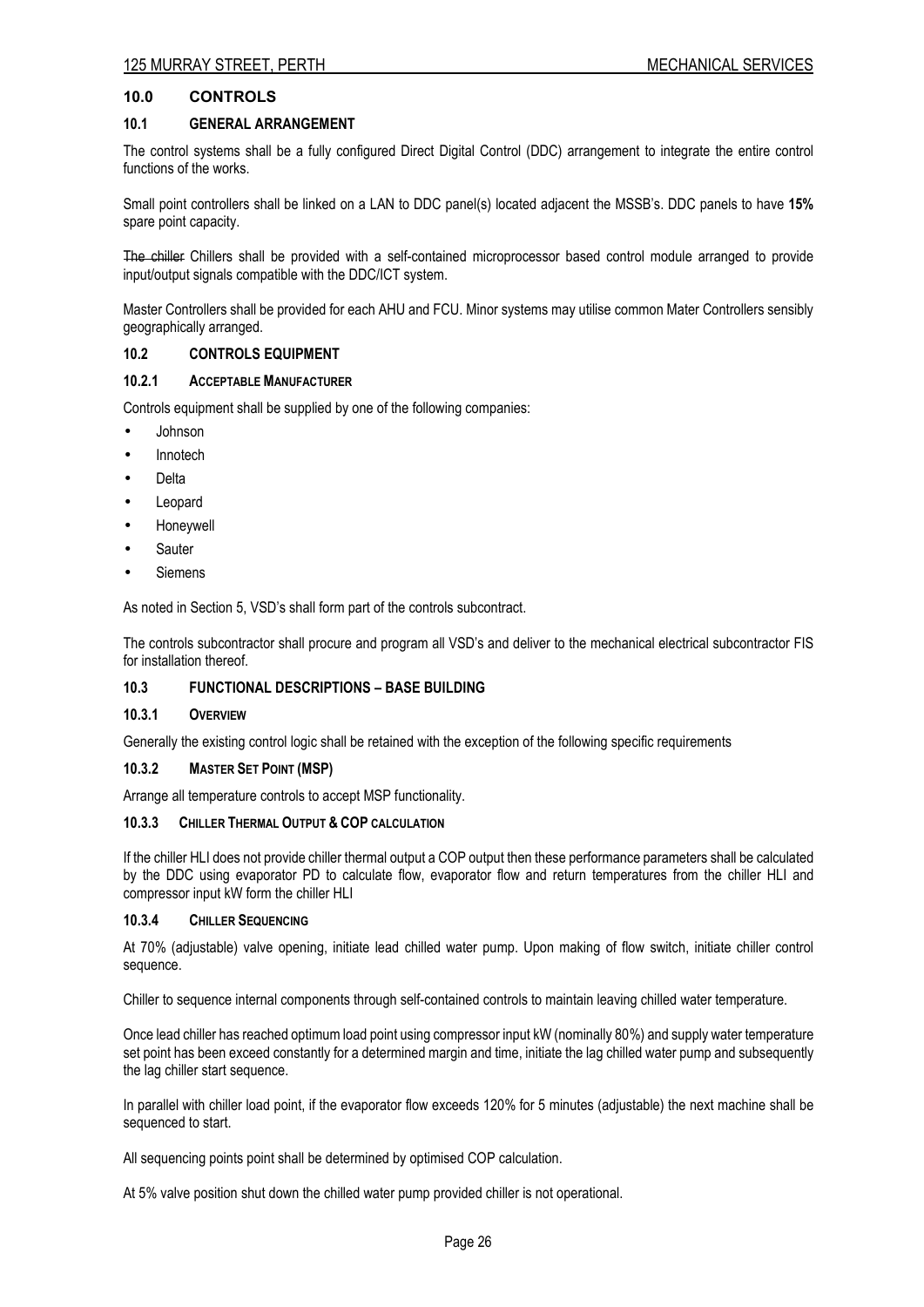Leaving chilled water temperature shall be rescheduled from 12 degrees to 6.5 degrees by high selected (most demand) AHU supply air temperature once the AHU economy cycle has been fully utilised and the AHU chilled water valve is 100% open.

#### **10.3.5 CHILLED WATER PUMP VSD CONTROL**

Remote system DP shall be the control variable input to the CHWP VSD's with evaporator flow limited to 125% design.

#### **10.3.6 CHILLED WATER BYPASS CONTROL**

The two bypass vales shall sequenced to maintain the minimum flow requirements of each evaporator by low selection of evaporator DP's.

#### **10.3.7 COOLING TOWER VALVES& FAN VSD CONTROL**

Cooling tower fan sequencing and speed shall be governed by a common water temperature leading to the pumps.

The fans of all towers shall operate in parallel at all times.

The fans shall not operate until CCW pumps are operating at 100% flow or the common temperature exceeds 22 degrees.

If the common temperature exceeds 28 degrees and either pump is not at 100% flow an alarm shall be generated.

If CH-01 only is operating, isolate two cells on a rotation basis.

If only one base load chiller operating, isolate one cell on a rotation basis.

If no fans are operating and the water temperature is too cold for the operating chiller, isolate towers successively until the minimum temperature is achieved by natural draft.

#### **10.3.8 CONDENSER WATER VSD CONTROL**

CCWP speed shall be controlled by the respective chiller.

#### **10.3.9 WATER TREATMENT PLANT**

The WTP shall be initiated whenever a CCW pump is in operation.

Should the CCW system not operate for 24 hrs the lag CCW pump shall operate for not less than 10 mins every 24 hrs to ensure that treatment levels are maintained.

The filtration pump shall initially set to operate after hours for a period of 15 minutes per tower, however its operation shall not be coincident with the lag CCW operating in the above sequence.

#### **10.3.10 HEATING WATER SYSTEM**

At 20% (adjustable) valve opening, initiate lead heating water pump. Upon making of flow switch, initiate boiler control sequence.

As load increases, utilise a common return water sensor to determine that the lead boiler can no longer meet demand and initiate the lag heating water pump and boiler.

As load decreases shut off the lead boiler and thence pump when the common return water temperature clearly indicates that demand can be satisfied by one boiler.

At 5% valve position shut down the lead heating water boiler water pump and thence pump.

Ensure appropriate pump run on times to dissipate residual boiler heat.

The HTGW bypass valve shall be modulated by a low select of DP over each HWU.

#### **10.3.11 SECONDARY CONDENSER COOLING WATER SYSTEM**

The SCCW system pumps shall be initiated by a demand call from any attached unit.

Once initiated pumps shall continue to operate for 5 mins (adjustable) after loss of the demand call.

The duty SCWP speed shall be controlled by the system DPS.

The duty PCWP shall initially start at minimum speed (nominally 20%).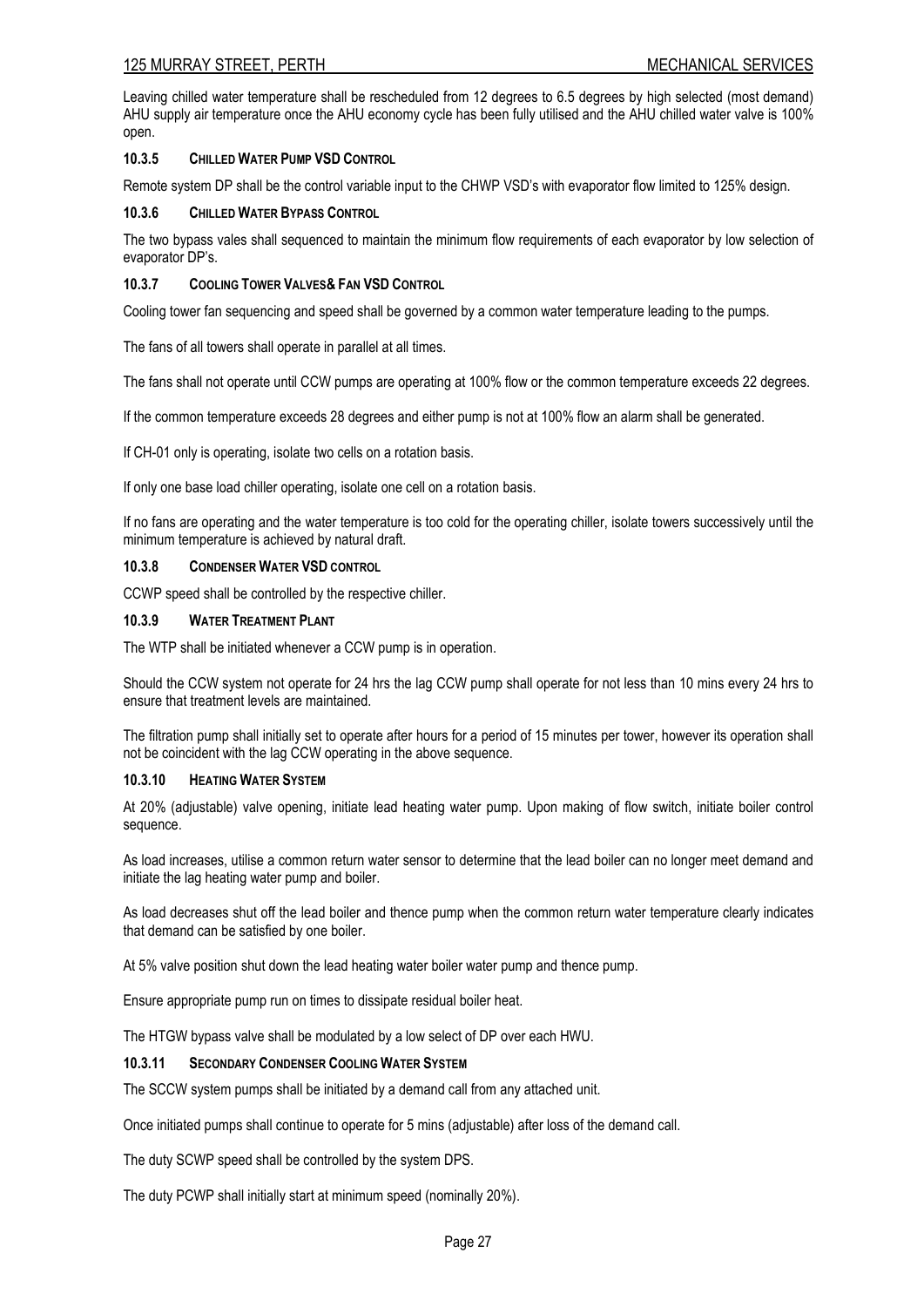The primary side control valve shall modulate flow through the heat exchanger to maintain the SCW leaving water temperatures as follows:

- Zero flow  $@$  16 degrees
- 100% flow @ 28 degrees

Thereafter the PCWP pump speed shall ramp to 100% @ 30 degrees.

# **10.3.12 AHU'S (VAV)**

Room temperature will be the primary initiator (after time control) for all control functions.

Temperature above set point will sequentially:

- Increase air volume delivered by respective VAV diffuser
- Modulate economy cycle to full outside air
- Modulate chilled water valve to fully open

Temperature below set point will sequentially:

- Decrease air volume
- Modulate economy cycle to full return air
- Modulate HTGW flow to AHU heating coil
- Modulate the electric heater bank(s) by time modulated pulsing of solid state control relays.

VAV terminal small point controllers shall enable remote monitoring and adjustment of all parameters including:

- Minimum and maximum air volume
- Current air volume
- Inlet static pressure
- Temperature set point and dead bands
- Current temperature
- Heating demand

# **10.3.13 AHU'S (CV)**

Room air temperature will be the primary initiator (after time control) for all control functions.

Economy cycles, chilled water valve and heating water valve shall be sequenced accordingly to maintain set temperatures.

#### **10.3.14 AHU SAF VSD CONTROL**

Provide static pressure sensors to each VAV system, outputs of which shall control the variable speed drives to maintain required system static pressures.

Static pressure setpoint shall be rescheduled by a "dissatisfied flow" algorithm which will look at a percentage of boxes not achieving volume setpoint and rescheduling the static pressure in increments over a period of time until all boxes are "satisfied".

Provide percentage volume/flow indication through DDC system.

Where VSD's are fitted to CV systems they shall be manually set during commissioning.

#### **10.3.15 ECONOMY CYCLE**

All room sensor/controller outputs shall be capable of being selected to drive the economy cycle and chilled and heating water system operation.

Return, relief and outside air dampers shall be modulated to maintain the building at positive pressure relative to outside.

Ambient high temperature and enthalpy shall cause dampers to revert to full return air cycle.

All AHU and FCU mixing plenums incorporating economy cycle dampers shall be fitted with extended bulb temperature sensors to ensure that through monitoring of the mixed air temperature that economy cycle dampers are correctly sequenced and fully seal when closed.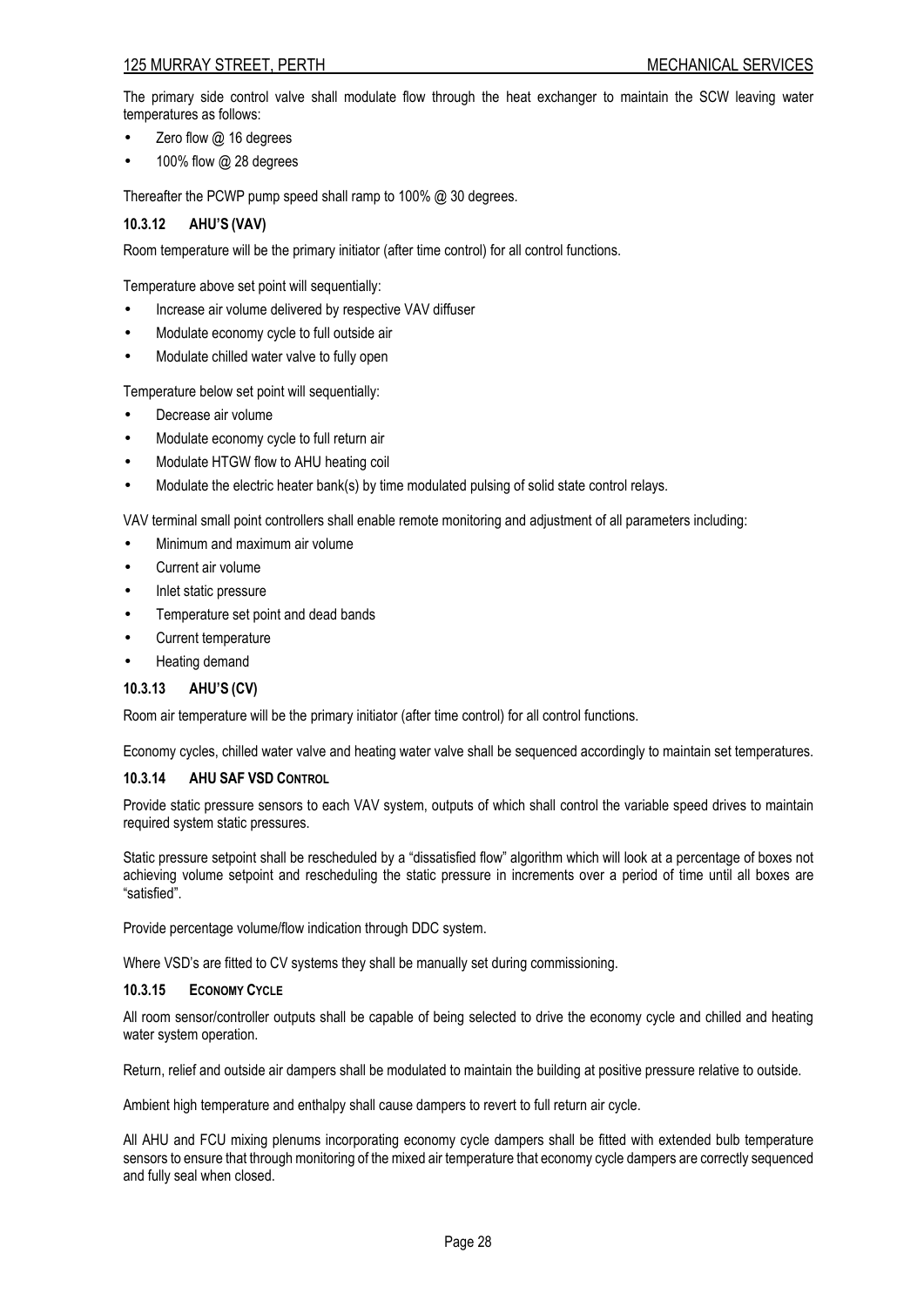# **10.3.16 WARM UP SEQUENCE**

Provide an early morning warm up sequence initiated when overnight ambient falls below 15.0°CDB (adjustable).

- Initiate system start time 30 minutes (adjustable) earlier than normal start time
- Drive all VAV boxes fully open where applicable
- Close minimum outside air dampers
- Revert to normal cycle when common return air reaches 20.0°CDB
- Lock out cooling operation for a further period of 15 minutes (adjustable)

#### **10.3.17 OPTIMISED START**

An optimised start routine shall be provided for both cooling and heating-+ operation to ensure that design conditions prevail at the commencement of Trading Hours.

This program shall have an inbuilt learning algorithm to ensure that the run times are minimised.

#### **10.3.18 CO<sup>2</sup> &MINIMUM OUTSIDE AIR CONTROL**

The minimum outside air dampers on all VAV AHU's shall be fitted with air flow measuring stations.

Minimum OA dampers on all AHU's shall be modulated from minimum to maximum air flow according to CO2 set point with the  $CO<sub>2</sub>$  sensor located in the return air duct

#### **10.4 SMOKE EXHAUST FAN**

SEF R.01 shall be initiated on receipt of any fire alarm other than a Basement fire alarm.

Air flow DP switches shall be fitted to provide required FIP positive operational status.

#### **10.5 ROTATION**

Utilise the BMS to rotate lead/lag and duty standby plant on a weekly, time or load basis as appropriate

# **10.6 FIRE MODE OPERATION**

In conjunction with the Fire Services contractor, develop a comprehensive Cause and Effect matrix to satisfy the requirements of the BCA, AS1668.1 and any alternate solutions developed in the Fire Safety Engineering Report.

Submit for the Superintendent's approval.

# **10.7 CHILLED & HEATING WATER CONTROL VALVES**

Valves shall be PICV equal percentage modified ball valves or plug valves.

#### **10.8 AIR FLOW MEASURING STATIONS**

Air flow measuring stations shall be DWYER STRA series or equal approved.

#### **10.9 REPORTING FUNCTIONALITY**

Provide necessary software to generate all trends, logs and energy reporting in MS Office formats.

Construct energy consumption reports in formats to be directed by the Superintendent.

#### **10.10 FLOW & ENERGY MEASUREMENTS**

Install SIEMENS MAGFLOW 5100 series energy meters or equal approved where indicated on the schematic drawings to measure CHW & HTGW flow & energy.

Install flow meters to measure all water consumed and disposed by the cooling towers and water treatment plant.

All flow and energy meters shall be monitored by the DDC system.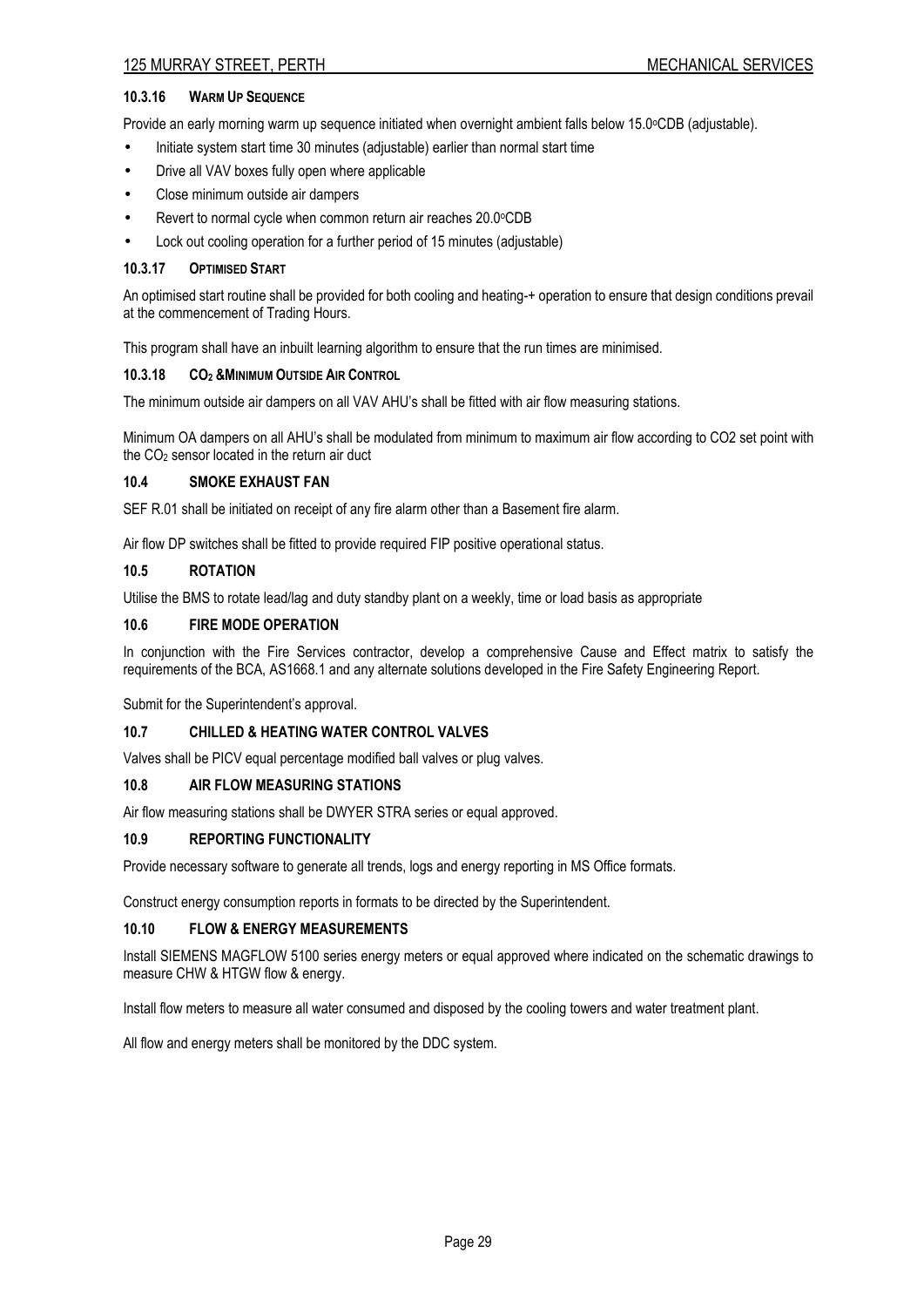# **11.0 NOISE & VIBRATION**

# **11.1 GENERAL**

Take all practical measures to minimise the transmission of vibration and noise to occupied spaces.

Provide noise level calculations to demonstrate that selection and operation of system components will meet specified levels.

Undertake noise level tests to the direction of the Superintendent.

# **11.2 VIBRATION ISOLATION**

At minimum, the following vibration isolation shall be provided.

| Item                                 | Requirement                                                                                                      |
|--------------------------------------|------------------------------------------------------------------------------------------------------------------|
| <b>Chillers &amp; Cooling Towers</b> | Ribbed neoprene between heavy gauge galvanised metal bearing plates                                              |
| Pumps                                | Concrete filled inertia bases. Double deflection RIS mounts. Flexible<br>pipework connections                    |
| Plantroom pipework                   | 1 <sup>st</sup> two hangers each side of vibration isolated equipment to have 25 mm<br>deflection spring hangers |

# **11.3 PENETRATIONS**

Acoustically seal pipes ducts and conduiting penetrations through plantroom walls.

Provide a minimum clearance of 20mm between components and structure, acoustically sealing this gap.

Provide details of all such penetrations for approval.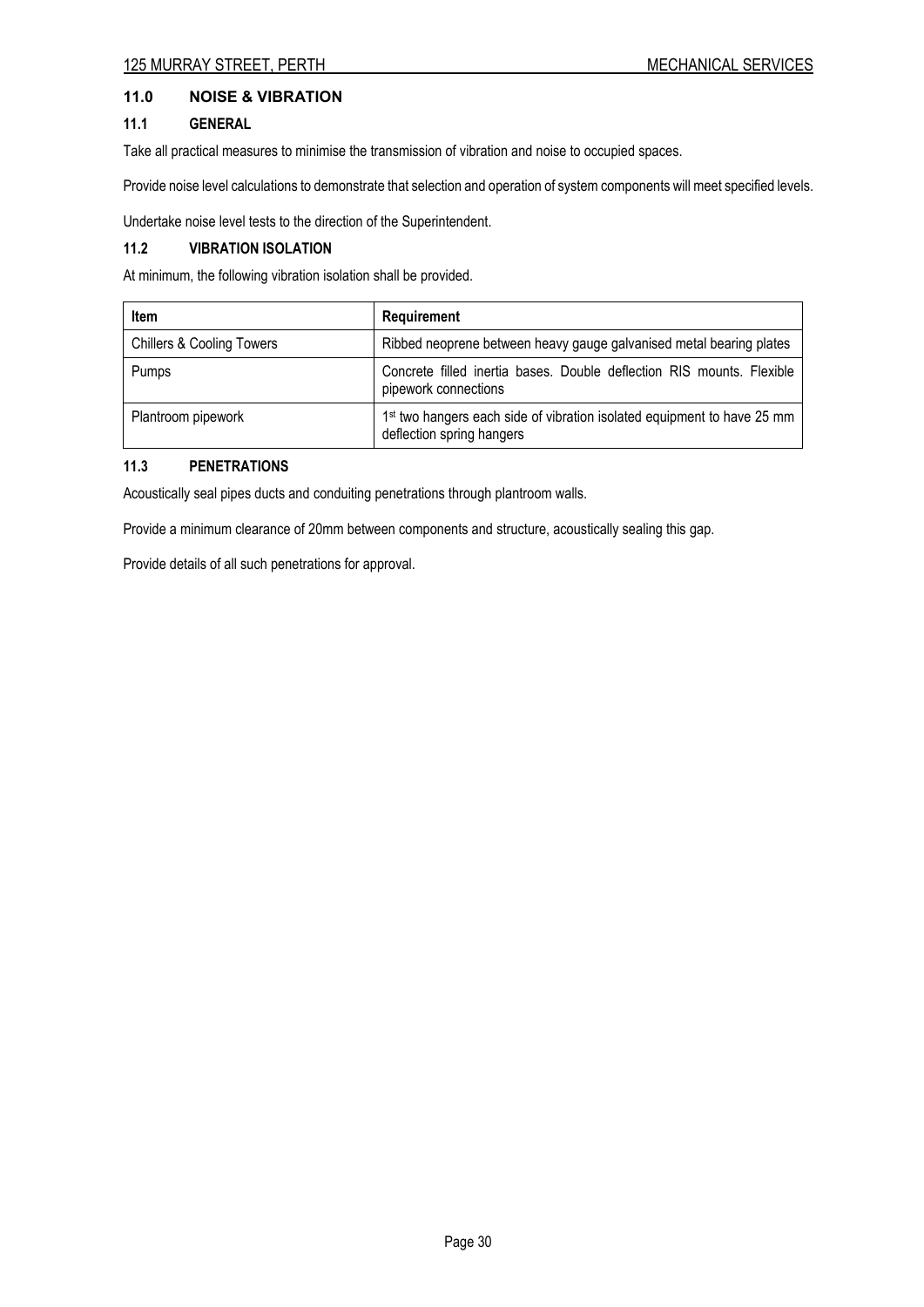# **12.0 PAINTING AND IDENTIFICATION**

# **12.1 GENERAL**

Utilise qualified tradesmen skilled in the painting, labelling and finishing of mechanical services.

Utilise first grade quality materials, suitable for the environment encountered and applied to manufacturer's requirements.

Equipment manufacturers' standard finish and colours are generally acceptable, however shall be touched up or repainted entirely to repair any blemish or damage caused during transit or installation.

Paint **all surfaces of services installed in plantrooms or exposed to view**, including plinth surrounds supports, etc.

Submit schedule of proposed application processes, materials and colours for approval.

Include particular requirements of the Principal's finishes, colours and identification.

#### **12.2 PAINTING OF EXTERNAL ELEMENTS**

For painting of all elements exposed to external environment, utilise materials containing corrosion inhibitors.

# **12.3 IDENTIFICATION**

Colour code all equipment, ductwork, piping and conduits. Identify all pipework in accordance with AS1345. Label all equipment to accord with identification on drawings.

Lettering, arrows and safety colours may be SAFETYMAN or approved equal.

Equipment labels shall be engraved TRAFOLYTE.

# **12.4 PROJECT SPECIFIC REQUIREMENTS**

Painting shall be undertaken to the following:

- All mechanical services components within the three roof plantrooms
- All exposed mechanical services in the Basement Carpark including repainting of the carpark exhaust ductwork
- Exposed ductwork emanating from the western side of the roof AHU plantroom
- SEF R.01 and associated ductwork
- SPF R.01, SPF R.02, TEF R.01 and associated ductwork.

Do not paint any pipework or equipment within the Cooling Tower enclosure.

Identification throughout the project as per Clause 12.3.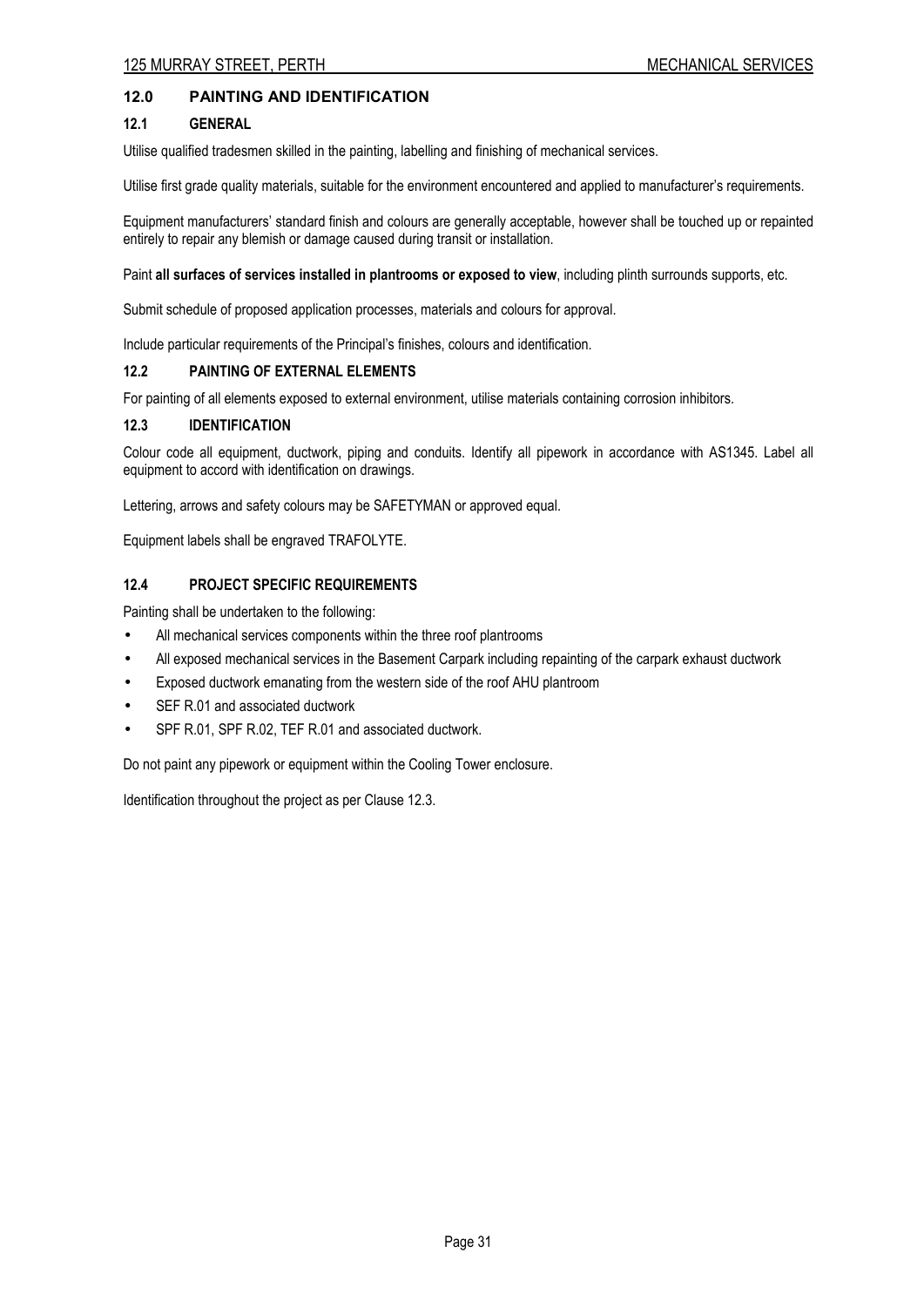# **13.0 PROJECT COMPLETION**

#### **13.1 GENERAL**

Utilise qualified tradesmen, skilled i the testing, commissioning and instruction in the use of mechanical services.

Provide a commissioning engineer on site throughout the testing and commission period. The engineer shall hold MSCA accreditation from the AMCA commissioning Course.

Commissioning goals shall include:

- To provide the most efficient system operation
- To meet design parameters
- To meet design quantities
- To achieve occupant comfort

Commissioning staff shall return to the systems as often as required to complete fine tuning of controls, air flows, water flows, etc. to achieve these goals.

The commissioning engineer shall retain responsibility for and attend all ongoing testing and commissioning checks required through the defects liability period.

# **13.2 WATER SYSTEMS**

Balance flow rates to -0%+10% of design quantities.

Achieve primary balance by pressure drops over calibrated double regulating valves, then correlate pressure drops over control valves, coils and evaporators, plus pump performance.

# **13.3 AIR SYSTEMS**

Balance flow rates to -0%+10% of design quantities.

Achieve primary balance using calibrated hoods measuring outlet flows, then correlate with Pitot traverses, fan performance and anemometer readings over filters, coils, return air grilles, etc.

Attain balance by adjusting fan speeds or blade pitches.

# **13.4 TESTING & COMMISSIONING**

Provide for approval a detailed testing and commissioning procedure including program, methodology and samples of all proposed records.

Ensure that all identification/marking systems as shown on as installed drawings correlate with data sheets and commissioning records.

# **13.5 WATER TREATMENT**

Ensure water systems are correctly dosed and all chemical levels recorded at date of Practical Completion.

#### **13.6 HANDOVER**

The commissioning engineer shall fully instruct the Principal in the operation and control of the works and handover requisite manuals and warranty certificates.

# **13.7 COMPLIANCE CERTIFICATE**

Issue a certificate of compliance prior to granting of Practical Completion. This certificate shall state that the complete installation complies with all requirements of the contract including relevant Codes, Standards and Authority requirements.

# **13.8 WARRANTIES**

Include within the O&M Manuals copies of equipment warranties made in favour of Federation Centres.

# **13.9 PRACTICAL COMPLETION**

The works shall not be granted Practical Completion until the following is achieved.

- All systems fully tested and commissioned to the Superintendent's satisfaction
- Testing and commissioning records have been submitted and accepted
- All major items noted in the Practical Completion inspection report have been completed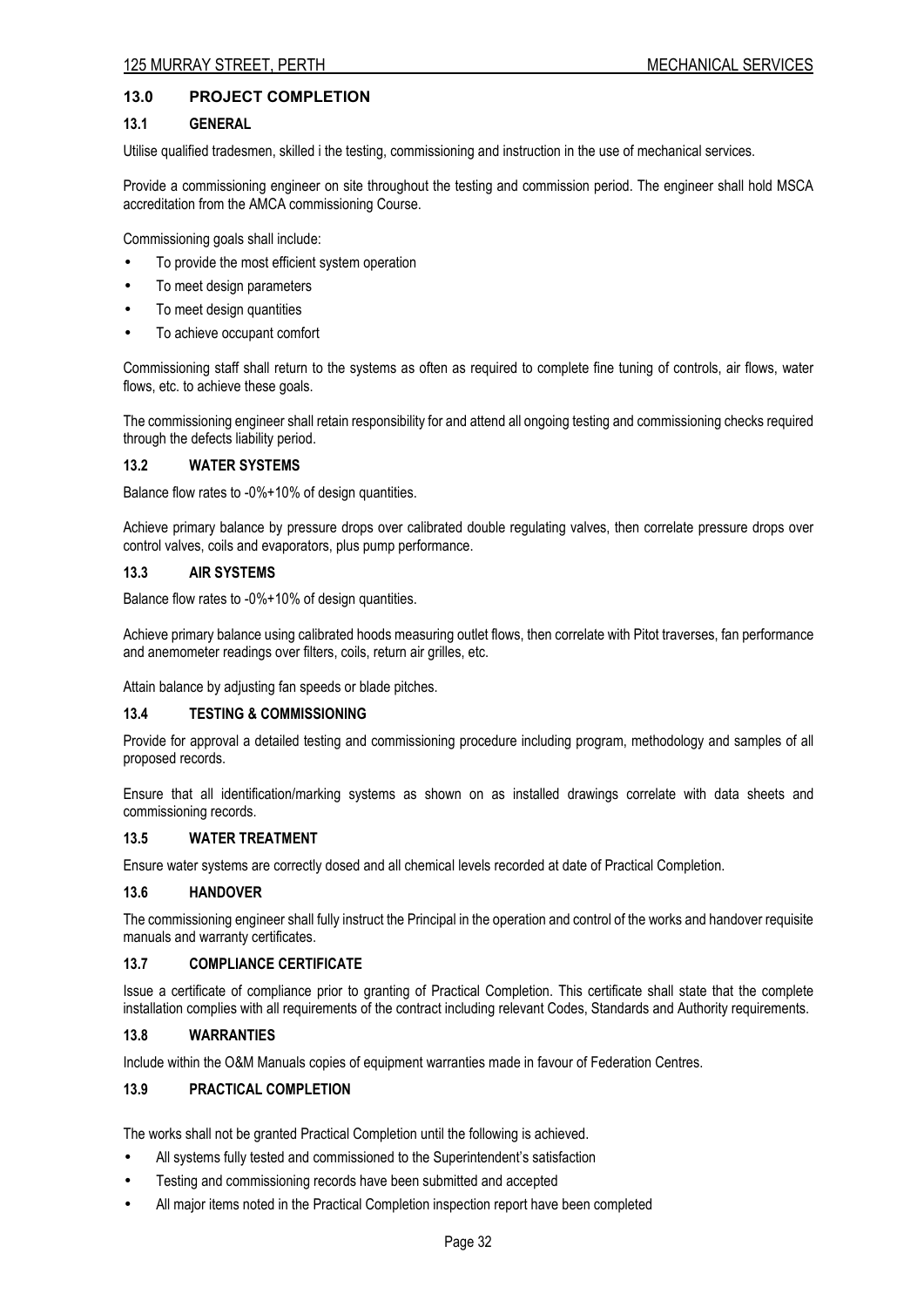- As installed drawings have been submitted
- Draft edition of O&M manuals has been submitted
- Principal instruction has been effected
- Compliance Certificate has been issued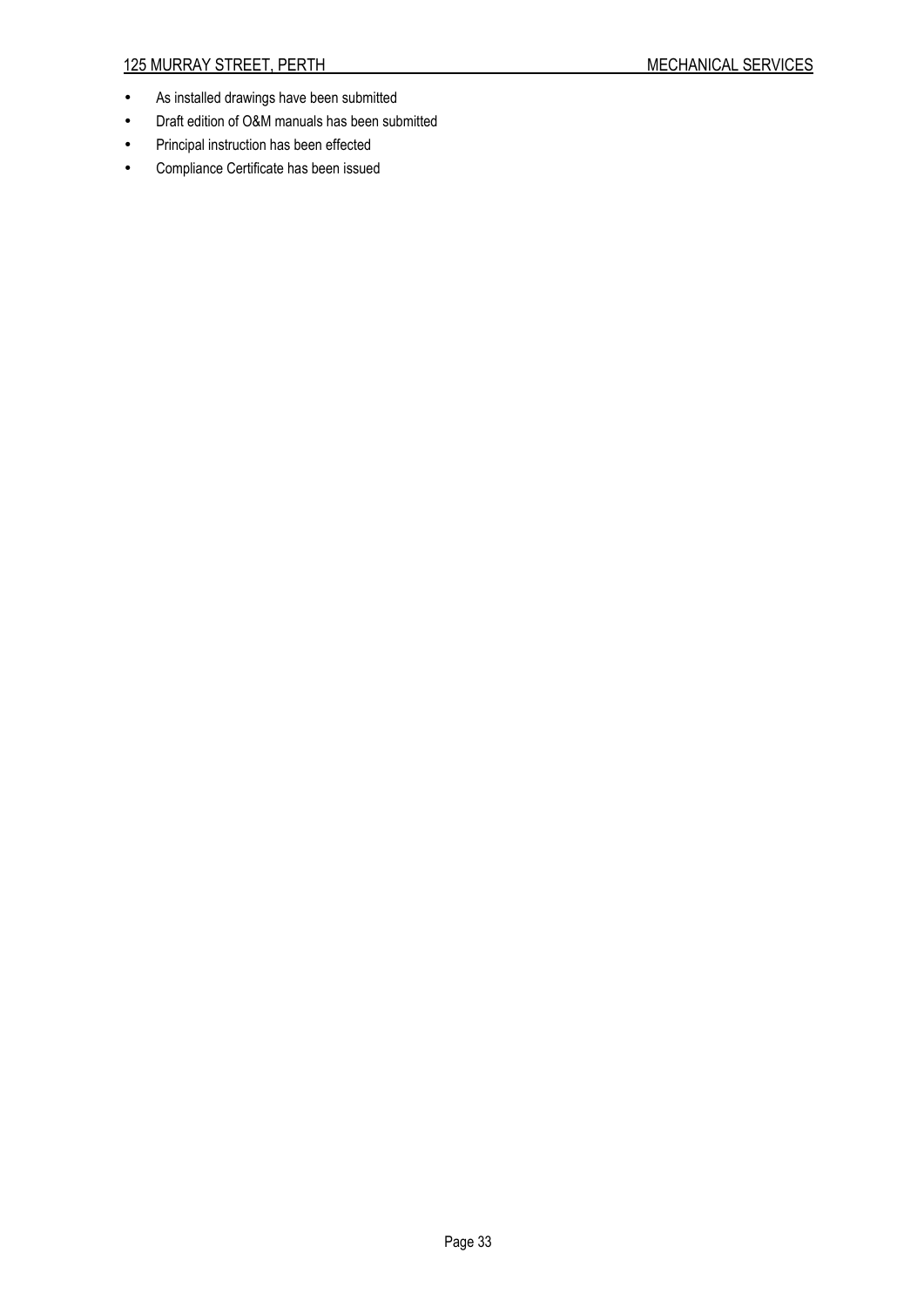# **14.0 MANUALS**

# **14.1 OBJECTIVES**

The layout and content of the manuals shall achieve the following objectives:

- Provide a record of as installed works
- Provide operating instructions
- Provide maintenance instructions
- Provide a detailed record of testing and commissioning date
- Provide details that will enable:
- Ordering of replacement components
- Re-engineering of systems to cater for tenancy changes, system expression, etc.

# **14.2 MANUAL FORMAT**

Provide three copies of all manuals and associated materials.

Provide separate manuals for all Majors and Mini-Majors

Provide foolscap, vinyl covered, three ring binders. Emboss front cover and spine with gold lettering, identifying project and service. Insert a front flysheet relating this information and additionally providing Contractor and Engineer details.

Insert as constructed drawings folded and heavily reinforced at post holes.

Provide segmented, clear vinyl slip to contain disk copies of all drawings.

Disks shall contain:

- PDF version of the full contents of the O&M Manuals
- PDF Version of all Drawings
- REVIT, Navisworks and DWG format of all Drawings

# **14.3 MANUAL CONTENTS**

#### Fly Sheet

As previously described

#### Important Notes:

Concise, important notes relating to emergency procedures or do's and don'ts.

Index

Design Criteria

Set out final design criteria agreed.

#### **Systems Description**

Brief description of systems and their operation.

### Operating Instructions

Detailed operating descriptions and instructions for:

- Normal
- Fire
- Emergency/fault conditions

#### Maintenance Instructions

Provide an annual schedule of all maintenance requirements. For each item, summarise manufacturer's requirements. Provide a schedule of all lubricants.

#### Equipment Schedules

Provide detailed schedules of all equipment showing type, manufacture, capacity, operating parameters, model Nos., serial Nos., manufacturer and supplier names and contact details.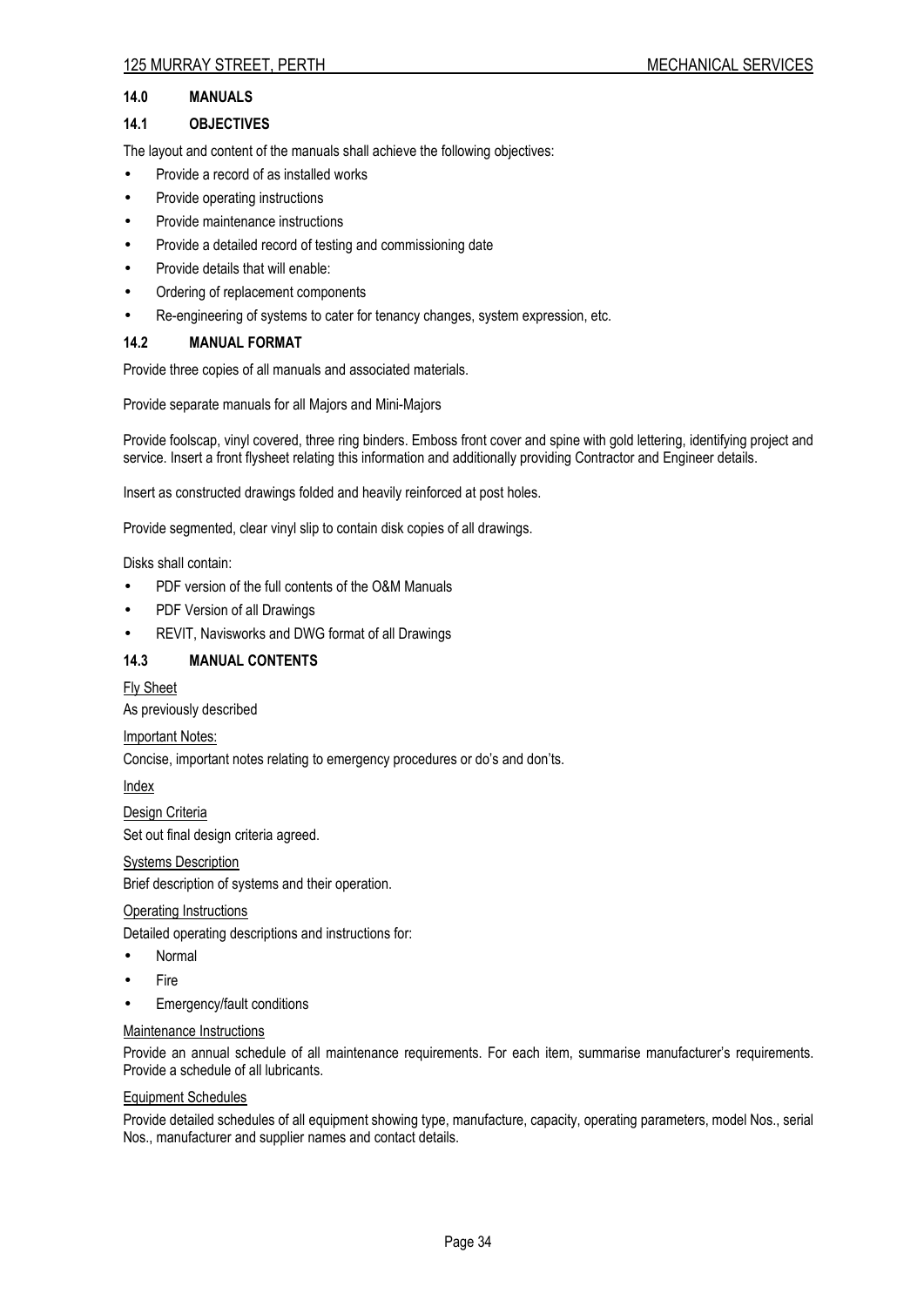# Testing & Commissioning Data

#### **Warranties**

As Installed Drawings

# **14.4 AS INSTALLED DRAWINGS**

Drawings shall include, but not be confined to:

- Plant layouts (minimum scale 1:50)
- Duct and equipment layouts including control element locations
- Pipework layout and details with all valves clearly shown and numbered
- Switchboard and control panel diagrams
- Wiring and control diagrams
- Piping and air side schematics, if these have been included in the tender drawings
- Ceiling space sections to indicate typical clearances
- A valve schedule which when read in conjunction with the pipework layout details the function of each valve
- 'As-Installed' drawings shall be incorporated in the operating and maintenance manuals
- Fire rated penetrations
- Manufacturer's requirements
- Fire rated penetrations
- Manufacturer's requirements.

Pay particular attention to the inclusion of identification of all elements subject to testing and commissioning records such that drawings and commissioning records correlate.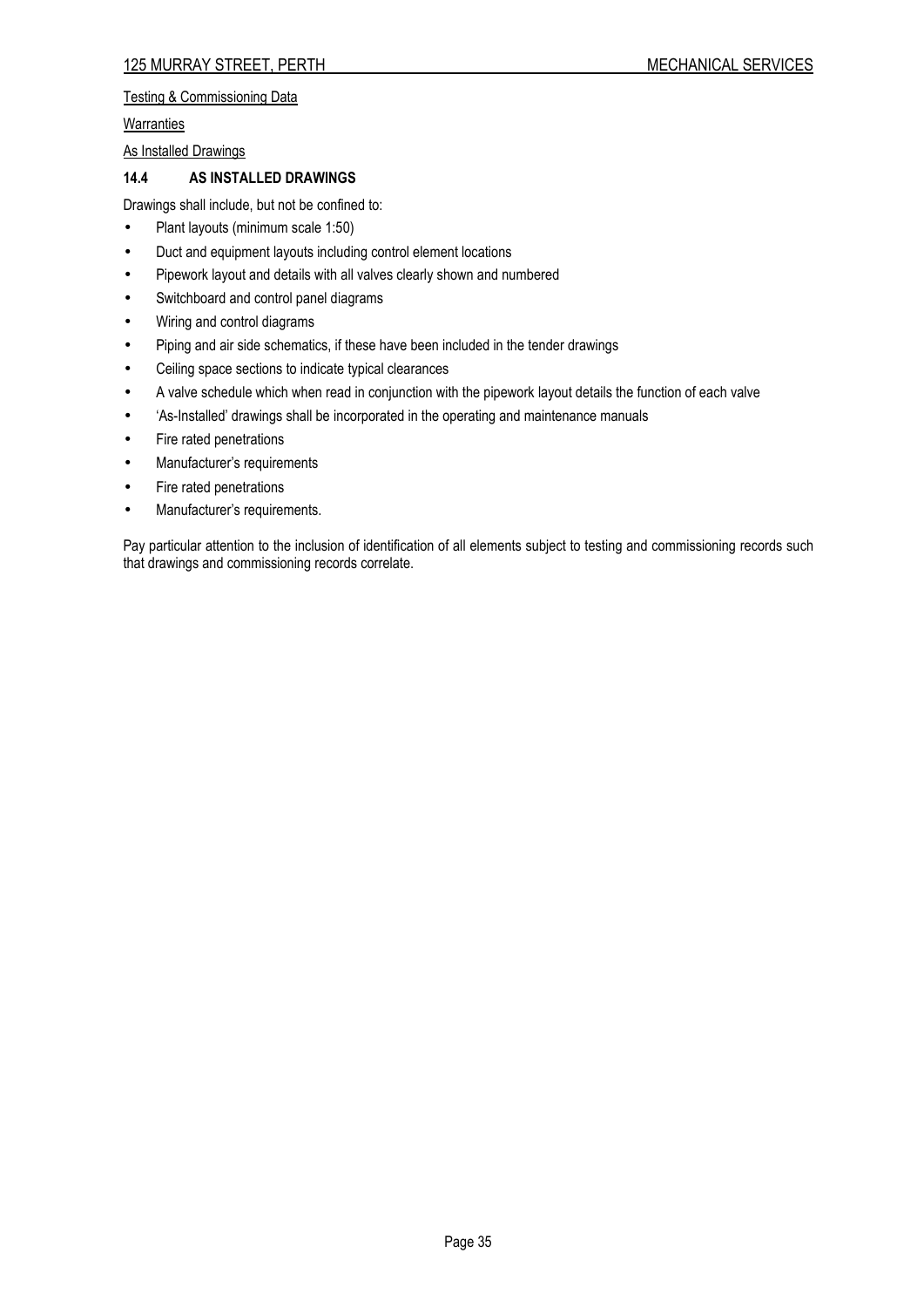# **15.0 DEFECTS PERIOD OBLIGATIONS**

# 15.1 **ROUTINE MAINTENANCE**

Routinely maintain equipment and systems as detailed in the O&M manuals **on a monthly basis**.

# **15.2 SERVICE CALL OUTS**

Attend to service call outs within 2 hours. No charges shall be applied to any call outs unless the cause can clearly demonstrated to be the Principal at fault.

# **15.3 WARRANTY**

Warrant the works for labour and materials for the duration of the Defects Liability Period.

#### **15.4 RECORDS**

Monthly, submit to the Principal and Superintendent, a summary of all attendances, servicing and maintenance activities, accompanied by signed records of each event.

# **15.5 PERFORMANCE TESTING**

In the presence of the Superintendent, conduct performance tests at times of design ambient conditions, to demonstrate performance and capacity of the systems.

Prior to tests, submit a detailed testing procedure including program, methodology and samples of all proposed records.

# **15.6 FINE TUNING**

On a quarterly basis undertake fine tuning of the controls systems to the direction of the Superintendent.

This process shall at minimum involve:

- Review of trend logs
- Review of control changes during the past 3 months
- Review of afterhours logs
- Adjustment of control parameters to improve energy efficiency
- Updating of the controls FD
- Providing a summary report on tuning work undertaken in the quarter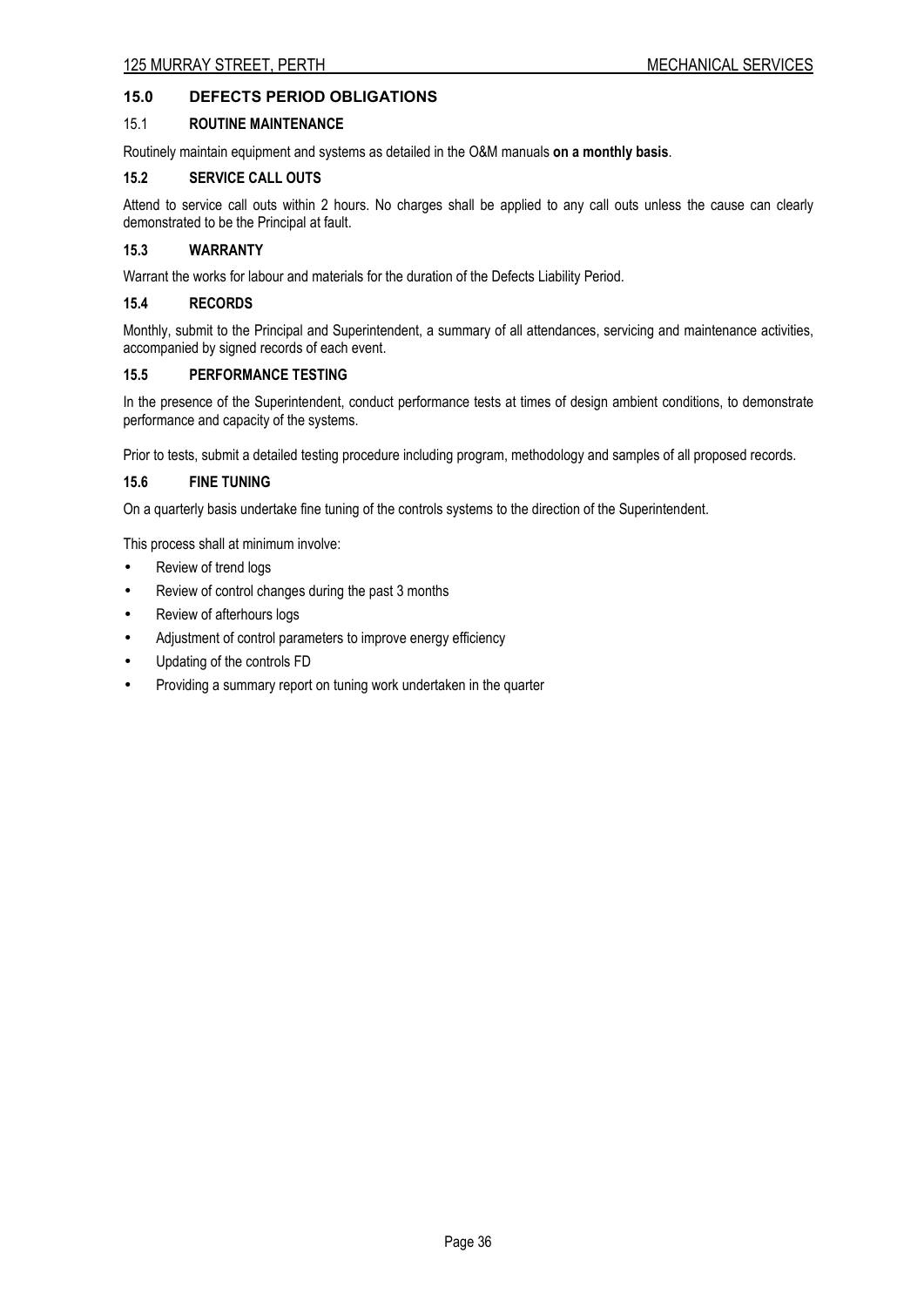# **16.0 TECHNICAL SCHEDULES**

# **16.1 CHILLERS**

|                       | Unit       | CH 01 & CHR 02         |
|-----------------------|------------|------------------------|
| No. Off               |            | $\overline{2}$         |
| Capacity Each         | kWr        | 450                    |
| Compressor            |            |                        |
| No Off                |            | Single or Multiple     |
| Type                  |            | <b>VSD Mag Bearing</b> |
| Min. Chiller Capacity | $\%$       | 15                     |
| Refrigerant           |            | R134a                  |
| IPLV (min)            | kWe/kWr    | 10.9                   |
| Evaporator            |            |                        |
| Flow                  | $\sqrt{s}$ | 15.3                   |
| Inlet Temp            | °C         | 14.0                   |
| Outlet Temp           | $\circ$ C  | 7.0                    |
| Max Water PD          | kPa        | 35                     |
| Condenser             |            |                        |
| Flow                  | $\sqrt{s}$ | 22.7                   |
| Inlet Temp            | $\circ$ C  | 29.5                   |
| Outlet Temp           | $\circ$ C  | 35.0                   |
| Max Water PD          | kPa        | 45                     |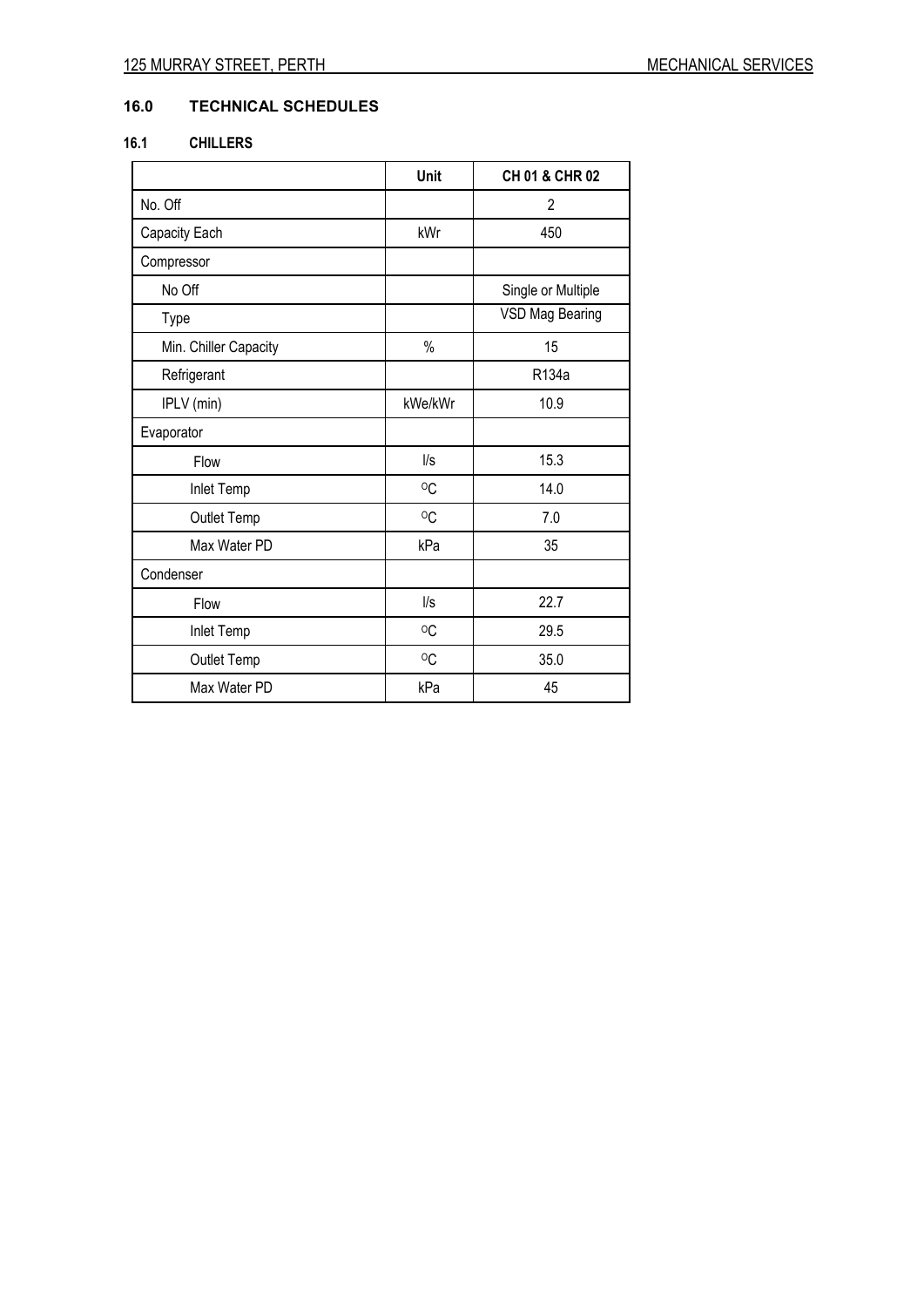# **16.2 COOLING TOWERS**

|                             | Unit                   | CT 01 &CT02                     |
|-----------------------------|------------------------|---------------------------------|
| No. Off                     |                        | $\overline{2}$                  |
| No. Cells Each              |                        | $\mathbf{1}$                    |
| Capacity Each               | kW                     | 670                             |
| Water Flow Each             | $\sqrt{s}$             | 29.2                            |
| Water On                    | $\circ$ C              | 35.0                            |
| Water Off                   | °C                     | 29.5                            |
| Ambient                     | <sup>O</sup> CWB       | 24.0                            |
| <b>Distribution Nozzles</b> | Type                   | Low Pressure Drop               |
| Fan                         | No Off                 | $\mathbf{1}$                    |
| - Type                      |                        | Low Noise                       |
| - Motor (Maximum)           | $\mathsf{k}\mathsf{W}$ | $2 \times 7.5$                  |
| - Motor Efficiency          |                        | AS 1359.5<br>High<br>Efficiency |
| - Fan Starting              |                        | <b>VSD</b>                      |
| - Fan Shaft                 | Type                   | 316 SS                          |
| Hardware                    | Type                   | 304 SS                          |
| Noise Level SWL (dB)        |                        |                                 |
| 63Hz                        |                        | 90                              |
| 125Hz                       |                        | 90                              |
| 250Hz                       |                        | 89                              |
| 500 Hz                      |                        | 87                              |
| 1000Hz                      |                        | 83                              |
| 2000Hz                      |                        | 78                              |
| 4000Hz                      |                        | 72                              |
| 8000Hz                      |                        | 64                              |

# **16.3 PUMPS**

|                       | <b>Unit</b>     | CHWP 01 & 02           | CWP 02 & 03            |
|-----------------------|-----------------|------------------------|------------------------|
| No. Off               |                 | 2                      | $\overline{2}$         |
| Flow Each             | $\mathsf{II}$ s | 15.3                   | 22.7                   |
| Head                  | kPa             | 200                    | 180                    |
| Minimum Efficiency    | $\%$            | 75.0                   | 75.0                   |
| Motor Speed           | r/s             | 24                     | 24                     |
| Motor Size            | kW              | 5.5                    | 7.5                    |
| <b>Motor Starting</b> |                 | <b>VSD</b>             | <b>VSD</b>             |
| Motor Efficiency      |                 | AS 1359.5              | AS 1359.5              |
|                       |                 | <b>High Efficiency</b> | <b>High Efficiency</b> |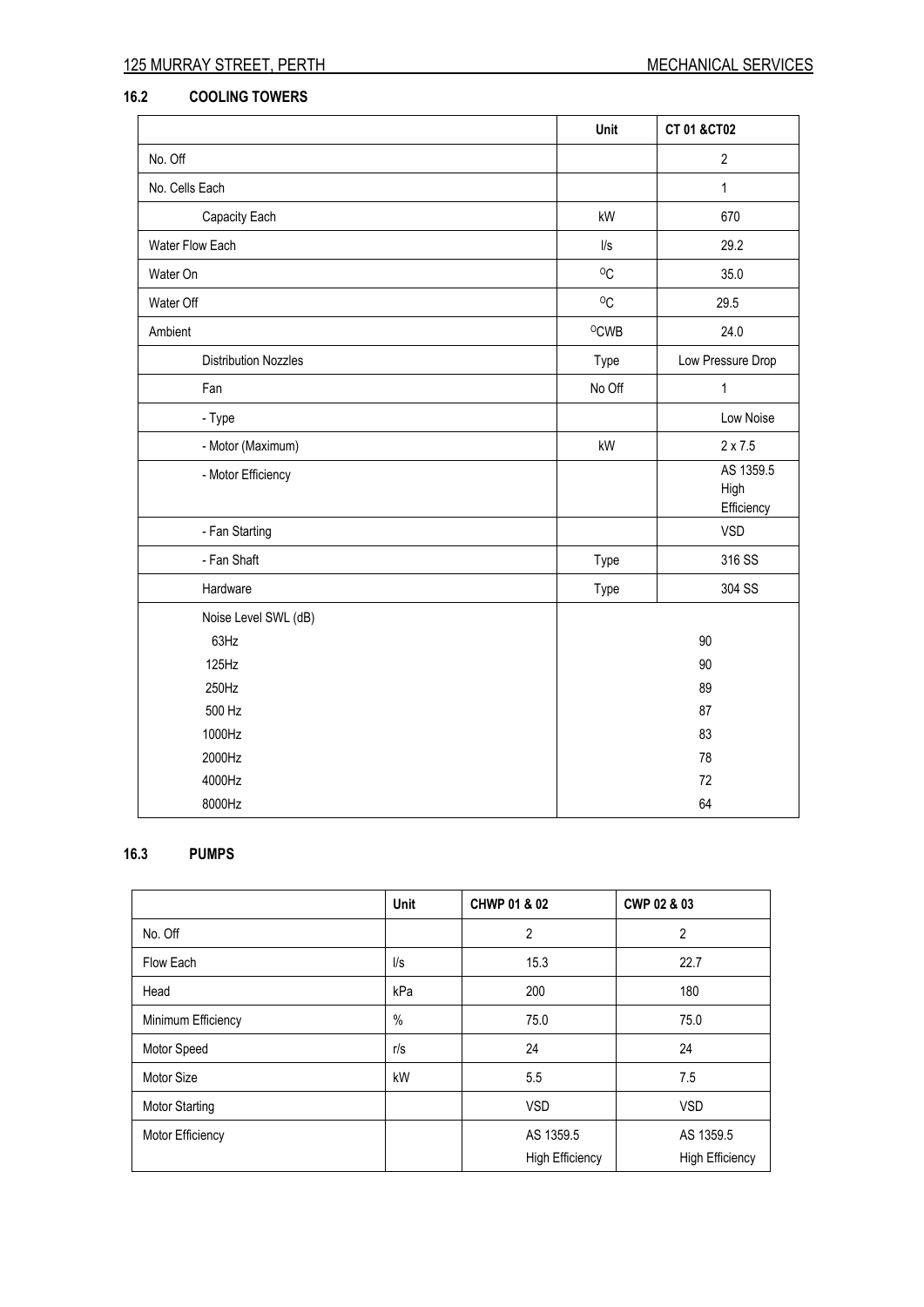|                       | <b>Unit</b>   | PCWP 01 & 02           | <b>SCWP 01 &amp; 02</b> |
|-----------------------|---------------|------------------------|-------------------------|
| No. Off               |               | $\overline{2}$         | $\overline{2}$          |
| Flow Each             | $\frac{1}{s}$ | 13.7                   | 13.7                    |
| Head                  | kPa           | 150                    | 200                     |
| Minimum Efficiency    | $\%$          | 75.0                   | 75.0                    |
| Motor Speed           | r/s           | 24                     | 24                      |
| Motor Size            | kW            | 3.0                    | 3.0                     |
| <b>Motor Starting</b> |               | <b>VSD</b>             | <b>VSD</b>              |
| Motor Efficiency      |               | AS 1359.5              | AS 1359.5               |
|                       |               | <b>High Efficiency</b> | <b>High Efficiency</b>  |

# **16.4 PLATE HEAT EXCANGERS**

|            |       | <b>HX R.01</b> | <b>HX R.02</b> |
|------------|-------|----------------|----------------|
| Location   |       | Roof           | Roof           |
| Serving    |       | <b>SCCW</b>    | <b>SCCW</b>    |
| Capacity   | (kW)  | 315            | 315            |
| Hot Side   |       |                |                |
| WQ         | (1/s) | 13.7           | 13.7           |
| <b>EWT</b> | (°C)  | 35.5           | 35.5           |
| LWT        | (°C)  | 30.0           | 30.0           |
| <b>PD</b>  | (kPa) | 30.0           | 30.0           |
| Cold Side  |       |                |                |
| WQ         | (1/s) | 13.7           | 13.7           |
| <b>EWT</b> | (°C)  | 28.5           | 28.5           |
| LWT        | (°C)  | 34.0           | 34.0           |
| <b>PD</b>  | (kPa) | 30.0           | 30.0           |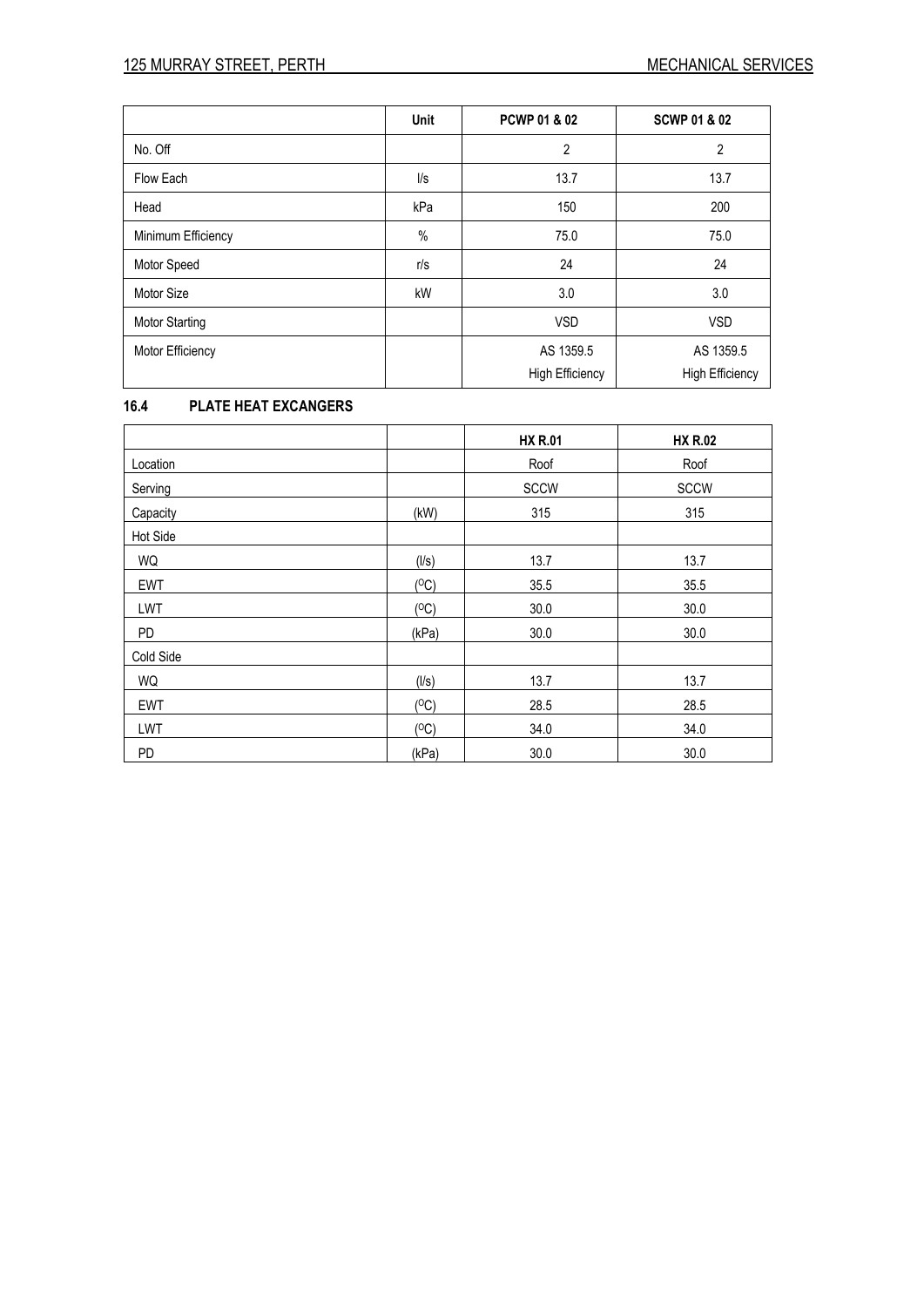# **16.5 AIR HANDLING AND FAN COIL UNITS**

# **Common Conditions/Requirements**

| Max Cooling Coil Air PD   | Pa  | 120                       |
|---------------------------|-----|---------------------------|
| Max Cooling Coil Water PD | kPa | 40                        |
| Chilled Water On/Off      | °C  | 7.0/14.0                  |
| Max Heating Coil Air PD   | Pa  | 30                        |
| Max Heating Coil Water PD | kPa | 20                        |
| Heating Water On/Off      | °C  | 80.0/60.0                 |
| Motor Efficiency          |     | AS 1359.5 High Efficiency |

#### **Common Note**

External fan static pressure refers to pressure loss in the ductwork system and **excludes** losses across internal components such as coils and filters (allow mid-life loss of 150 Pa).

| Tag               | No. | <b>Air Quantity</b> |                 | Cooling    |             | Heating    |            | <b>SA Fan</b> |            | <b>RA Fan</b>         |       |                       |       |
|-------------------|-----|---------------------|-----------------|------------|-------------|------------|------------|---------------|------------|-----------------------|-------|-----------------------|-------|
|                   |     | <b>SAQ</b>          | <b>OAQ</b>      | <b>GTH</b> | <b>GTSH</b> | Air On     |            |               | Air On     | Ext.<br><b>Static</b> | kW    | Ext.<br><b>Static</b> | kW    |
|                   |     | l/s                 | $\mathsf{II}$ s | kW         | kW          | <b>CDB</b> | <b>CWB</b> | kW            | <b>CDB</b> |                       |       |                       |       |
| AHU 01            |     | 7023                | 1569            | 147        | 127         | 27.4       | 18.5       | 75            | 16.4       | 250                   | 5.5   | 220                   | 5.5   |
| AHU <sub>02</sub> |     | 5583                | 1440            | 128        | 109         | 28.5       | 18.8       | 65            | 15.8       | 250                   | 5.5   | 220                   | 5.5   |
| AHU <sub>03</sub> |     | 16653               | 5558            | 405        | 336         | 29.5       | 19.3       | 160           | 14.6       | 250                   | 15.00 | 220                   | 11.00 |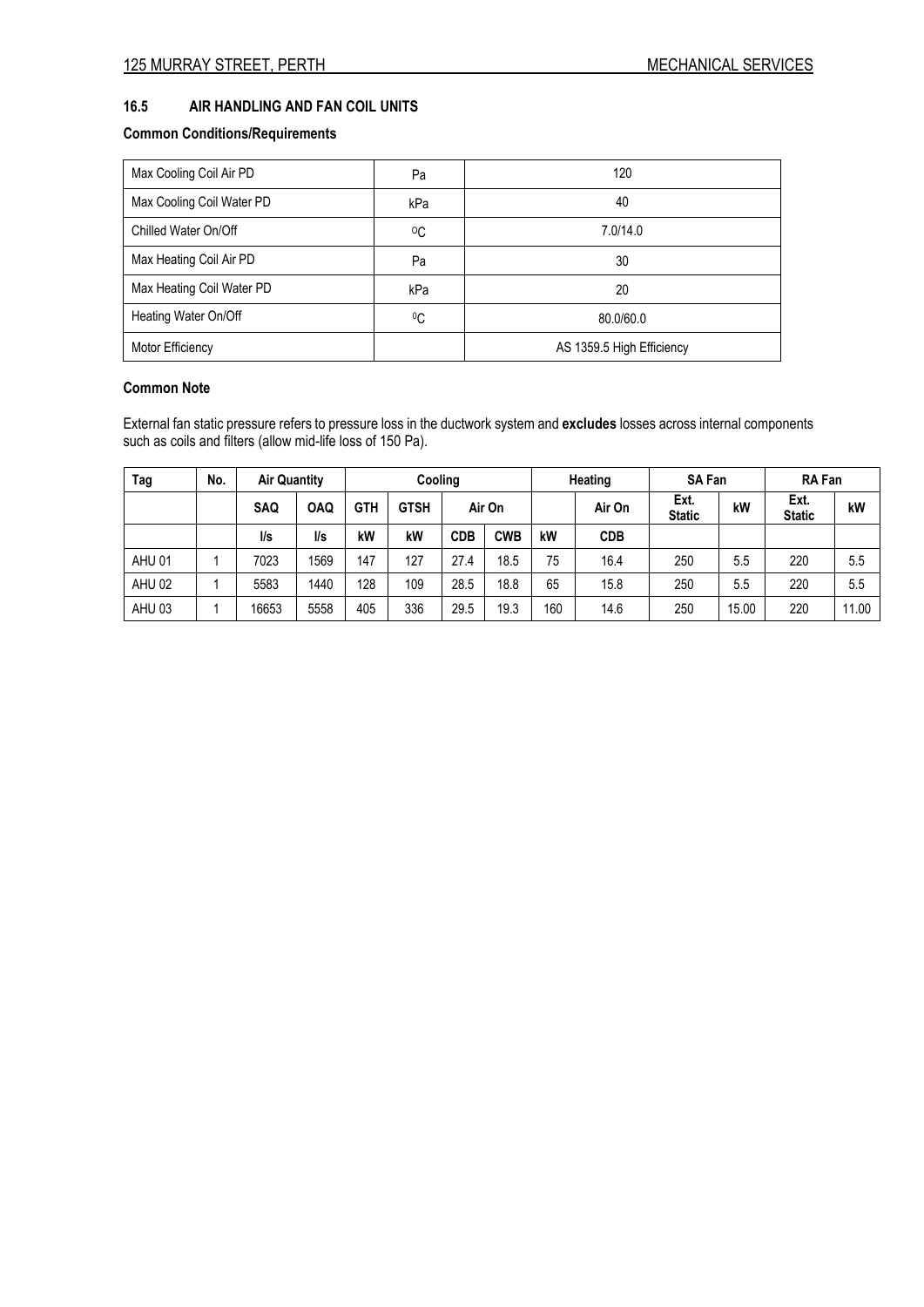# **16.6 WATER COOLED PACKAGE UNITS**

| Tag       | No. |     | <b>Air Quantity</b> |            | Cooling     |            |            |     |
|-----------|-----|-----|---------------------|------------|-------------|------------|------------|-----|
|           |     | SAQ | <b>OAQ</b>          | <b>GTH</b> | <b>GTSH</b> |            | Air On     |     |
|           |     | l/s | l/s                 | kW         | kW          | <b>CDB</b> | <b>CWB</b> | kW  |
| WCPU G.01 |     | 450 | 90                  | 7.7        | 6.2         | 26.9       | 18.3       | 4.0 |
| WCPU G.02 |     | 750 | 160                 | 14.1       | 10.9        | 26.7       | 18.2       | 6.0 |
| WCPU G.03 |     | 600 | 125                 | 11.8       | 9.2         | 26.7       | 18.2       | 6.0 |
| WCPU G.04 |     | 550 | 55                  | 11.2       | 8.6         | 25.3       | 16.9       | 6.0 |
| WCPU G.05 |     | 750 | 90                  | 13.6       | 10.6        | 25.6       | 17.0       | 6.0 |
| WCPU G.06 |     | 700 | 150                 | 14.0       | 10.5        | 26.8       | 18.3       | 6.0 |
| WCPU G.07 |     | 450 | 130                 | 8.1        | 6.4         | 28.3       | 19.4       | 5.0 |
| WCPU M.01 |     | 830 | 350                 | 18.6       | 15.0        | 29.4       | 19.7       | 9.0 |

# **16.7 ATTENUATORS**

| Location              | Roof           | Roof         | Roof         |
|-----------------------|----------------|--------------|--------------|
| Designation           | ATT-SPF R.01   | ATT-SPF R.02 | ATT-SEF R.01 |
| Quantity              | 1              | 1            | 1            |
| Air Volume (L/s)      | 6000           | 6000         | 6000         |
| Pressure Drop (Pa)    | $\overline{2}$ | 2            | 27           |
| Type                  | Circ.          | Circ.        | Rect.        |
| Ext Diameter (mm)     | 970            | 970          | N/A          |
| Length (mm)           | 1500           | 1500         | 1200         |
| Width (mm)            | 800            | 800          | 1050         |
| Height (mm)           | N/A            | N/A          | 1050         |
| Insertion Loss 63Hz   | 5              | 5            | 4            |
| Insertion Loss 125Hz  | 8              | 8            | 8            |
| Insertion Loss 500Hz  | 22             | 22           | 31           |
| Insertion Loss 1000Hz | 23             | 23           | 34           |
| Insertion Loss 2000Hz | 16             | 16           | 27           |
| Insertion Loss 4000Hz | 15             | 15           | 18           |
| Insertion Loss 8000Hz | 10             | 10           | 13           |
| Insertion Loss 250Hz  | 12             | 12           | 18           |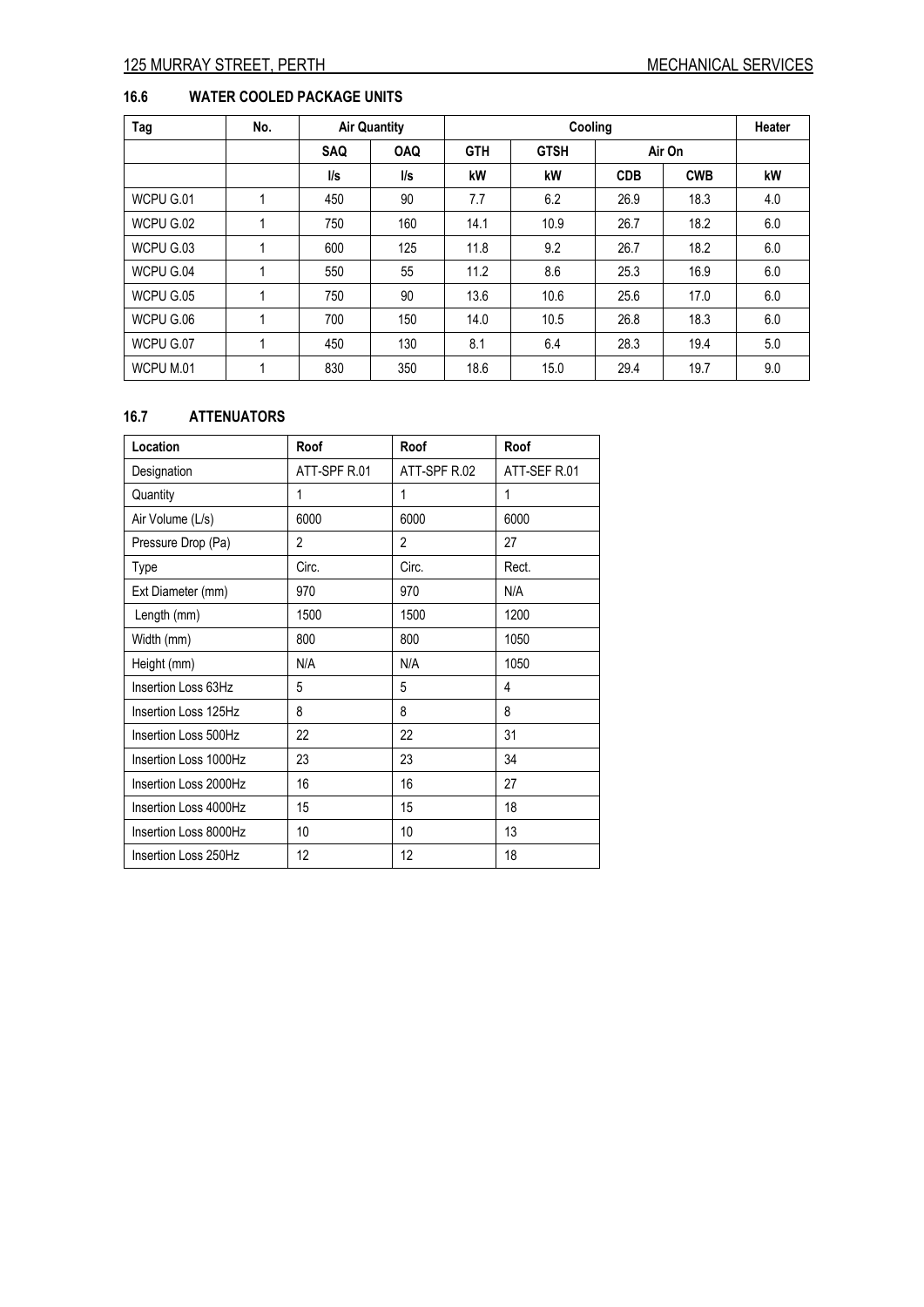# **16.8 VAV BOXES**

| Line           | Tag              | Type                   | <b>Vmax</b> | Vmin | Inlet Dims. |        | EDH |
|----------------|------------------|------------------------|-------------|------|-------------|--------|-----|
|                |                  |                        | l/s         | l/s  | Width       | Height | kW  |
| $\mathbf{1}$   | VAV-L1-C1        | Standard               | 90          | 36   | 100         | 150    | N/A |
| $\overline{2}$ | VAV-L1-C2        | Standard               | 320         | 128  | 200         | 200    | N/A |
| 3              | VAV-L1-C3        | Standard               | 320         | 128  | 200         | 200    | N/A |
| 4              | VAV-L1-C4        | Standard               | 410         | 164  | 300         | 200    | N/A |
| 5              | VAV-L1-C5        | Standard               | 320         | 128  | 200         | 200    | N/A |
| 6              | VAV-L1-C6        | Standard               | 300         | 120  | 200         | 200    | N/A |
| 7              | VAV-L1-C7        | Standard               | 465         | 186  | 300         | 200    | N/A |
| 8              | VAV-L1-C8        | Standard               | 90          | 36   | 100         | 150    | N/A |
| 9              | VAV-L1-N1        | Electric Reheat        | 470         | 188  | 300         | 200    | 1.5 |
| 10             | VAV-L1-N2        | Electric Reheat        | 460         | 184  | 300         | 200    | 1.5 |
| 11             | VAV-L1-S1        | Electric Reheat        | 360         | 144  | 300         | 200    | 1.5 |
| 12             | VAV-L1-S2        | <b>Electric Reheat</b> | 350         | 140  | 300         | 200    | 1.5 |
| 13             | VAV-L2-C1        | Standard               | 430         | 172  | 300         | 200    | N/A |
| 14             | VAV-L2-C2        | Standard               | 320         | 128  | 200         | 200    | N/A |
| 15             | VAV-L2-C3        | Standard               | 405         | 162  | 300         | 200    | N/A |
| 16             | VAV-L2-C4        | Standard               | 320         | 128  | 200         | 200    | N/A |
| 17             | VAV-L2-C5        | Standard               | 470         | 188  | 300         | 200    | N/A |
| 18             | VAV-L2-C6        | Standard               | 470         | 188  | 300         | 200    | N/A |
| 19             | VAV-L2-N1        | <b>Electric Reheat</b> | 485         | 194  | 300         | 200    | 1.5 |
| 20             | VAV-L2-N2        | Electric Reheat        | 485         | 194  | 300         | 200    | 1.5 |
| 21             | VAV-L2-S1        | <b>Electric Reheat</b> | 360         | 144  | 300         | 200    | 1.5 |
| 22             | VAV-L2-S2        | <b>Electric Reheat</b> | 350         | 140  | 300         | 200    | 1.5 |
| 23             | VAV-L3-C1        | Standard               | 430         | 172  | 300         | 200    | N/A |
| 24             | VAV-L3-C2        | Standard               | 320         | 128  | 200         | 200    | N/A |
| 25             | VAV-L3-C3        | Standard               | 410         | 164  | 300         | 200    | N/A |
| 26             | VAV-L3-C4        | Standard               | 320         | 128  | 200         | 200    | N/A |
| 27             | VAV-L3-C5        | Standard               | 475         | 190  | 300         | 200    | N/A |
| 28             | VAV-L3-N1        | Electric Reheat        | 450         | 180  | 300         | 200    | 1.5 |
| 29             | VAV-L3-N2        | Electric Reheat        | 450         | 180  | 300         | 200    | 1.5 |
| 30             | VAV-L3-S1        | Electric Reheat        | 360         | 144  | 300         | 200    | 1.5 |
| 31             | VAV-L3-S2        | Electric Reheat        | 350         | 140  | 300         | 200    | 1.5 |
| 32             | VAV-L4-C1        | Standard               | 465         | 186  | 300         | 200    | N/A |
| 33             | VAV-L4-C2        | Standard               | 320         | 128  | 200         | 200    | N/A |
| 34             | VAV-L4-C3        | Standard               | 410         | 164  | 300         | 200    | N/A |
| 35             | VAV-L4-C4        | Standard               | 320         | 128  | 200         | 200    | N/A |
| 36             | VAV-L4-C5        | Standard               | 475         | 190  | 300         | 200    | N/A |
| 37             | VAV-L4-N1        | Electric Reheat        | 485         | 194  | 300         | 200    | 1.5 |
| 38             | VAV-L4-N2        | Electric Reheat        | 485         | 194  | 300         | 200    | 1.5 |
| 39             | <b>VAV-L4-S1</b> | <b>Electric Reheat</b> | 360         | 144  | 300         | 200    | 1.5 |
| 40             | VAV-L4-S2        | Electric Reheat        | 350         | 140  | 300         | 200    | 1.5 |
| 41             | VAV-L5-C1        | Standard               | 465         | 186  | 300         | 200    | N/A |
| 42             | VAV-L5-C2        | Standard               | 320         | 128  | 200         | 200    | N/A |
| 43             | VAV-L5-C3        | Standard               | 410         | 164  | 300         | 200    | N/A |
| 44             | VAV-L5-C4        | Standard               | 320         | 128  | 200         | 200    | N/A |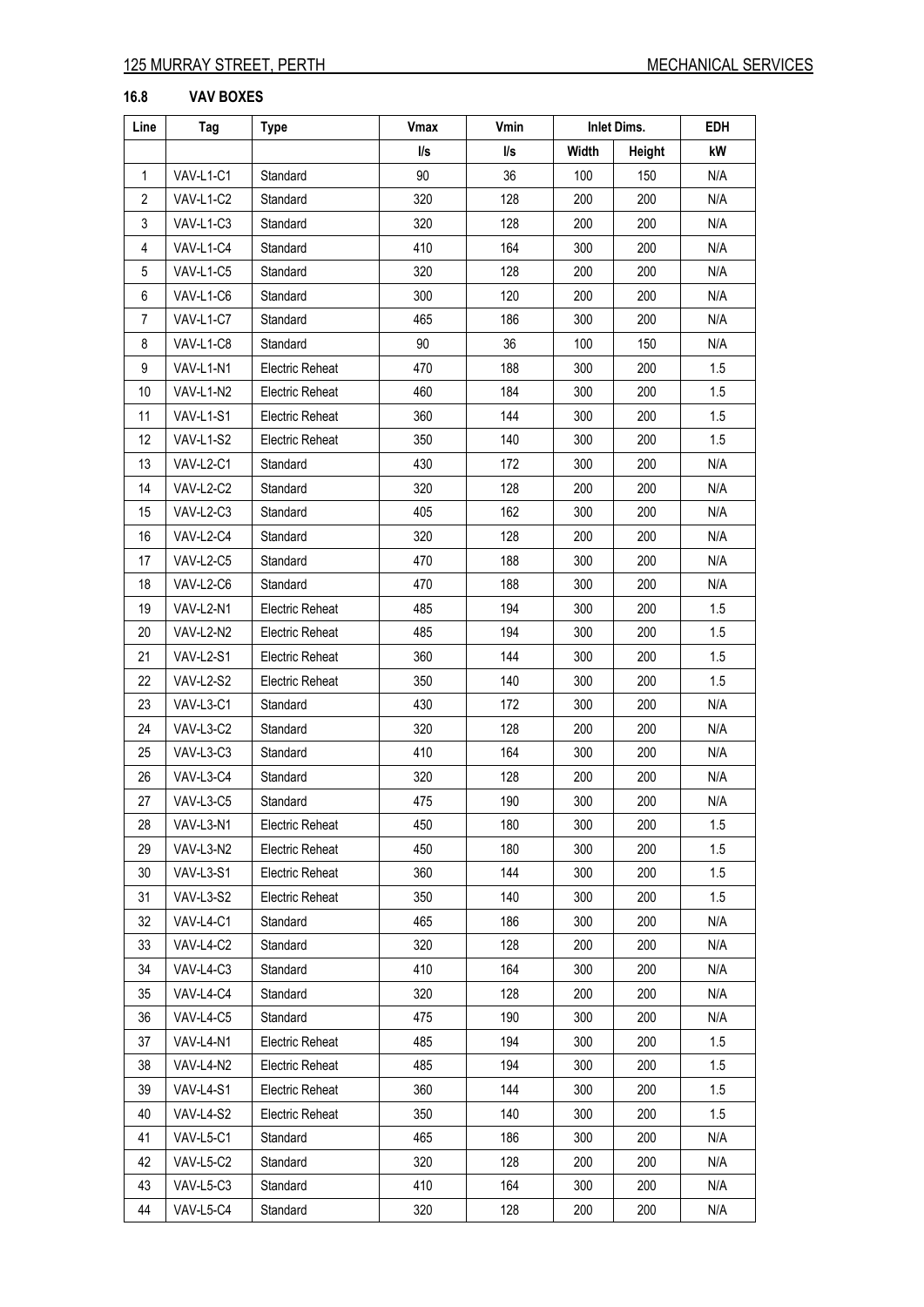| Line | Tag              | <b>Type</b>            | <b>Vmax</b> | Vmin | <b>Inlet Dims.</b> |               | <b>EDH</b> |
|------|------------------|------------------------|-------------|------|--------------------|---------------|------------|
|      |                  |                        | l/s         | l/s  | Width              | <b>Height</b> | kW         |
| 45   | VAV-L5-C5        | Standard               | 475         | 190  | 300                | 200           | N/A        |
| 46   | VAV-L5-N1        | Electric Reheat        | 485         | 194  | 300                | 200           | 1.5        |
| 47   | VAV-L5-N2        | <b>Electric Reheat</b> | 485         | 194  | 300                | 200           | 1.5        |
| 48   | VAV-L5-S1        | Electric Reheat        | 360         | 144  | 300                | 200           | 1.5        |
| 49   | VAV-L5-S2        | <b>Electric Reheat</b> | 350         | 140  | 300                | 200           | 1.5        |
| 50   | VAV-L6-C1        | Standard               | 465         | 186  | 300                | 200           | N/A        |
| 51   | VAV-L6-C2        | Standard               | 320         | 128  | 200                | 200           | N/A        |
| 52   | VAV-L6-C3        | Standard               | 410         | 164  | 300                | 200           | N/A        |
| 53   | VAV-L6-C4        | Standard               | 320         | 128  | 200                | 200           | N/A        |
| 54   | VAV-L6-C5        | Standard               | 475         | 190  | 300                | 200           | N/A        |
| 55   | VAV-L6-N1        | Electric Reheat        | 485         | 194  | 300                | 200           | 1.5        |
| 56   | VAV-L6-N2        | <b>Electric Reheat</b> | 485         | 194  | 300                | 200           | 1.5        |
| 57   | VAV-L6-S1        | Electric Reheat        | 360         | 144  | 300                | 200           | 1.5        |
| 58   | VAV-L6-S2        | Electric Reheat        | 350         | 140  | 300                | 200           | 1.5        |
| 59   | VAV-L7-C1        | Standard               | 465         | 186  | 300                | 200           | N/A        |
| 60   | VAV-L7-C2        | Standard               | 320         | 128  | 200                | 200           | N/A        |
| 61   | VAV-L7-C3        | Standard               | 410         | 164  | 300                | 200           | N/A        |
| 62   | VAV-L7-C4        | Standard               | 320         | 128  | 200                | 200           | N/A        |
| 63   | VAV-L7-C5        | Standard               | 475         | 190  | 300                | 200           | N/A        |
| 64   | VAV-L7-N1        | Electric Reheat        | 485         | 194  | 300                | 200           | 1.5        |
| 65   | VAV-L7-N2        | Electric Reheat        | 485         | 194  | 300                | 200           | 1.5        |
| 66   | VAV-L7-S1        | Electric Reheat        | 360         | 144  | 300                | 200           | 1.5        |
| 67   | VAV-L7-S2        | Electric Reheat        | 350         | 140  | 300                | 200           | 1.5        |
| 68   | VAV-L8-I1        | Standard               | 450         | 180  | 300                | 200           | N/A        |
| 69   | VAV-L8-I2        | Standard               | 340         | 136  | 200                | 200           | N/A        |
| 70   | VAV-L8-13        | Standard               | 430         | 172  | 300                | 200           | N/A        |
| 71   | VAV-L8-I4        | Standard               | 340         | 136  | 200                | 200           | N/A        |
| 72   | VAV-L8-15        | Standard               | 490         | 196  | 300                | 200           | N/A        |
| 73   | VAV-L8-N1        | <b>Electric Reheat</b> | 430         | 172  | 300                | 200           | 1.5        |
| 74   | VAV-L8-N2        | Electric Reheat        | 380         | 152  | 300                | 200           | 1.5        |
| 75   | <b>VAV-L8-S1</b> | Electric Reheat        | 375         | 150  | 300                | 200           | 1.5        |
| 76   | VAV-L8-S2        | Electric Reheat        | 365         | 146  | 300                | 200           | 1.5        |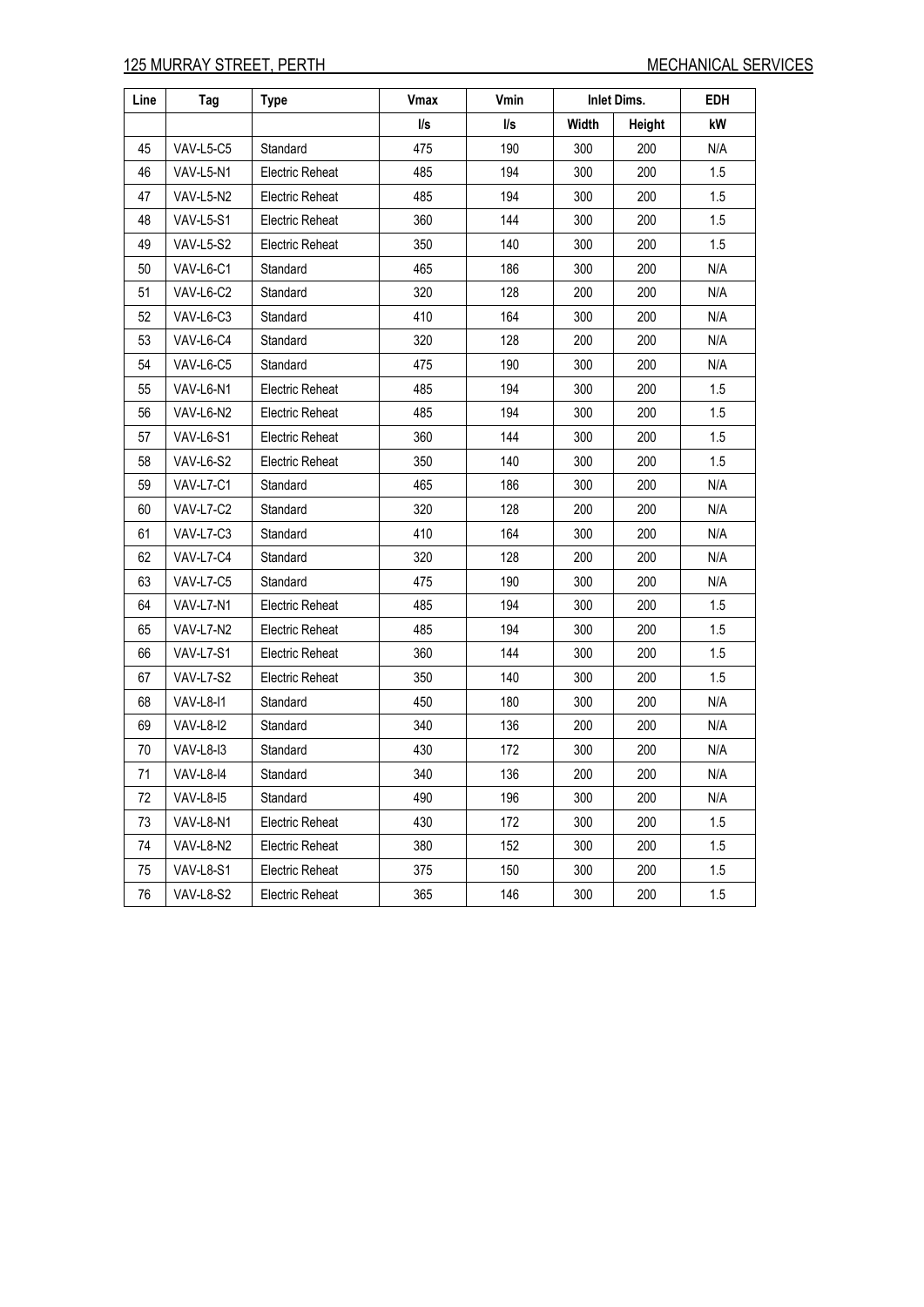# **16.9 FANS & COWLS**

| Location                 | Roof            | Roof            | Roof            | Ground          | Roof                     | Roof                     | Roof          |
|--------------------------|-----------------|-----------------|-----------------|-----------------|--------------------------|--------------------------|---------------|
| Designation              | <b>SEF R.01</b> | <b>SPF R.01</b> | <b>SPF R.02</b> | <b>TEF G.01</b> | <b>TEF R.01A &amp; B</b> | <b>TEF R.02A &amp; B</b> | EF R.01       |
| Fan Quantity             |                 |                 |                 |                 | 2                        |                          |               |
| Impeller Type            | Axial           | Axial           | Axial           | Centrifugal     | Axial                    | Mixed Flow               | Centrifugal   |
| Air Volume (L/s)         | 6000            | 6000            | 6000            | 610             | 2250                     | 1015                     | 400           |
| Static Pressure (Pa)     | 200             | 200             | 200             | 125             | 250                      | 250                      | 100           |
| Fan Speed (RPM)          | 1440            | 1440            | 1440            | 900             | 1440                     | 1173                     | 660           |
| Motor Power              | 2.2 kW          | 2.42 kW (AOM)   | 2.42 kW (AOM)   | 0.44 kW         | 1.65 kW (AOM)            | 1.1 kW                   | 0.15 kW       |
| <b>Electrical Supply</b> | 415V 3ph 50Hz   | 415V 3ph 50Hz   | 415V 3ph 50Hz   | 415V 3ph 50Hz   | 415V 3ph 50Hz            | 415V 3ph 50Hz            | 415V 3ph 50Hz |
| Inlet $dB(A)$            | 71 @ 3m         | 70 @ 3m         | 70 @ 3m         | 46 @ 3m         | 53 @ 3m                  | 48 @ 3m                  | 41 @ 3m       |
| Design Selection         | APS1004GA3/15   | AP0804KP6/27+C2 | AP0804KP6/27+C2 | <b>TILD456</b>  | AP0564LP12/26            | PUD454DD                 | CD458D        |

| Location             | Roof  | Roof             | Roof            |
|----------------------|-------|------------------|-----------------|
| Designation          | RC.01 | RC.02            | RC.03           |
| Fan Quantity         |       |                  |                 |
| Air Volume (L/s)     | 2250  | 1015             | 0               |
| Static Pressure (Pa) | 30    | 30               | 0               |
| Design Selection     | RVV4  | RVV <sub>3</sub> | RV <sub>3</sub> |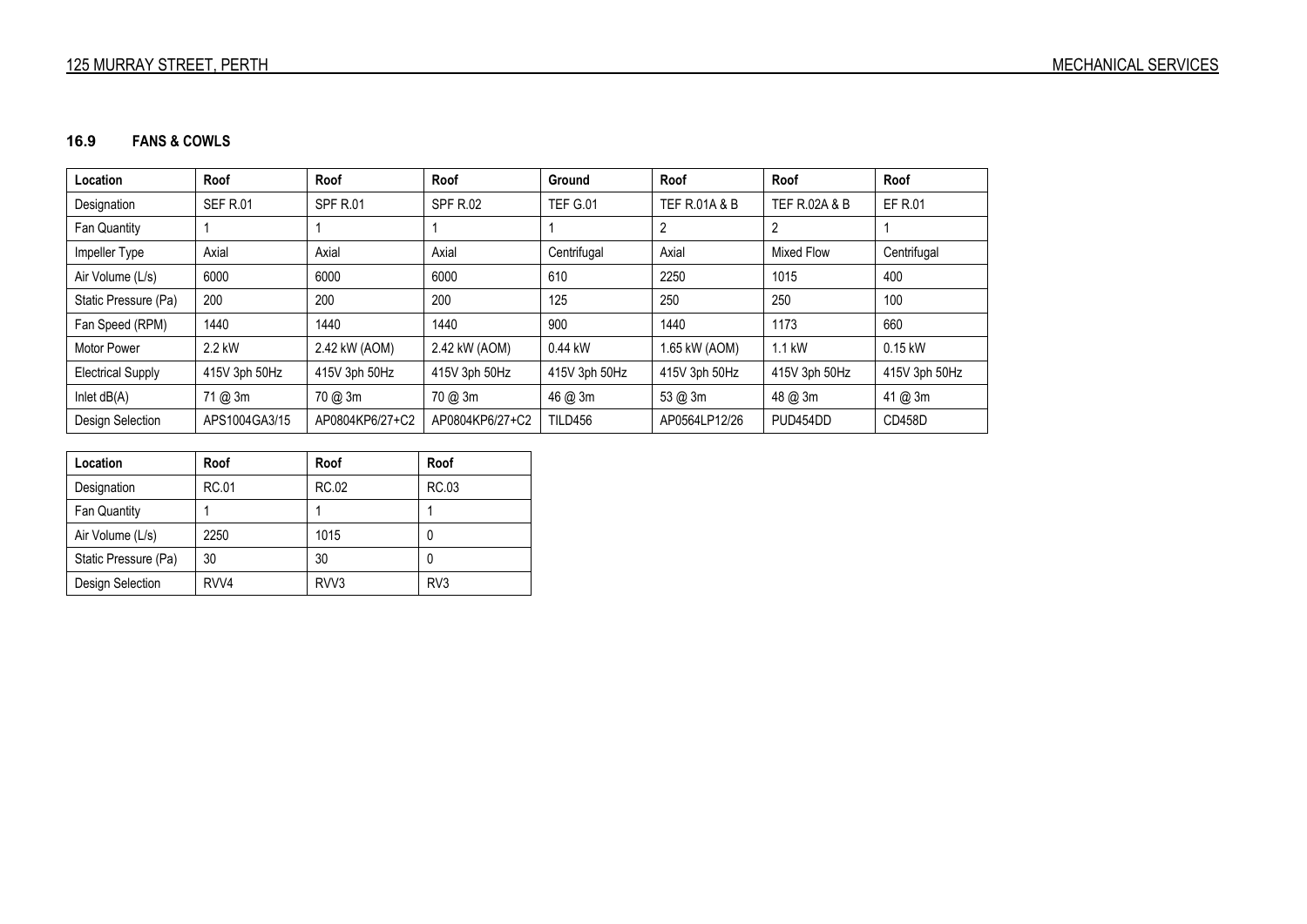**17.0** 

# **17.0 MSSB SCHEDULES**

| Level | Location         | <b>MSSB</b> | <b>Metering By</b>  | Tag                | <b>ITEM</b>                          | kW    | Phase | <b>Start</b> | <b>FLA</b> | <b>EMD Normal</b> |       | <b>EMD Essential</b> |              |  | Rec. Submain |               |            |
|-------|------------------|-------------|---------------------|--------------------|--------------------------------------|-------|-------|--------------|------------|-------------------|-------|----------------------|--------------|--|--------------|---------------|------------|
|       |                  |             | <b>Metering Tag</b> |                    |                                      |       |       |              |            | R                 | Y     | B                    | $\mathsf{R}$ |  | B            | <b>Normal</b> | <b>Ess</b> |
| Roof  | <b>Plantroom</b> | R.01        | <b>Mechanical</b>   |                    |                                      |       |       |              |            |                   |       |                      |              |  |              | 500           |            |
|       |                  |             | R.01.01             | CH 01              | Chiller 01                           |       | 3     | <b>VSD</b>   | 132.0      | 120.0             | 120.0 | 120.0                |              |  |              |               |            |
|       |                  |             | R.01.01             | CH 02              | Chiller 02                           |       | 3     | <b>VSD</b>   | 132.0      | 120.0             | 120.0 | 120.0                |              |  |              |               |            |
|       |                  |             | R.01.01             | CT 01              | Cooling Tower 01                     | 4.00  | 3     | <b>VSD</b>   | 8.0        | 8.0               | 8.0   | 8.0                  |              |  |              |               |            |
|       |                  |             | R.01.01             | CT 02              | Cooling Tower 02                     | 4.00  | 3     | <b>VSD</b>   | 8.0        | 8.0               | 8.0   | 8.0                  |              |  |              |               |            |
|       |                  |             | R.01.02             | <b>HW 01</b>       | Heating Water Unit 01                | 1.50  | 3     | <b>DOL</b>   |            |                   |       |                      |              |  |              |               |            |
|       |                  |             | R.01.02             | <b>HW 02</b>       | Heating Water Unit 02                | 1.50  | 3     | <b>DOL</b>   |            |                   |       |                      |              |  |              |               |            |
|       |                  |             | R.01.01             | CHWP 01            | Chilled Water Pump 01                | 11.00 | 3     | <b>VSD</b>   | 21.0       | 15.0              | 15.0  | 15.0                 |              |  |              |               |            |
|       |                  |             | R.01.01             | CHWP 02            | Chilled Water Pump 02                | 11.00 | 3     | <b>VSD</b>   | 21.0       | 15.0              | 15.0  | 15.0                 |              |  |              |               |            |
|       |                  |             | R.01.01             | <b>CWP 01</b>      | Condenser Water Pump 01              | 11.00 | 3     | <b>VSD</b>   | 21.0       | 15.0              | 15.0  | 15.0                 |              |  |              |               |            |
|       |                  |             | R.01.01             | <b>CWP 02</b>      | Condenser Water Pump 02              | 11.00 | 3     | <b>VSD</b>   | 21.0       | 15.0              | 15.0  | 15.0                 |              |  |              |               |            |
|       |                  |             | R.01.02             | <b>HWP 01</b>      | Heating Water Pump 01                | 3.00  | 3     | <b>VSD</b>   | 6.0        |                   |       |                      |              |  |              |               |            |
|       |                  |             | R.01.02             | <b>HWP 02</b>      | Heating Water Pump 02                | 3.00  | 3     | <b>VSD</b>   | 6.0        |                   |       |                      |              |  |              |               |            |
|       |                  |             | R.01.03             | PCWP <sub>01</sub> | Primary Condenser Water Pump 01      | 3.00  | 3     | <b>VSD</b>   | 6.0        | 5.0               | 5.0   | 5.0                  |              |  |              |               |            |
|       |                  |             | R.01.03             | PCWP <sub>02</sub> | Primary Condenser Water Pump 02      | 3.00  | 3     | <b>VSD</b>   | 6.0        | 5.0               | 5.0   | 5.0                  |              |  |              |               |            |
|       |                  |             | R.01.03             | SCWP <sub>01</sub> | Secondary Condenser Water Pump<br>01 | 5.50  | 3     | <b>VSD</b>   | 10.0       | 8.0               | 8.0   | 8.0                  |              |  |              |               |            |
|       |                  |             | R.01.03             | SCWP <sub>02</sub> | Secondary Condenser Water Pump<br>02 | 5.50  | 3     | <b>VSD</b>   | 10.0       | 8.0               | 8.0   | 8.0                  |              |  |              |               |            |
|       |                  |             | R.01.03             | AHU 01             | Air Handling Unit 01 - North RAF     | 5.50  | 3     | <b>VSD</b>   | 10.0       | 8.0               | 8.0   | 8.0                  |              |  |              |               |            |
|       |                  |             | R.01.03             | AHU 02             | Air Handling Unit 01 - Centre RAF    | 5.50  | 3     | <b>VSD</b>   | 10.0       | 8.0               | 8.0   | 8.0                  |              |  |              |               |            |
|       |                  |             | R.01.03             | AHU03              | Air Handling Unit 01 - Centre RAF    | 11.00 | 3     | <b>VSD</b>   | 21.2       | 18.0              | 18.0  | 18.0                 |              |  |              |               |            |
|       |                  |             | R.01.04             | <b>TEF R.01</b>    | Toilet Exhaust Fan R.01 - Duty       | 2.24  | 3     | <b>VSD</b>   | 4.6        | 4.0               | 4.0   | 4.0                  |              |  |              |               |            |
|       |                  |             | R.01.04             | <b>TEF R.01</b>    | Toilet Exhaust Fan R.01 - Standby    | 2.24  | 4     | <b>VSD</b>   | 4.6        |                   |       |                      |              |  |              |               |            |
|       |                  |             | R.01.04             | <b>TEF R.02</b>    | Toilet Exhaust Fan R.02 - Duty       | 0.77  | 5     | <b>VSD</b>   | 1.8        | 1.5               | 1.5   | 1.5                  |              |  |              |               |            |
|       |                  |             | R.01.04             | <b>TEF R.02</b>    | Toilet Exhaust Fan R.02 - Standby    | 0.77  | 6     | <b>VSD</b>   | 1.8        |                   |       |                      |              |  |              |               |            |
|       |                  |             | R.01.01             |                    | Controls                             |       |       | <b>DOL</b>   | 1.8        |                   |       | 10.0                 |              |  |              |               |            |
|       |                  |             |                     |                    |                                      |       |       |              |            | 381.5             | 381.5 | 391.5                |              |  |              |               |            |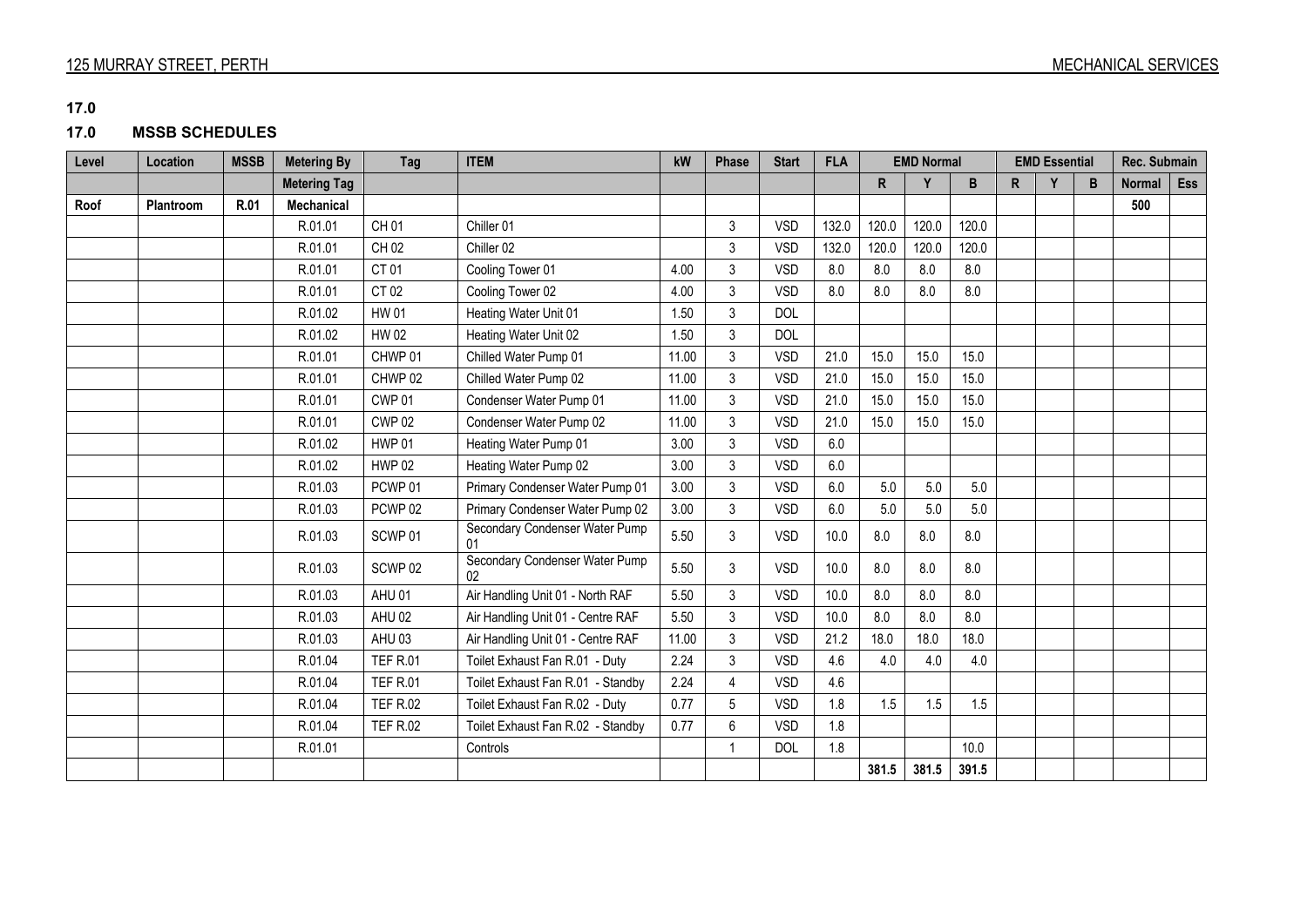| Level         | Location         | <b>MSSB</b> | <b>Metering By</b>  | Tag              | <b>ITEM</b>                       | kW    | Phase        | <b>Start</b> | <b>FLA</b> | <b>EMD Normal</b> |       | <b>EMD Essential</b> |              |      | Rec. Submain |               |     |
|---------------|------------------|-------------|---------------------|------------------|-----------------------------------|-------|--------------|--------------|------------|-------------------|-------|----------------------|--------------|------|--------------|---------------|-----|
|               |                  |             | <b>Metering Tag</b> |                  |                                   |       |              |              |            | $\mathsf{R}$      | Y     | B                    | $\mathsf{R}$ | v    | B            | <b>Normal</b> | Ess |
| Roof          | Plantroom        | R.02        | Mechanical          |                  |                                   |       |              |              |            |                   |       |                      |              |      |              |               | 60  |
|               |                  |             | R.02.01             | AHU R01          | Air Handling Unit 01 - North SAF  | 5.50  | 3            | <b>VSD</b>   | 10.0       |                   |       |                      | 8.0          | 8.0  | 8.0          |               |     |
|               |                  |             | R.02.01             | AHU R02          | Air Handling Unit 01 - Centre SAF | 5.50  | 3            | <b>VSD</b>   | 10.0       |                   |       |                      | 8.0          | 8.0  | 8.0          |               |     |
|               |                  |             | R.02.01             | AHU R03          | Air Handling Unit 01 - South RAF  | 15.00 | 3            | <b>VSD</b>   | 29.2       |                   |       |                      | 25.0         | 25.0 | 25.0         |               |     |
|               |                  |             | R.02.02             | <b>SPF 01</b>    | Stair Pressurisation Fan 01       | 2.20  | 3            | <b>VSD</b>   | 4.4        |                   |       |                      |              |      |              |               |     |
|               |                  |             | R.02.02             | <b>SPF 02</b>    | Stair Pressurisation Fan 02       | 2.20  | 3            | <b>VSD</b>   | 4.4        |                   |       |                      |              |      |              |               |     |
|               |                  |             | R.02.02             | <b>SEF 01</b>    | Smoke Exhaust Fan 01              | 2.20  | 3            | <b>VSD</b>   | 4.4        |                   |       |                      |              |      |              |               |     |
|               |                  |             | R.02.01             |                  | Controls                          |       | $\mathbf{1}$ | <b>DOL</b>   | 10.0       |                   |       |                      | 5.0          |      |              |               |     |
|               |                  |             |                     |                  |                                   |       |              |              |            |                   |       |                      | 46.0         | 41.0 | 41.0         |               |     |
|               |                  |             |                     |                  |                                   |       |              |              |            |                   |       |                      |              |      |              |               |     |
| Typ.<br>Floor | <b>Elec Room</b> | $*01$       |                     | VAV *N.01<br>EDH | VAV EDH                           | 1.20  | $\mathbf{1}$ | <b>DOL</b>   | 5.0        | $5.0$             |       |                      |              |      |              | 15            |     |
|               |                  |             |                     | VAV *N.02<br>EDH | VAV EDH                           | 1.20  | $\mathbf{1}$ | <b>DOL</b>   | 5.0        |                   | 5.0   |                      |              |      |              |               |     |
|               |                  |             |                     | VAV *S.01<br>EDH | VAV EDH                           | 1.50  | $\mathbf{1}$ | <b>DOL</b>   | 6.3        |                   |       | 6.3                  |              |      |              |               |     |
|               |                  |             |                     | VAV *S.02<br>EDH | VAV EDH                           | 1.50  | $\mathbf{1}$ | <b>DOL</b>   | 6.3        | 6.3               |       |                      |              |      |              |               |     |
|               |                  |             |                     |                  | Controls                          |       |              |              | 5.0        |                   | 5.0   |                      |              |      |              |               |     |
|               |                  |             |                     |                  |                                   |       |              |              |            | 11.3              | 10.0  | 6.3                  |              |      |              |               |     |
|               |                  |             |                     |                  |                                   |       |              |              |            |                   |       |                      |              |      |              |               |     |
| GF            | Control<br>Room  | G.01        | Mechanical          |                  |                                   |       |              |              |            |                   |       |                      |              |      |              | 25            |     |
|               |                  |             |                     | WCPU G.07        | WCPU - Entry Lobby                |       | 1            | <b>DOL</b>   | $11.2$     |                   |       | 11.2                 |              |      |              |               |     |
|               |                  |             |                     | WCPU M.01        | WCPU - Mezzanine                  |       | 3            | <b>DOL</b>   | 13.1       | 13.1              | 8.8   | 8.5                  |              |      |              |               |     |
|               |                  |             |                     | TEF G01          | Toilet Exhaust Fan - Duty         | 0.44  | 3            | <b>DOL</b>   | 1.2        | 1.2               | 1.2   | 1.2                  |              |      |              |               |     |
|               |                  |             |                     | TEF G01          | Toilet Exhaust Fan - Standby      | 0.44  | 3            | <b>DOL</b>   | 1.2        |                   |       |                      |              |      |              |               |     |
|               |                  |             |                     |                  | Controls                          |       |              |              |            |                   | $5.0$ |                      |              |      |              |               |     |
|               |                  |             |                     |                  |                                   |       |              |              |            | 14.3              | 15.0  | 20.9                 |              |      |              |               |     |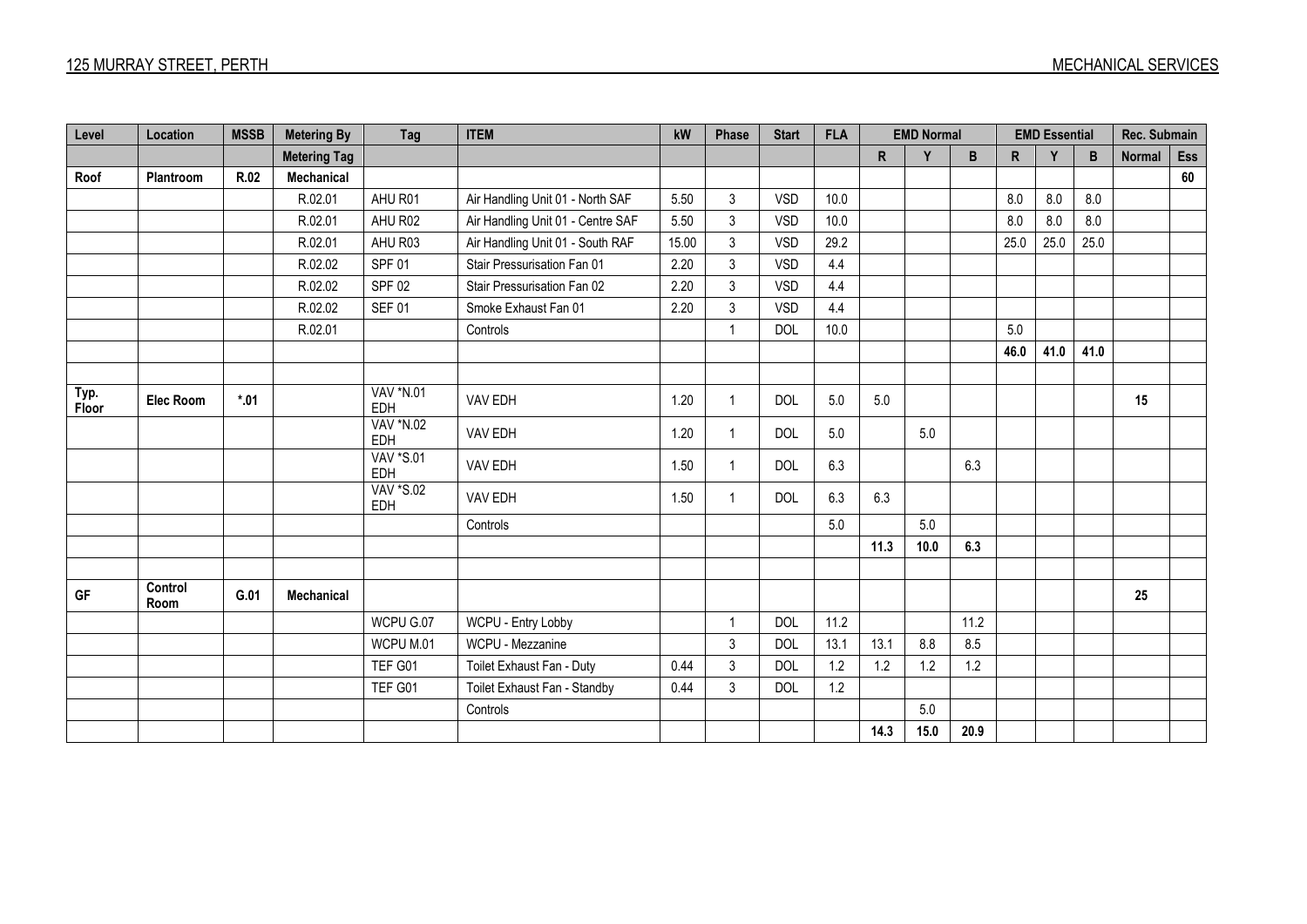| Level           | Location | <b>MSSB</b> | <b>Metering By</b>  | Tag     | <b>ITEM</b>         | kW   | <b>Phase</b> | <b>Start</b> | <b>FLA</b> | <b>EMD Normal</b> |     | <b>EMD Essential</b> |  |  | Rec. Submain |               |     |
|-----------------|----------|-------------|---------------------|---------|---------------------|------|--------------|--------------|------------|-------------------|-----|----------------------|--|--|--------------|---------------|-----|
|                 |          |             | <b>Metering Tag</b> |         |                     |      |              |              |            | n                 |     | D                    |  |  |              | <b>Normal</b> | Ess |
| <b>Basement</b> | Carpark  | <b>B.01</b> | Mechanical          |         |                     |      |              |              |            |                   |     |                      |  |  |              |               |     |
|                 |          |             |                     | EAF B01 | Carpark Exhaust Fan | 3.00 |              | <b>VSD</b>   | 6.0        | 5.0               | 5.0 | 5.0                  |  |  |              | 15            |     |
|                 |          |             |                     |         | Controls            |      |              |              |            | 2.0               |     |                      |  |  |              |               |     |
|                 |          |             |                     |         |                     |      |              |              |            | 7.0               | 5.0 | 5.0                  |  |  |              |               |     |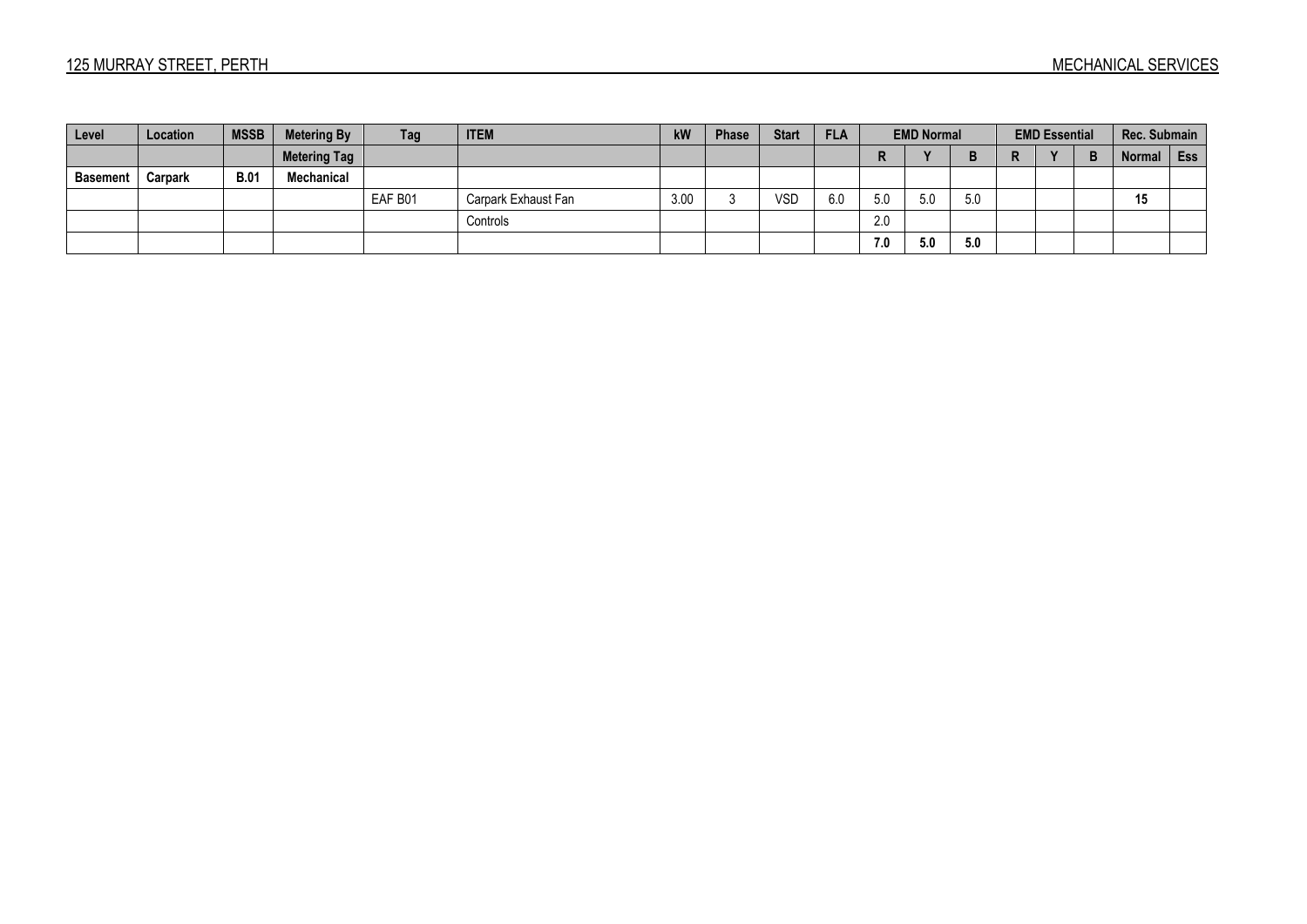# 125 MURRAY STREET, PERTH MECHANICAL SERVICES

#### **17.1DDC SCHEDULE**

| <b>MSSB</b> | Tag                | <b>Description</b>                      | AI           | AO             | DI | <b>DO</b> | <b>HLI</b>     | Point Loc'n | Comment                         |
|-------------|--------------------|-----------------------------------------|--------------|----------------|----|-----------|----------------|-------------|---------------------------------|
| R.01        | Weather Station 01 | <b>Outside Air Economy Cycle Inputs</b> |              |                |    |           |                | <b>MSSB</b> | VAISALA HMT series ±2% accuracy |
|             |                    | <b>Ambient Dry Bulb</b>                 | $\mathbf{1}$ |                |    |           |                | <b>MSSB</b> |                                 |
|             |                    | <b>Ambient RH</b>                       | $\mathbf{1}$ |                |    |           |                | <b>MSSB</b> |                                 |
|             | Weather Station 02 | <b>Outside Air Economy Cycle Inputs</b> |              |                |    |           |                | <b>MSSB</b> | VAISALA HMT series ±2% accuracy |
|             |                    | Ambient Dry Bulb                        | $\mathbf{1}$ |                |    |           |                | <b>MSSB</b> |                                 |
|             |                    | <b>Ambient RH</b>                       | $\mathbf{1}$ |                |    |           |                | <b>MSSB</b> |                                 |
|             |                    | <b>Chilled Water System</b>             |              |                |    |           |                |             |                                 |
|             |                    | System Differential Pressure            | $\mathbf{1}$ |                |    |           |                |             |                                 |
|             |                    | <b>Bypass Valve</b>                     |              | $\mathbf{1}$   |    |           |                |             |                                 |
|             |                    | <b>Heating Water System</b>             |              |                |    |           |                |             |                                 |
|             |                    | <b>Bypass Valve</b>                     |              | $\overline{1}$ |    |           |                |             |                                 |
|             |                    | <b>Water Treatment System</b>           |              |                |    |           |                |             |                                 |
|             |                    | Controller                              |              |                |    |           | $\mathbf{1}$   |             |                                 |
|             |                    | Make-up Water Meter                     | $\mathbf{1}$ |                |    |           |                |             |                                 |
|             |                    | <b>Bleed Water Meter</b>                | $\mathbf{1}$ |                |    |           |                |             |                                 |
|             |                    | <b>Fire Indicator Panel</b>             |              |                |    |           |                |             |                                 |
|             |                    | <b>GFA</b>                              |              |                |    |           |                |             | Utilise incoming fire signal    |
|             | CH 01              | Chiller 01                              |              |                |    |           | $\overline{1}$ | <b>MSSB</b> | HLI via VSD                     |
|             |                    | Evaporator DP                           | $\mathbf{1}$ |                |    |           |                | <b>MSSB</b> |                                 |
|             |                    | Condenser DP                            | 1            |                |    |           |                |             |                                 |
|             | CH 02              | Chiller 02                              |              |                |    |           | $\overline{A}$ | <b>MSSB</b> | HLI via VSD                     |
|             |                    | Evaporator DP                           | 1            |                |    |           |                | <b>MSSB</b> |                                 |
| <b>MSSB</b> | Tag                | <b>Description</b>                      | AI           | AO             | DI | <b>DO</b> | <b>HLI</b>     | Point Loc'n | <b>Comment</b>                  |
|             |                    | Condenser DP                            | 1            |                |    |           |                |             |                                 |
|             | CT 01              | Cooling Tower                           |              |                |    |           |                |             |                                 |
|             |                    | Fan                                     |              |                |    |           | $\overline{1}$ | <b>VSD</b>  | HLI via VSD                     |
|             |                    | <b>Inlet Valve</b>                      |              |                |    | 1         |                | <b>MSSB</b> |                                 |
|             |                    | Outlet Valve                            |              |                |    | 1         |                | <b>MSSB</b> |                                 |
|             |                    | Outlet Temp                             | 1            |                |    |           |                | <b>MSSB</b> |                                 |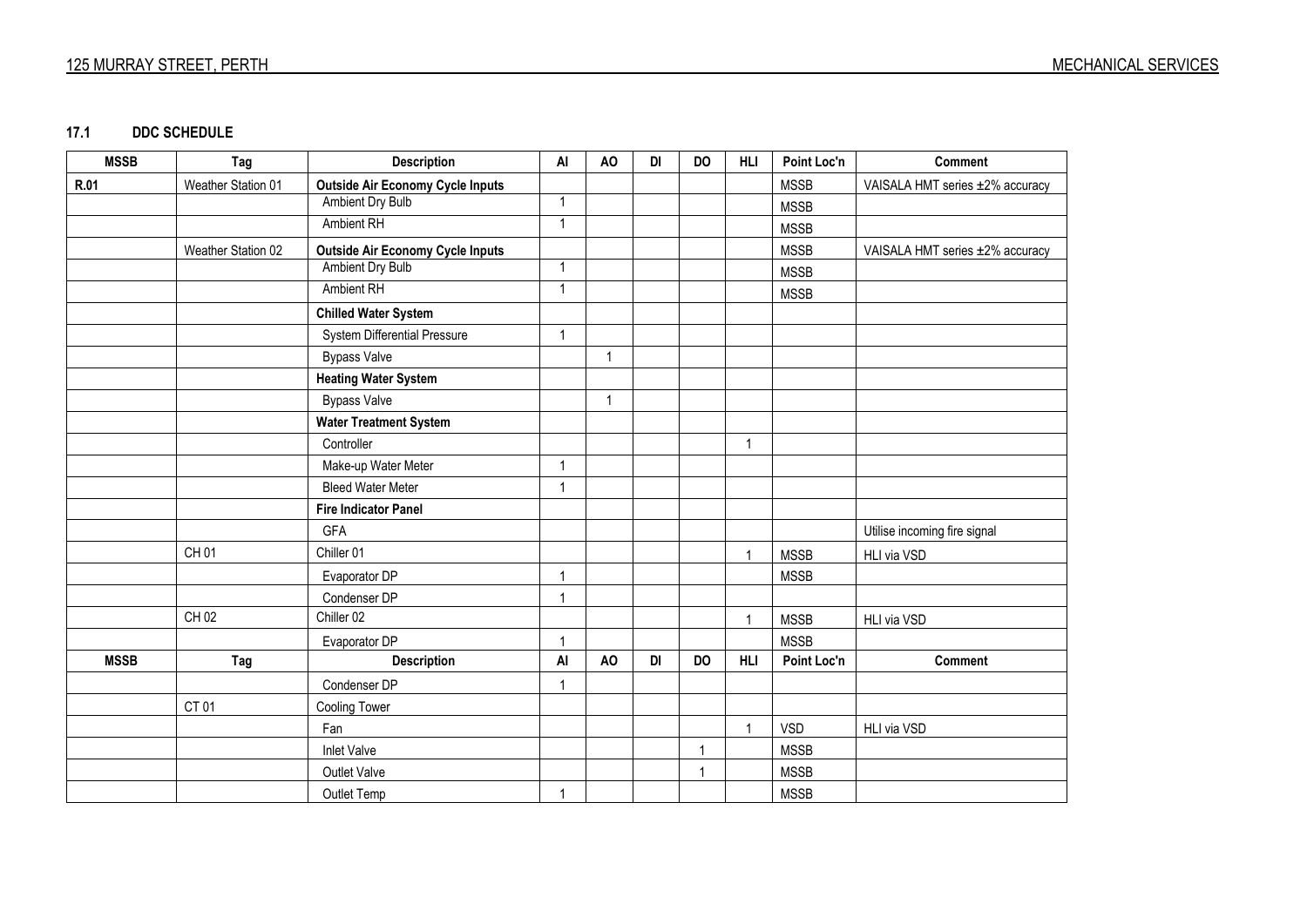| <b>MSSB</b> | Tag                | <b>Description</b>                | AI             | AO           | DI             | <b>DO</b>      | HLI            | Point Loc'n | <b>Comment</b>         |
|-------------|--------------------|-----------------------------------|----------------|--------------|----------------|----------------|----------------|-------------|------------------------|
|             | CT 02              | <b>Cooling Tower</b>              |                |              |                |                |                |             |                        |
|             |                    | Fan                               |                |              |                |                | $\mathbf{1}$   | <b>VSD</b>  | HLI via VSD            |
|             |                    | <b>Inlet Valve</b>                |                |              |                | $\overline{1}$ |                | <b>MSSB</b> |                        |
|             |                    | Outlet Valve                      |                |              |                | $\overline{1}$ |                | <b>MSSB</b> |                        |
|             |                    | Outlet Temp                       | $\mathbf{1}$   |              |                |                |                | <b>MSSB</b> |                        |
|             | <b>HWU 01</b>      | Heating Water Unit                |                |              | $\mathbf{1}$   | $\overline{1}$ |                | <b>MSSB</b> | Initiate, Status/Fault |
|             |                    | Flow Temp                         | $\mathbf{1}$   |              |                |                |                | <b>MSSB</b> |                        |
|             |                    | <b>DPS</b>                        | $\mathbf{1}$   |              |                |                |                | <b>MSSB</b> |                        |
|             | <b>HWU 02</b>      | Heating Water Unit                |                |              | $\overline{1}$ | $\overline{1}$ |                | <b>MSSB</b> | Initiate, Status/Fault |
|             |                    | Flow Temp                         | $\mathbf{1}$   |              |                |                |                | <b>MSSB</b> |                        |
|             |                    | <b>DPS</b>                        | $\mathbf{1}$   |              |                |                |                | <b>MSSB</b> |                        |
|             | CHWP 01            | Chilled Water Pump 01             |                |              |                |                | $\mathbf 1$    | <b>VSD</b>  | HLI via VSD            |
|             | CHWP 02            | Chilled Water Pump 02             |                |              |                |                | $\overline{1}$ | <b>VSD</b>  | HLI via VSD            |
|             | CWP <sub>01</sub>  | Condenser Water Pump 01           |                |              |                |                | $\overline{1}$ | <b>VSD</b>  | HLI via VSD            |
|             | <b>CWP 02</b>      | Condenser Water Pump 02           |                |              |                |                | $\mathbf{1}$   | <b>VSD</b>  | HLI via VSD            |
|             | <b>HWP 01</b>      | Heating Water Pump 01             |                |              |                |                | $\overline{1}$ | <b>VSD</b>  | HLI via VSD            |
|             | <b>HWP 02</b>      | Heating Water Pump 02             |                |              |                |                | $\overline{1}$ | <b>VSD</b>  | HLI via VSD            |
|             | PCWP 01            | Primary Condenser Water Pump 01   |                |              |                |                | $\mathbf{1}$   | <b>VSD</b>  | HLI via VSD            |
|             | PCWP <sub>02</sub> | Primary Condenser Water Pump 02   |                |              |                |                | 1              | <b>VSD</b>  | HLI via VSD            |
|             | SCWP 01            | Secondary Condenser Water Pump 01 |                |              |                |                | $\overline{1}$ | <b>VSD</b>  | HLI via VSD            |
|             | HX-01              | <b>Heat Exchanger</b>             |                |              |                |                |                | <b>MSSB</b> |                        |
|             |                    | Primary Inlet Temp                | $\mathbf{1}$   |              |                |                |                | <b>MSSB</b> |                        |
|             |                    | Primary Outlet Temp               | $\overline{1}$ |              |                |                |                | <b>MSSB</b> |                        |
|             |                    | Primary Control Valve             |                | $\mathbf{1}$ |                |                |                |             |                        |
|             |                    | Sec. Inlet Temp                   | $\mathbf{1}$   |              |                |                |                | <b>MSSB</b> |                        |
|             |                    | Sec. Outlet Temp                  | 1              |              |                |                |                | <b>MSSB</b> |                        |
|             | HX-02              | Heat Exchanger                    |                |              |                |                |                | <b>MSSB</b> |                        |
|             |                    | Primary Inlet Temp                | $\mathbf{1}$   |              |                |                |                | <b>MSSB</b> |                        |
|             |                    | Primary Outlet Temp               | 1              |              |                |                |                | <b>MSSB</b> |                        |
|             |                    | Primary Control Valve             |                | $\mathbf{1}$ |                |                |                |             |                        |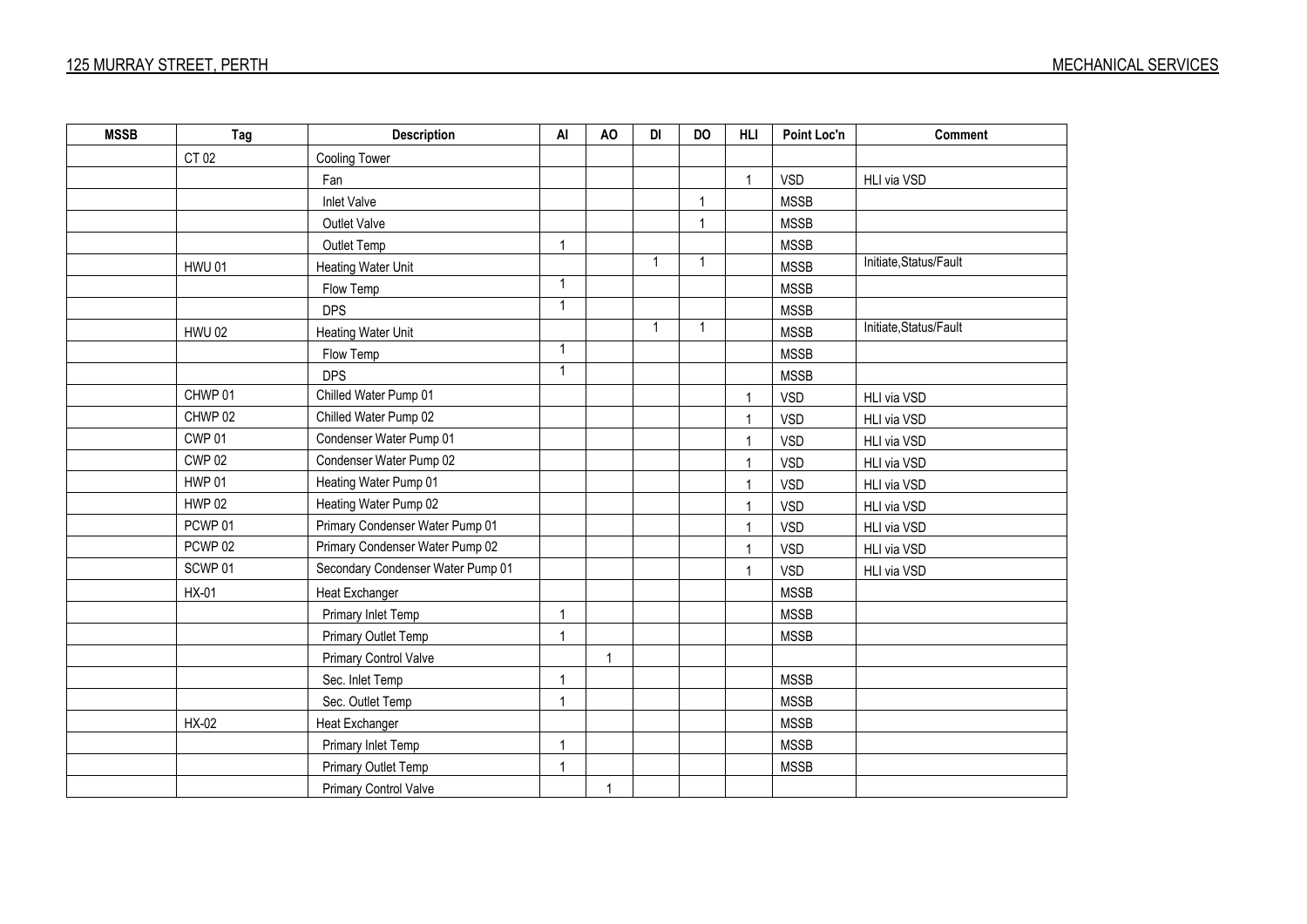| <b>MSSB</b> | Tag             | <b>Description</b>                | AI           | AO             | DI | <b>DO</b> | <b>HLI</b>   | Point Loc'n | <b>Comment</b> |
|-------------|-----------------|-----------------------------------|--------------|----------------|----|-----------|--------------|-------------|----------------|
|             |                 | Sec. Inlet Temp                   | $\mathbf{1}$ |                |    |           |              | <b>MSSB</b> |                |
|             |                 | Sec. Outlet Temp                  | $\mathbf{1}$ |                |    |           |              | <b>MSSB</b> |                |
|             | <b>TEF R.01</b> | Toilet Exhaust Fan R.01 - Duty    |              |                |    |           | $\mathbf{1}$ | VSD         | HLI via VSD    |
|             | <b>TEF R.01</b> | Toilet Exhaust Fan R.01 - Standby |              |                |    |           | $\mathbf{1}$ | VSD         | HLI via VSD    |
|             | <b>TEF R.02</b> | Toilet Exhaust Fan R.02 - Duty    |              |                |    |           | $\mathbf{1}$ | VSD         | HLI via VSD    |
|             | <b>TEF R.02</b> | Toilet Exhaust Fan R.02 - Standby |              |                |    |           | $\mathbf{1}$ | VSD         | HLI via VSD    |
| <b>R.02</b> | AHU 01          | Air Handling Unit                 |              |                |    |           |              |             |                |
|             |                 | Supply Air Fan                    |              |                |    |           | $\mathbf{1}$ | VSD         | HLI via VSD    |
|             |                 | Supply Air Static                 | $\mathbf{1}$ |                |    |           |              | <b>MSSB</b> |                |
|             |                 | Return Air Fan                    |              |                |    |           | $\mathbf{1}$ | VSD         | HLI via VSD    |
|             |                 | Supply Air Temp                   | $\mathbf{1}$ |                |    |           |              | <b>MSSB</b> |                |
|             |                 | RA Temp                           | $\mathbf{1}$ |                |    |           |              | <b>MSSB</b> |                |
|             |                 | Air on Coil DB                    | $\mathbf{1}$ |                |    |           |              |             |                |
|             |                 | <b>CHW Valve</b>                  |              | $\overline{1}$ |    |           |              | <b>MSSB</b> |                |
|             |                 | <b>HW Valve</b>                   |              | $\overline{1}$ |    |           |              |             |                |
|             |                 | Min OA Damper                     |              | $\mathbf{1}$   |    |           |              | <b>MSSB</b> |                |
|             |                 | <b>RA</b> Dampers                 |              | $\mathbf{1}$   |    |           |              | <b>MSSB</b> |                |
|             |                 | <b>Econ Dampers</b>               |              | $\mathbf{1}$   |    |           |              | <b>MSSB</b> |                |
|             |                 | Filter DP                         | $\mathbf{1}$ |                |    |           |              | <b>MSSB</b> |                |
|             | AHU 02          | Air Handling Unit                 |              |                |    |           |              |             |                |
|             |                 | Supply Air Fan                    |              |                |    |           | $\mathbf{1}$ | VSD         | HLI via VSD    |
|             |                 | Supply Air Static                 | $\mathbf{1}$ |                |    |           |              | <b>MSSB</b> |                |
|             |                 | Return Air Fan                    |              |                |    |           | $\mathbf{1}$ | VSD         | HLI via VSD    |
|             |                 | Supply Air Temp                   | $\mathbf{1}$ |                |    |           |              | <b>MSSB</b> |                |
|             |                 | RA Temp                           | $\mathbf{1}$ |                |    |           |              | <b>MSSB</b> |                |
|             |                 | Air on Coil DB                    | $\mathbf{1}$ |                |    |           |              |             |                |
|             |                 | <b>CHW Valve</b>                  |              | $\overline{1}$ |    |           |              | <b>MSSB</b> |                |
|             |                 | <b>HW Valve</b>                   |              | $\mathbf{1}$   |    |           |              |             |                |
|             |                 | Min OA Damper                     |              | $\mathbf{1}$   |    |           |              | <b>MSSB</b> |                |
|             |                 | <b>RA Dampers</b>                 |              | $\mathbf{1}$   |    |           |              | <b>MSSB</b> |                |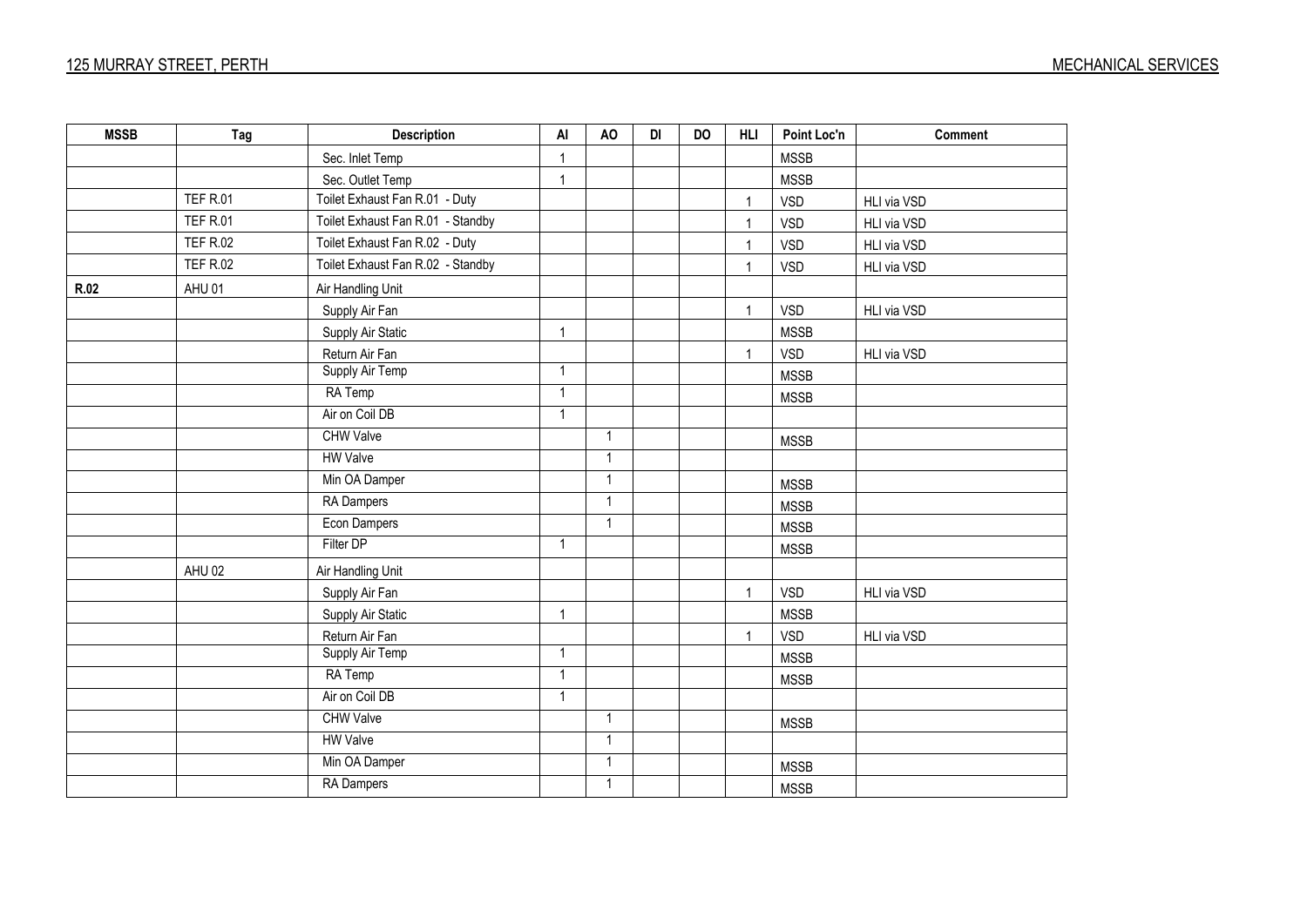| <b>MSSB</b>       | Tag           | <b>Description</b>                | AI             | AO             | DI               | <b>DO</b>        | <b>HLI</b>   | Point Loc'n | <b>Comment</b>            |
|-------------------|---------------|-----------------------------------|----------------|----------------|------------------|------------------|--------------|-------------|---------------------------|
|                   |               | <b>Econ Dampers</b>               |                | $\overline{1}$ |                  |                  |              | <b>MSSB</b> |                           |
|                   |               | Filter DP                         | $\overline{1}$ |                |                  |                  |              | <b>MSSB</b> |                           |
|                   | AHU 03        | Air Handling Unit                 |                |                |                  |                  |              |             |                           |
|                   |               | Supply Air Fan                    |                |                |                  |                  | $\mathbf{1}$ | <b>VSD</b>  | HLI via VSD               |
|                   |               | Supply Air Static                 | $\overline{1}$ |                |                  |                  |              | <b>MSSB</b> |                           |
|                   |               | Return Air Fan                    |                |                |                  |                  | $\mathbf{1}$ | <b>VSD</b>  | HLI via VSD               |
|                   |               | Supply Air Temp                   | $\mathbf{1}$   |                |                  |                  |              | <b>MSSB</b> |                           |
|                   |               | RA Temp                           | $\mathbf{1}$   |                |                  |                  |              | <b>MSSB</b> |                           |
|                   |               | Air on Coil DB                    | $\mathbf{1}$   |                |                  |                  |              |             |                           |
|                   |               | <b>CHW Valve</b>                  |                | $\overline{1}$ |                  |                  |              | <b>MSSB</b> |                           |
|                   |               | <b>HW Valve</b>                   |                | $\mathbf{1}$   |                  |                  |              |             |                           |
|                   |               | Min OA Damper                     |                | $\mathbf{1}$   |                  |                  |              | <b>MSSB</b> |                           |
|                   |               | <b>RA Dampers</b>                 |                | $\mathbf{1}$   |                  |                  |              | <b>MSSB</b> |                           |
|                   |               | <b>Econ Dampers</b>               |                | $\overline{1}$ |                  |                  |              | <b>MSSB</b> |                           |
|                   |               | Filter DP                         | $\mathbf{1}$   |                |                  |                  |              | <b>MSSB</b> |                           |
|                   | <b>SPF 01</b> | Stair Pressurisation Fan 01       |                |                |                  |                  | $\mathbf{1}$ | <b>VSD</b>  | HLI via VSD               |
|                   | <b>SPF 02</b> | Stair Pressurisation Fan 02       |                |                |                  |                  | $\mathbf{1}$ | <b>VSD</b>  | HLI via VSD               |
|                   | <b>SEF 01</b> | Smoke Exhaust Fan 01              |                |                |                  |                  | $\mathbf{1}$ | <b>VSD</b>  | HLI via VSD               |
| L04 - L08 (5 off) |               | RA Damper                         |                |                |                  | 5                |              |             |                           |
|                   |               | <b>SA Dampers</b>                 |                |                |                  | 15               |              |             |                           |
|                   |               | Tenant OA Damper                  |                |                |                  | $\overline{5}$   |              |             |                           |
|                   |               | Tenant Dirty Exh Damper           |                |                |                  | $\overline{5}$   |              |             |                           |
|                   |               | VAV's                             |                |                |                  |                  | 45           | 45          | Small point controllers   |
|                   |               | <b>Tenant SCCW Cooling Demand</b> |                |                | 15               |                  |              |             | Allow 3 tenants per floor |
| L01 - L03 (3 off) |               | RA Damper                         |                |                |                  | $\mathfrak{Z}$   |              |             |                           |
|                   |               | <b>SA Dampers</b>                 |                |                |                  | $\boldsymbol{9}$ |              |             |                           |
|                   |               | <b>Tenant OA Damper</b>           |                |                |                  | $\mathfrak{Z}$   |              |             |                           |
|                   |               | Tenant Dirty Exh Damper           |                |                |                  | $\mathfrak{Z}$   |              |             |                           |
|                   |               | VAV's                             |                |                |                  |                  | 31           | 45          | Small point controllers   |
|                   |               | <b>Tenant SCCW Cooling Demand</b> |                |                | $\boldsymbol{9}$ |                  |              |             | Allow 3 tenants per floor |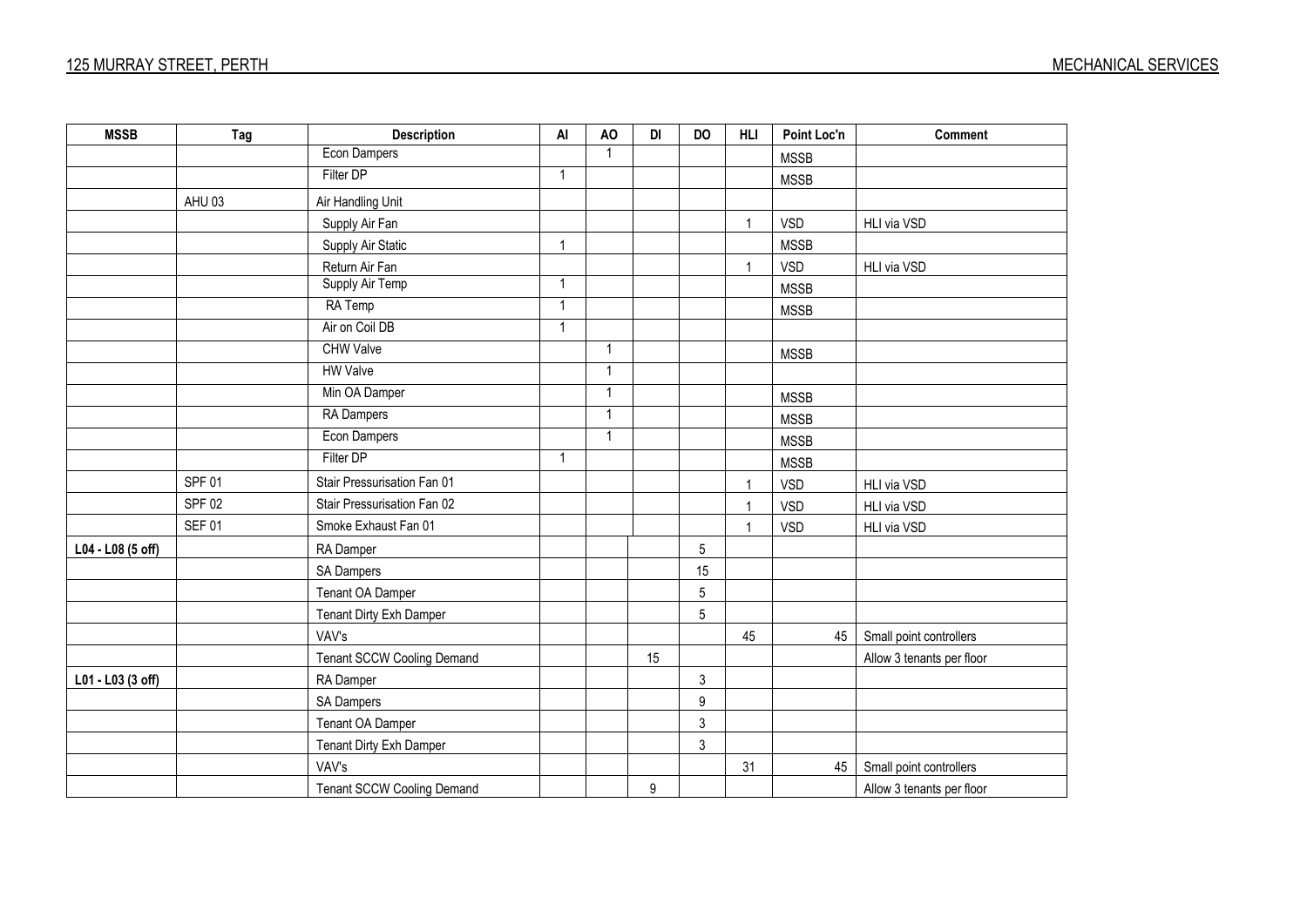| <b>MSSB</b> | Tag       | <b>Description</b>           | AI | AO | DI | <b>DO</b> | <b>HLI</b> | Point Loc'n | <b>Comment</b>                                 |
|-------------|-----------|------------------------------|----|----|----|-----------|------------|-------------|------------------------------------------------|
| G.01        | WCPU G.07 | WCPU - Entry Lobby           |    |    |    |           |            |             |                                                |
|             | WCPU M.01 | WCPU - Mezzanine             |    |    |    |           |            |             |                                                |
|             | TEF G01   | Toilet Exhaust Fan - Duty    |    |    |    |           |            |             | +ve flow sensing via smart current<br>switches |
|             |           | Toilet Exhaust Fan - Standby |    |    |    |           |            |             | +ve flow sensing via smart current<br>switches |
| <b>B.01</b> | EAF B01   | Carpark Exhaust Fan          |    |    |    |           |            | <b>VSD</b>  | HLI via VSD                                    |
|             |           | CO Sensors                   |    | 3  |    |           |            |             |                                                |
|             |           | <b>Hydraulic Services</b>    |    |    |    |           |            |             |                                                |
|             |           | Main Gas Meter               |    |    |    |           |            |             | Located @ site boundary                        |
|             |           | Main Water Meter             |    |    |    |           |            |             | Located @ site boundary                        |
|             |           | Pump Status                  |    |    | 3  |           |            |             | Located in Basement                            |
|             |           | Pump Alarms                  |    |    | 3  |           |            |             | Located in Basement                            |
|             |           | <b>Fire Services</b>         |    |    |    |           |            |             |                                                |
|             |           | Jacking Pump Status          |    |    |    |           |            |             | Located in Basement Pump Room                  |
|             |           | <b>Electrical Services</b>   |    |    |    |           |            |             |                                                |
|             |           | Metering Systems             |    |    |    |           |            |             | HLI to Integrated Metering System              |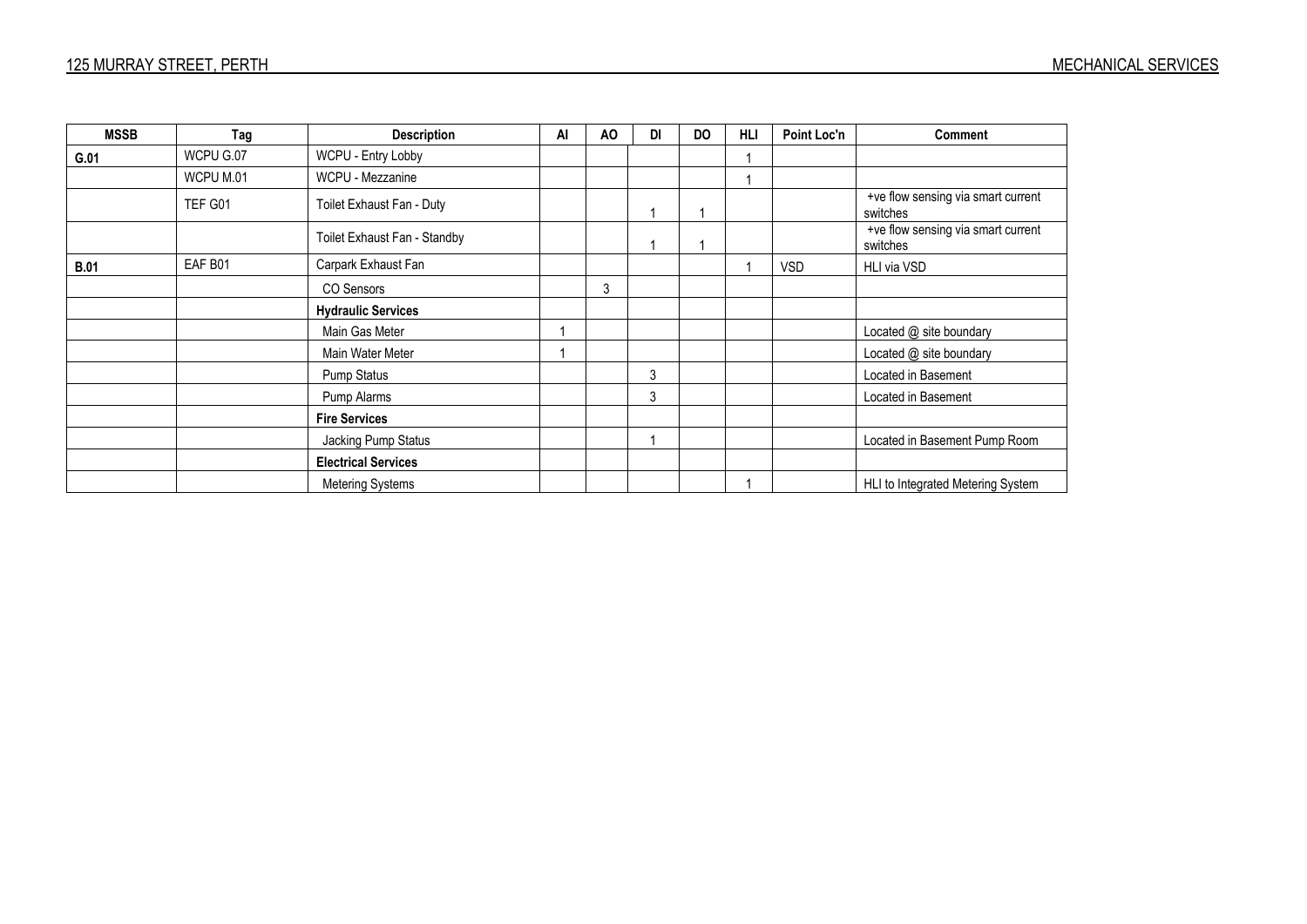# **19.0 TENDER SCHEDULES**

# **19.1 PROPOSED MECHANICAL SERVICES CONTRACTOR**

| Item                              | <b>Details</b> |
|-----------------------------------|----------------|
| Company                           |                |
| <b>Contact for Tender Queries</b> |                |

# **19.2 MECHANICAL SERVICES CONTRACTOR - KEY PERSONNEL**

| Role                          | Name |
|-------------------------------|------|
| Project Manager               |      |
| Project Engineer              |      |
| Site Manager                  |      |
| <b>Commissioning Engineer</b> |      |

# **19.3 EQUIPMENT SCHEDULES**

| Item                       | <b>Manufacturer</b> | Series/Model |
|----------------------------|---------------------|--------------|
| Chillers                   |                     |              |
| <b>Cooling Towers</b>      |                     |              |
| Pumps                      |                     |              |
| Plate Heat Exchangers      |                     |              |
| Air Handling Units         |                     |              |
| Water Cooled Package Units |                     |              |
| VAV Boxes                  |                     |              |
| Fans                       |                     |              |
| Filters                    |                     |              |
| Attenuators                |                     |              |
| Air Diffusion              |                     |              |
| Vibration Isolation        |                     |              |

# **19.4 SCHEDULE OF SUB CONTRACTORS**

| <b>Trade</b>           | Company |
|------------------------|---------|
| Ductwork Manufacture   |         |
| Ductwork Installation  |         |
| Electrical             |         |
| Controls               |         |
| Piping                 |         |
| <b>Water Treatment</b> |         |
| Painting               |         |
| Commissioning          |         |